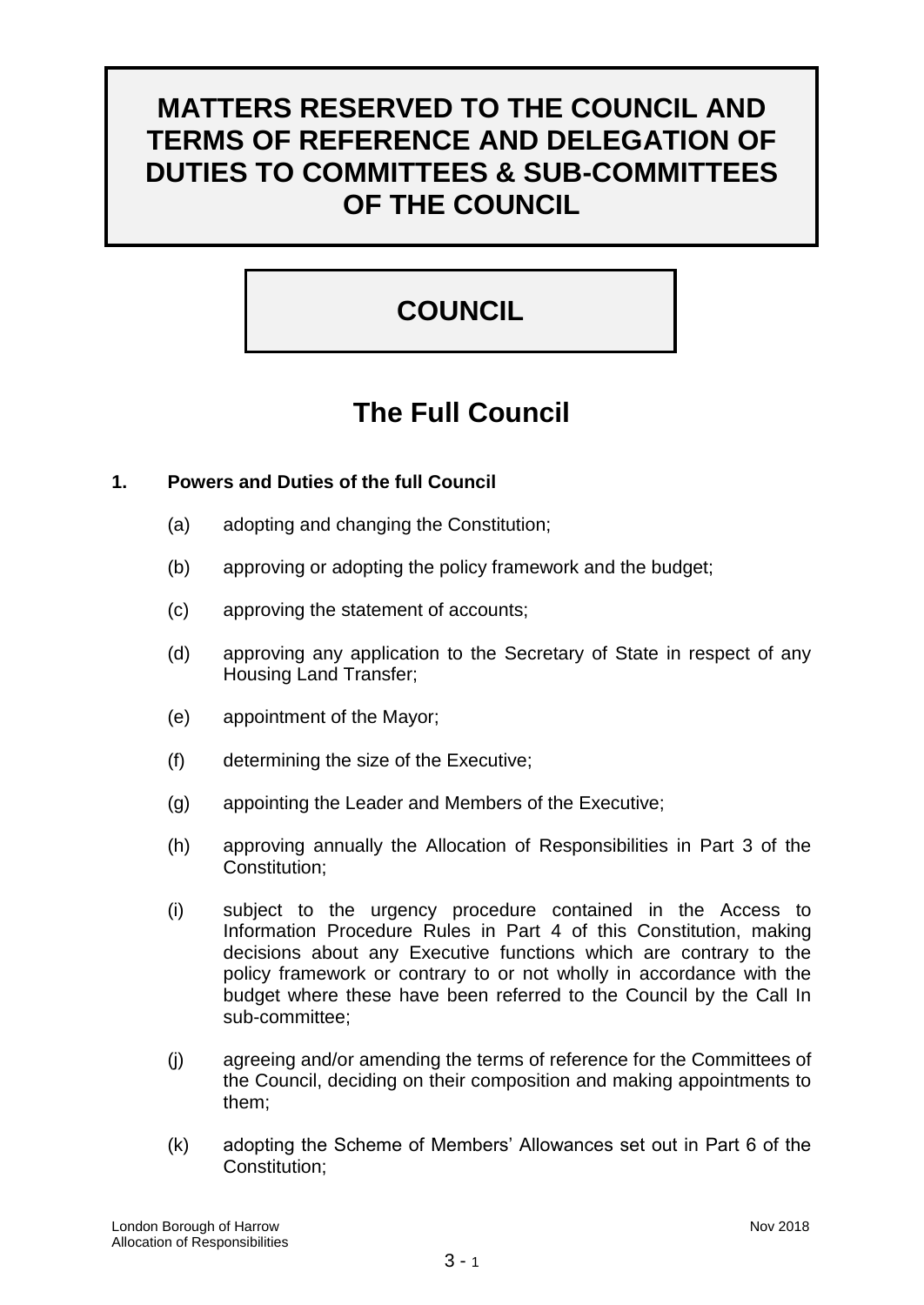- (l) appointing the independent members of the Standards Committee;
- (m) changing the name of the area, conferring the title of honorary alderman or freedom of the borough;
- (n) confirming the appointment of the Head of Paid Service or the dismissal of the Head of Paid Service, Chief Finance Officer or Monitoring Officer;
- (o) deciding whether to reject or uphold an appeal against a disciplinary sanction (including dismissal) imposed on an officer by the Chief Officers' Employment Panel;
- (p) making, amending, revoking, re-enacting or adopting by-laws and promoting or opposing the making of local legislation or personal bills;
- (q) to determine the meaning of "significant" in relation to "key" decisions (Article 13 refers);
- (r) deciding whether to make a delegation of a non-Executive function or accept a delegation of a non-Executive function from another Authority;
- (s) to receive reports and consider recommendations from the Executive, Scrutiny, Standards and other Committees as appropriate; and
- (t) making appointments of Members to outside bodies; and
- (u) all other matters which by law must be reserved to Council.
- Note: The items listed in Schedule 3A -1 in this part of the Constitution may not be the responsibility of the Executive and will be discharged by the Council, one of its Committees or an officer.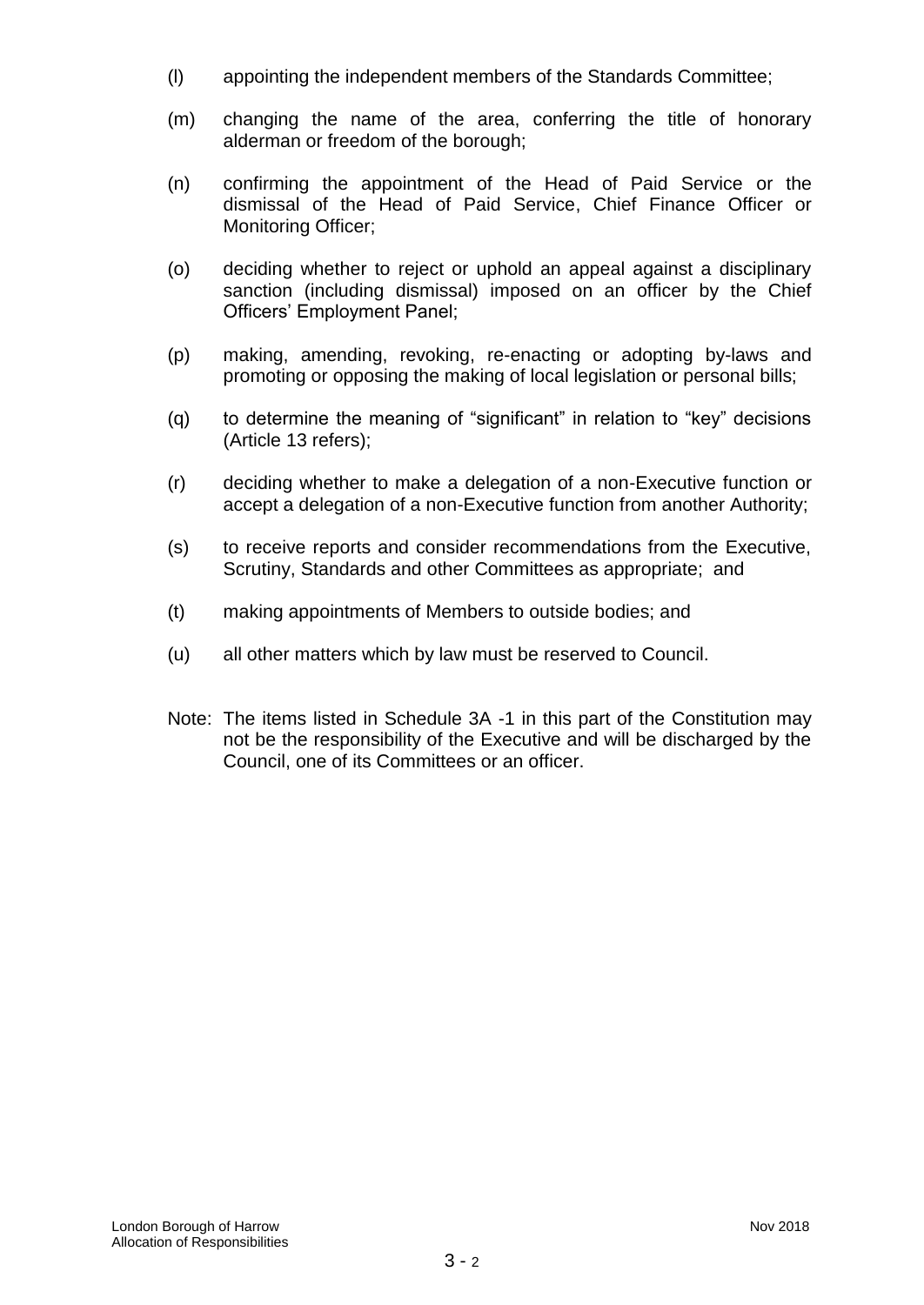# **COMMITTEES/SUB-COMMITTEES OF THE COUNCIL**

**Governance, Audit, Risk Management and Standards Committee**

**Health and Wellbeing Board**

# **Licensing and General Purposes Committee**

**Chief Officers' Employment Panel**

**Licensing Panel**

**Personnel Appeals Panel**

**Social Services Appeals Panel**

### **Overview and Scrutiny Committee**

**Call-In Sub-Committee**

**Call-in Sub-Committee (Education)**

**Health and Social Care Scrutiny Sub-Committee**

**Performance & Finance Sub-Committee**

**Pension Board**

**Pension Fund Committee**

**Planning Committee**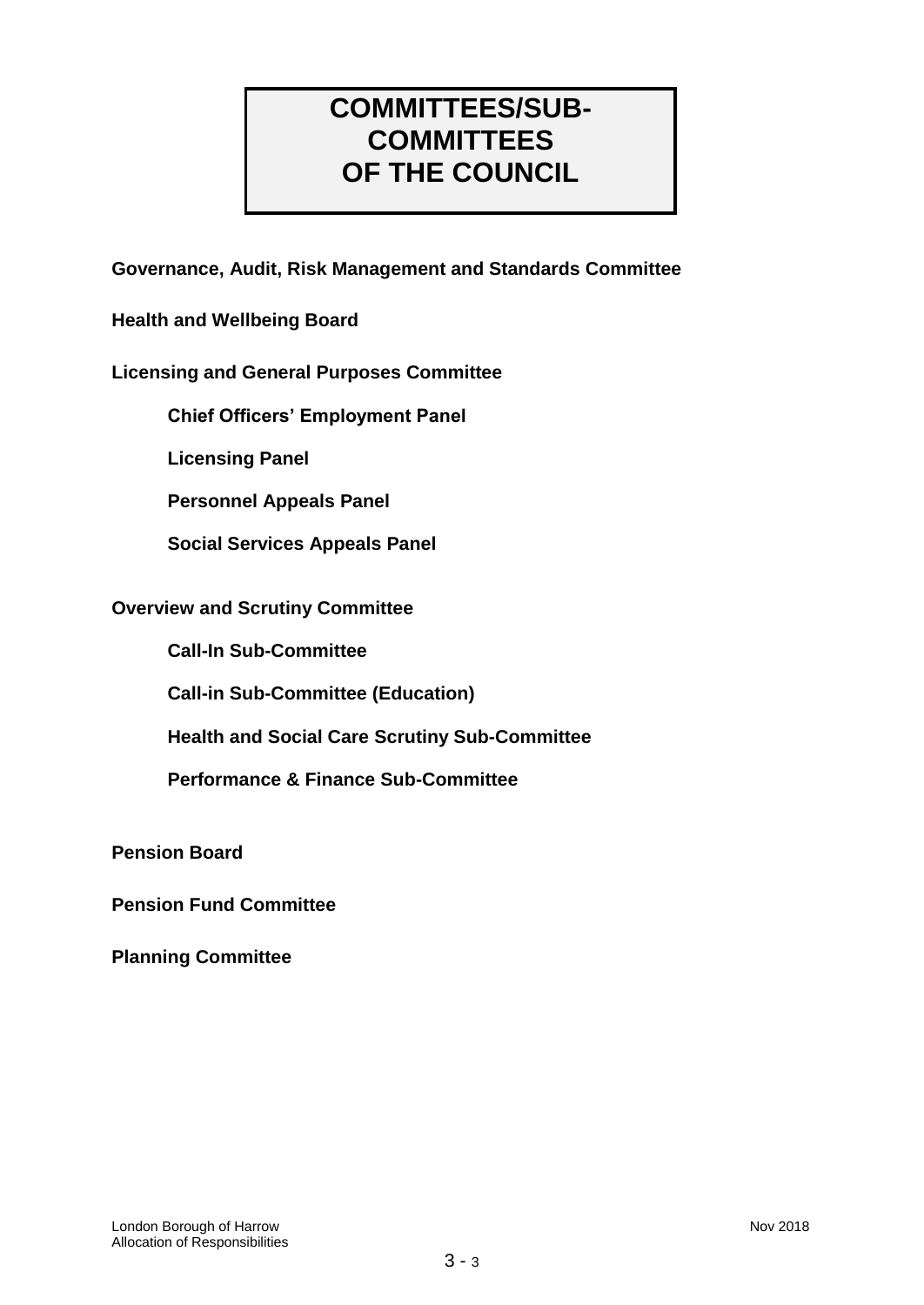### **GOVERNANCE, AUDIT, RISK MANAGEMENT AND STANDARDS COMMITTEE**

The Governance, Audit, Risk Management and Standards Committee has the following powers and duties:

- i) To ensure that the Council's governance framework is in line with current guidance and best practice
- ii) To review the Council's governance framework and annual improvement plan and monitor progress
- iii) To review the Council's risk management strategy and monitor progress on risk management
- iv) To monitor the Council's insurance arrangements
- v) To review the Council's emergency planning and business continuity arrangements and monitor progress on emergency planning and business continuity
- vi) To review the Council's Health and Safety arrangements and monitor progress on Health and Safety
- vii) To approve the financial statements of the authority, in particular:
	- The outcome of reviews of the effectiveness of the internal control arrangements including internal audit
	- Changes in and compliance with accounting policies and practices
	- Unadjusted mis-statements in the financial statements
	- Major judgemental areas
	- Significant adjustments resulting from the audit
	- Any relevant issues raised in the external auditor's report to those charged with governance
	- the Annual Governance Statement prior to sign-off
- viii) To review the Treasury Management strategy and monitor progress on treasury management in accordance with CIPFA codes of practice
- ix) To monitor compliance with internal controls
- x) To consider matters arising from External Audit work which are required to be communicated to those charged with governance under the Statement of Auditing Standards (**ISA260**)
- xi) To receive and consider the Annual Audit and Inspection Letter (or equivalent) and make recommendations as appropriate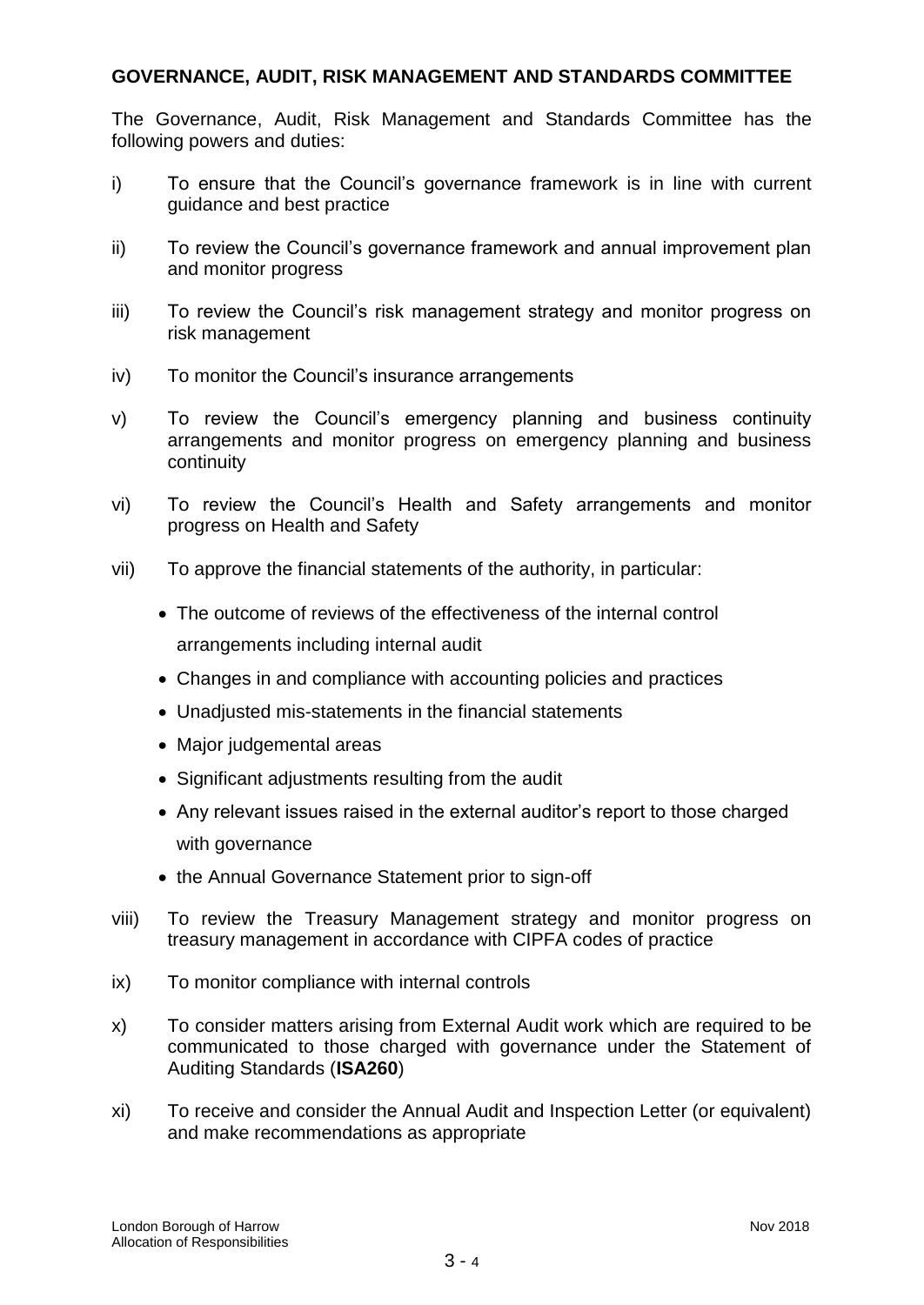- xii) To scrutinise/comment on the Internal Audit three year strategic plan and annual plan
- xiii) To monitor progress against the Internal Audit plan and receive summaries of audit work completed and key recommendations
- xiv) To consider all individual Internal Audit reports on a regular basis
- xv) To scrutinise/comment on the External Audit plan and fees
- xvi) To monitor progress against the External Audit plan and receive summaries of audit work completed and key recommendations
- xvii) To consider individual External Audit reports and inspection reports carried out by external agencies as appropriate and at the request of the Committee.
- xviii) To review the management response to audit and regulatory recommendations and progress on implementation of recommendations
- xix) To recommend action where audit and regulatory recommendations are not being implemented
- xx) To monitor on a regular basis the Council's approach to tackling fraud and corruption and promote an anti-fraud culture
- xxi) To consider the appointment of co-opted members and review the adequacy of meeting frequencies in response to the Committee's remit
- xxii) To appoint and maintain appropriate Lead Members from the Committee to monitor, review and update on specific areas of the Committee's remit.
- xxiii) Promoting and maintaining high standards of conduct by Councillors, co-opted members and "church" and parent governor representatives.
- xxiv) Assisting Councillors, co-opted members and "church" and parent governor representatives to observe the Members' Code of Conduct.
- xxv) Advising the Council on the adoption or revision of the Members' Code of Conduct.
- xxvi) Monitoring the operation of the Members' Code of Conduct.
- xxvii) Developing and recommending local protocols to the Council to supplement the Members' Code of Conduct.
- xxviii) Enforcing local protocols and applying sanctions in respect of breaches as appropriate.
- xxix) Advising, training or arranging to train Councillors, co-opted members and "church" and parent governor representatives on matters relating to the Members' Code of Conduct.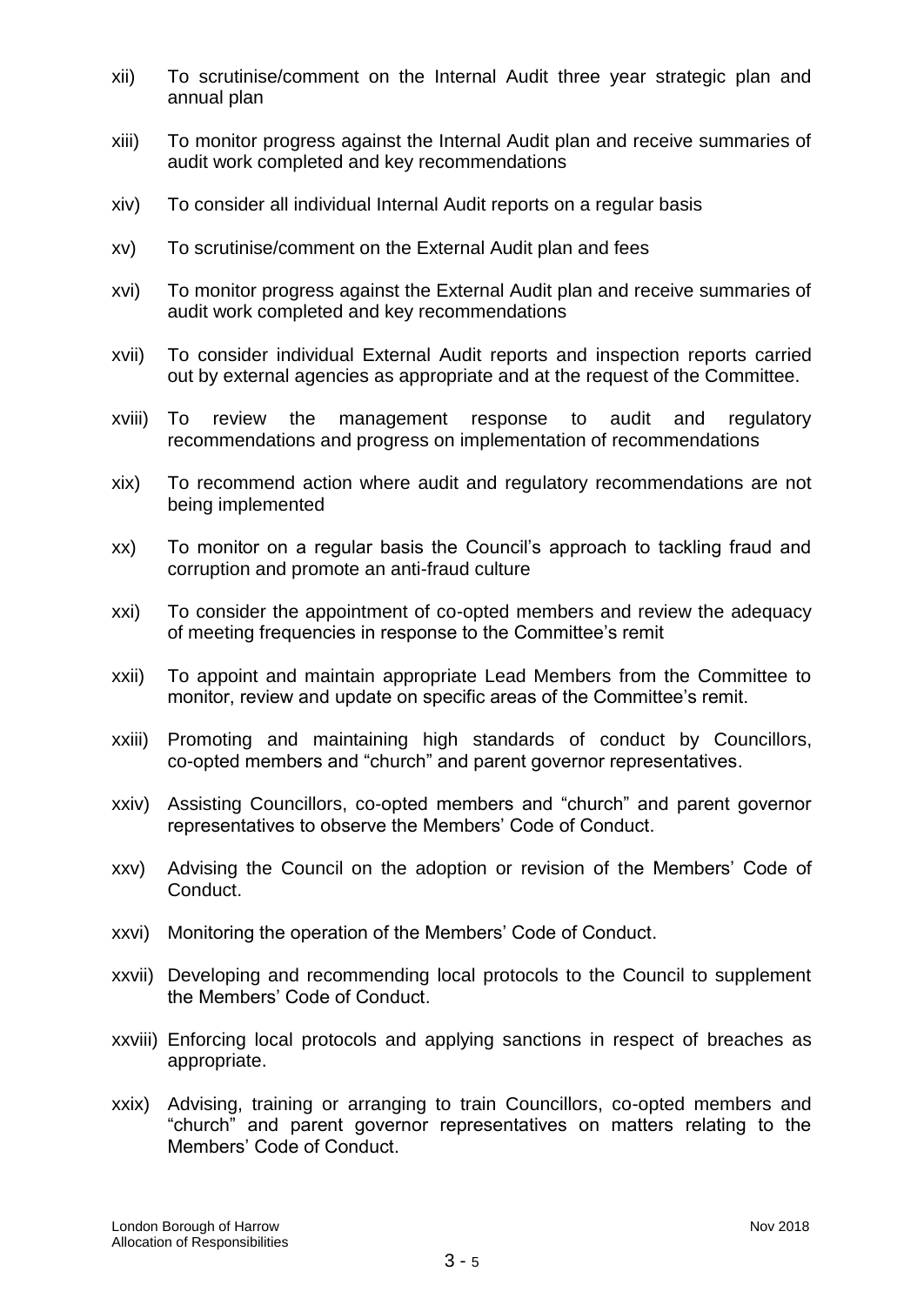- xxx) Granting dispensations to Councillors, co-opted members and "church" and parent governor representatives from requirements relating to interests set out in the Members' Code of Conduct.
- xxxi) To keep under review and amend, as appropriate, the Protocol on Councillor/Officer Relations.
- xxxii) To keep under review the Officer Code of Conduct and, after consultation with unions representing staff, make recommendations to Council for amendment or addition.
- xxxiii) To receive reports and keep a general overview of probity matters arising from ombudsman investigations, Monitoring Officer reports, reports of the Chief Financial Officer and Audit Commission.
- xxxiv) To have oversight of the Council's Whistleblowing Policy.
- xxxv) To agree the policy for decisions on payments to those adversely affected by Council maladministration (under section 92 Local Government Act 2000).
- xxxvi) To establish sub-committees and working groups to deal with complaints that a member or a co-opted member has failed to comply with the Council's Code of Conduct.
- xxxvii) To consider any application received from any officer of the Authority for exemption from political restriction under Sections 1 and 2 of the Local Government and Housing Act 1989 in respect of the post held by that officer and may direct the Authority that the post shall not be considered to be a politically restricted post and that the post be removed from the list maintained by the Authority under Section 2(2) of that Act.
- xxxviii)Upon the application of any person or otherwise, consider whether a post should be included in the list maintained by the Authority under Section 2(2) of the 1989 Act, and may direct the Authority to include a post in that list.
- xxxix) On referral from the Monitoring Officer, to decide whether to take action against a member for breach of the Code of Conduct and if so, to decide what action should be taken.

Membership rules:

- i. An Elected Mayor or the Leader may not be Members;
- ii. The Chair of the Committee must not be a Member of the Executive;
- iii. Only one member of the Executive can be a member of the Committee.
- iv. The Independent Persons are not members of GARMS and shall be invited to meetings if there is a Standards item on the agenda.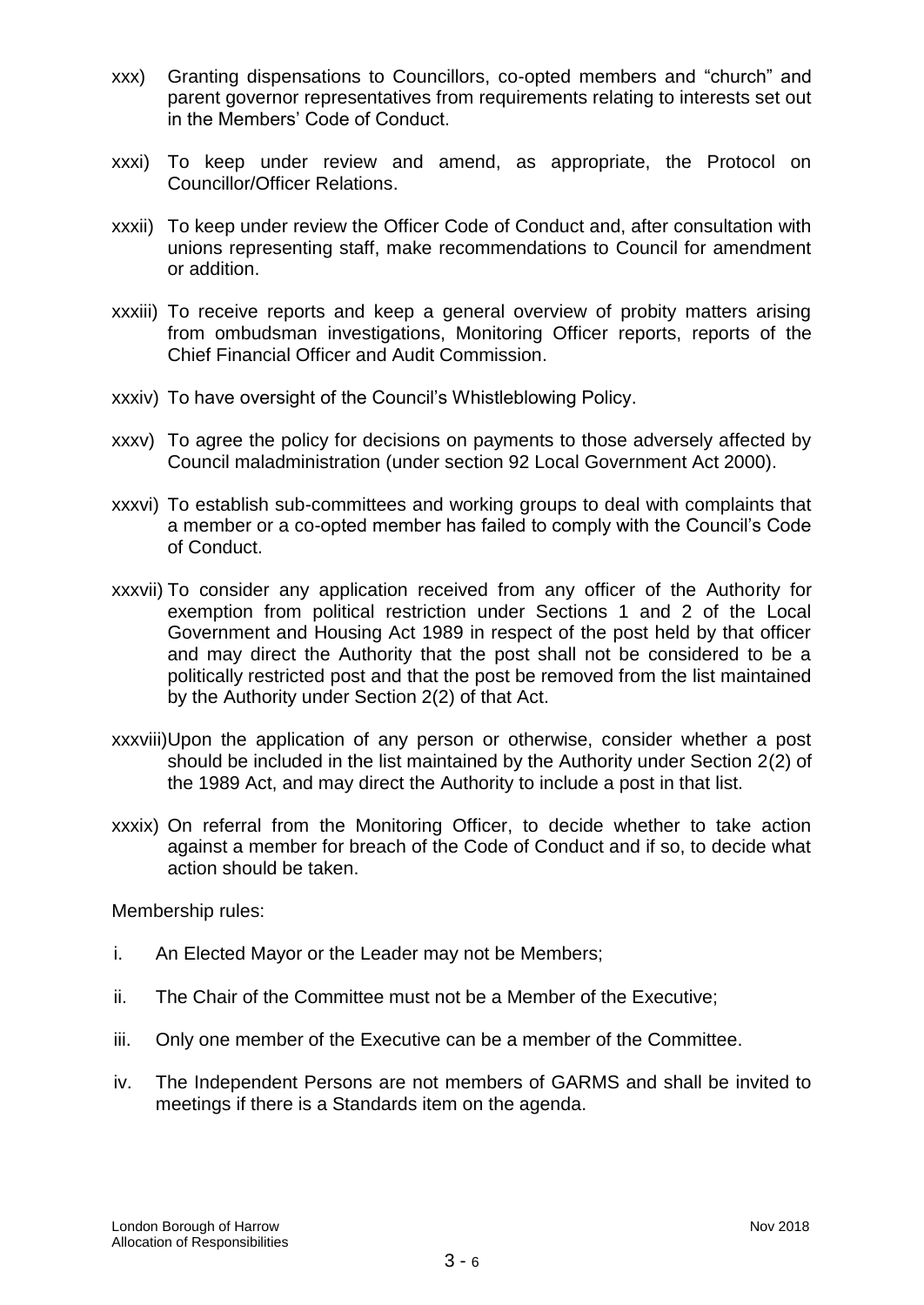### **HEALTH AND WELLBEING BOARD**

### **1. Accountability**

The Health and Wellbeing Board is set up in accordance with section 102 of the Health and Social Care Act 2012. The Council can choose to delegate decision making powers to the Health and Wellbeing Board. Any recommendations are subject to the agreement of the Leader of the Council if they are not covered by the delegated authority.

Members of the Board will be required to abide by the Code of Conduct.

# **2. Purpose of the Board**

- 2.1. The Government proposes that statutory health and wellbeing boards will have 3 main functions:
	- to assess the needs of the local population and lead the statutory joint strategic needs assessment
	- to promote integration and partnership across areas, including through promoting joined up commissioning plans across NHS, social care and public health
	- to support joint commissioning and pooled arrangements, where all parties agree this makes sense

The Board will cover both adult and children's issues.

2.2. The purpose of the Board is to improve health and wellbeing for the residents of Harrow and reduce inequalities in outcomes. The Board will hold partner agencies to account for delivering improvements to the provision of health, adult and children's services social care and housing services.

### **3. Key Responsibilities**

- 3.1. The key responsibilities of the Health and Wellbeing Board shall be:
	- 3.1.1. To agree health and wellbeing priorities for Harrow
	- 3.1.2. To develop the joint strategic needs assessment
	- 3.1.3. To develop a joint health and wellbeing strategy
	- 3.1.4. To promote joint commissioning
	- 3.1.5. To ensure that Harrow Council and the CCG commissioning plans have had sufficient regard to the Joint Health and Wellbeing strategy
	- 3.1.6. To have a role in agreeing the commissioning arrangements for local Healthwatch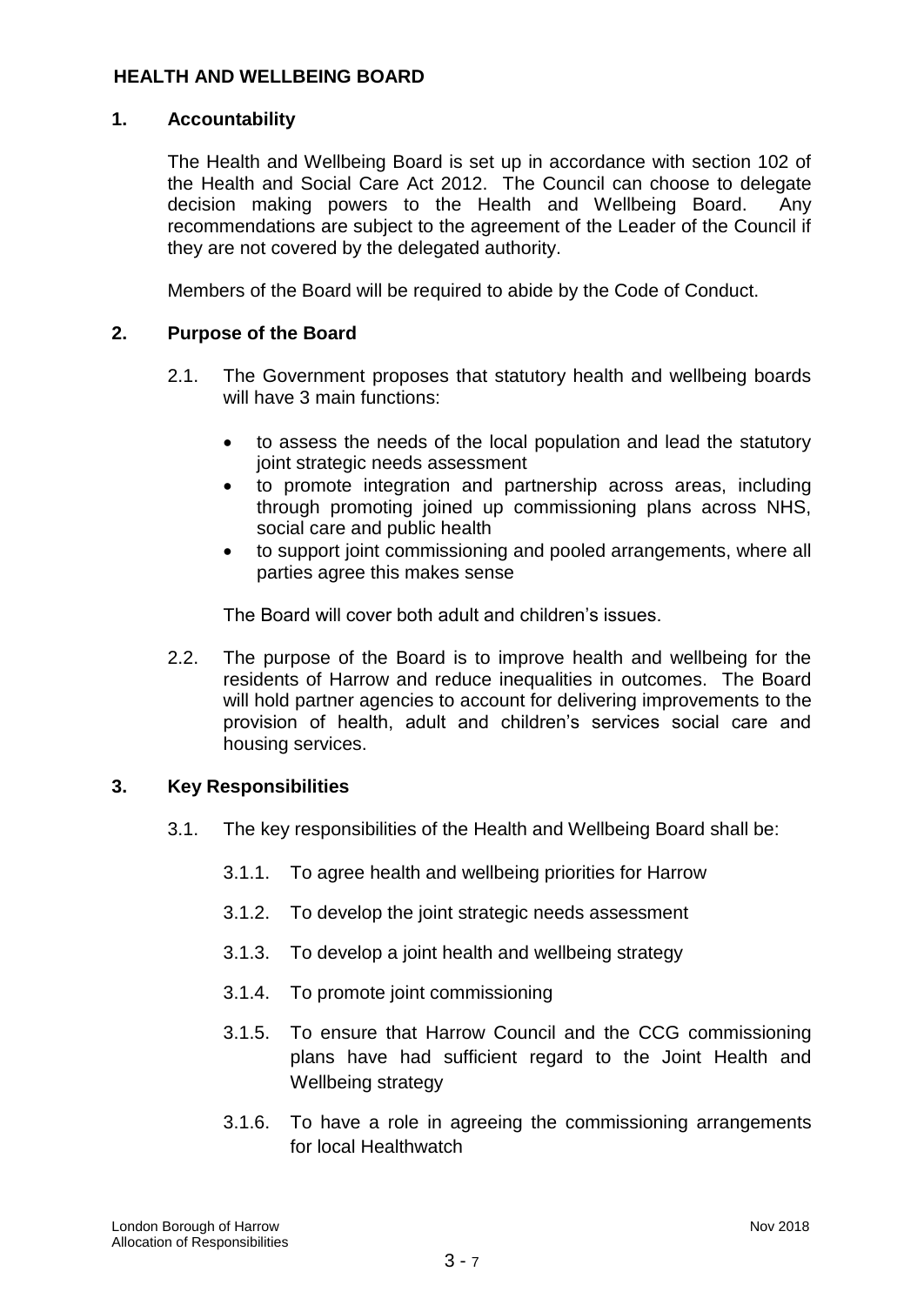- 3.1.7. To consider how to best use the totality of resources available for health and wellbeing.
- 3.1.8. To oversee the quality of commissioned health services
- 3.1.9. To provide a forum for public accountability of NHS, public health, social care and other health and wellbeing services
- 3.1.10. To monitor the outcomes of the public health framework, social care framework and NHS framework introduced from April 2013)
- 3.1.11. To authorise Harrow's Clinical Commissioning Group annual assessment
- 3.1.12. To produce a Pharmaceutical Needs Assessment and revise every three years
- 3.1.13. Undertake additional responsibilities as delegated by the local authority or the Clinical Commissioning Group e.g. considering wider health determinants such as housing, or be the vehicle for lead commissioning of learning disabilities services.

### **4. Membership**

- 4.1. The Chair of the Board will be nominated by the Leader of Harrow Council.
- 4.2. The voting membership will be:
	- Members of the Council nominated by the Leader of the Council (5)
	- Chair of the Harrow Clinical Commissioning Group (vice chair)
	- GP representative of the Harrow Clinical Commissioning Group
	- A further representative of the Harrow Clinical Commissioning **Group**
	- CCG Accountable Officer or nominee
	- Representative of Healthwatch Harrow
- 4.3. The following Advisors will be non-voting members:
	- Director of Public Health
	- Chief Officer, Voluntary and Community Sector
	- Senior Officer of Harrow Police
	- Chair of the Harrow Safeguarding Children Board
	- Chief Operating Officer CCG
	- Corporate Director, People
	- Director Adult Social Services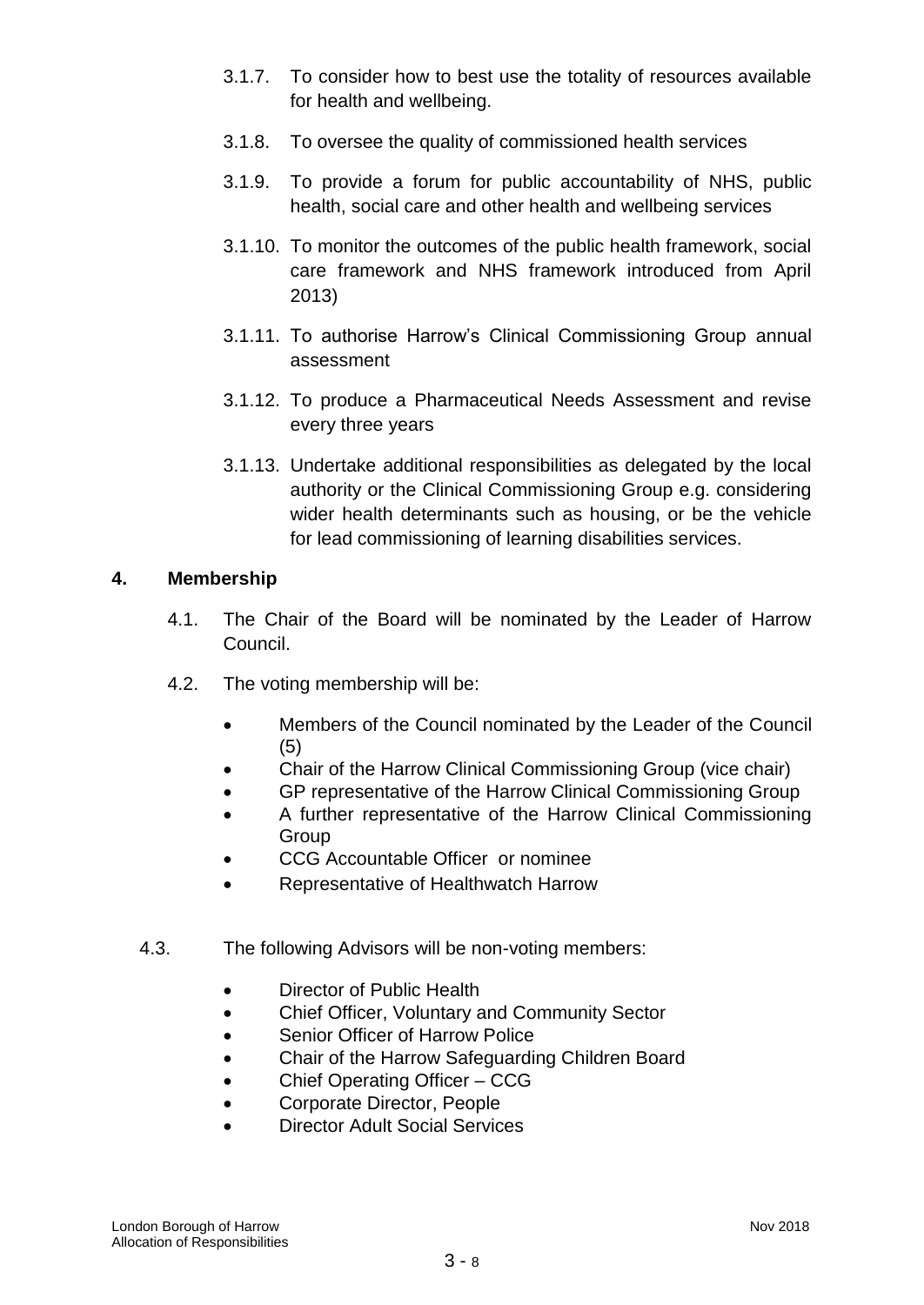- 4.4. The voluntary and community sector representative shall be nominated by the Voluntary Community Sector Forum on an annual basis.
- 4.5. Members are appointed annually. Members of the Board shall each name a reserve who will have the authority to make decisions in the event that they are unable to attend a meeting.
- 4.6. Board members shall sign a register of attendance at each meeting and should not normally miss more than one meeting within a financial year.
- 4.7. The chair of the Clinical Commissioning Group will serve as the vice chair of the Health and Wellbeing Board.
- 4.8. Providers will be invited to attend meetings as required depending on the subject under discussion.

### **4.9. Participation of the NHS England**

- 4.9.1. NHS England must appoint a representative to join Harrow's Health and Wellbeing Board for the purpose of participating in the Boards preparation of the JSNA and JHWS.
- 4.9.2. The Health and Wellbeing Board can request the participation of the NHS England representative when the Health and Wellbeing Board is considering a matter that relates to the exercise or proposed exercise of the commissioning functions of NHS England in relation to Harrow.

### **4.10. Meeting Frequency**

- 4.10.1. The Board shall meet bi monthly subject to review
- 4.10.2. An extraordinary meeting will be called when the Chair considers this necessary and/or in the circumstances where the Chair receives a request in writing by 50% of the voting membership of the Board

### **4.11. Health and Wellbeing Board Executive**

- 4.11.1. The purpose of the Health and Wellbeing Board Executive is to:
	- Develop and deliver a programme of work based on the Joint Commissioning priorities and the Joint Health and Wellbeing Strategy
	- Shape future years joint commissioning
	- Shape the agenda for future HWB meetings
	- Engage and understand the views of different organisations (including providers)
	- Bring together a collective view of partners and providers to the bi-monthly Health and Wellbeing Board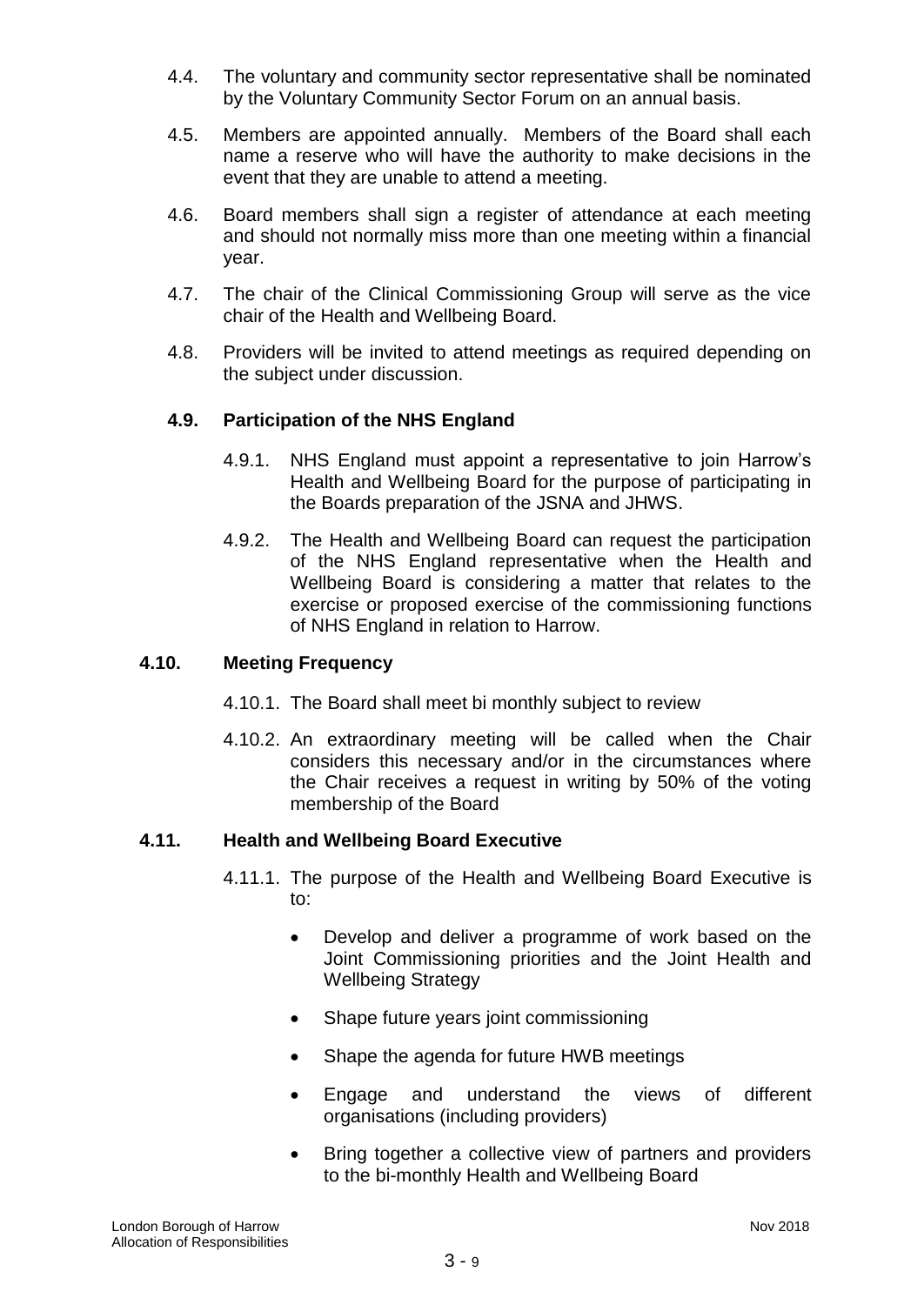- Share Commissioning Intentions and common priorities
- Govern and quality assure the Health and Wellbeing Board work programme
- Be aware and discuss emerging policy and strategy
- Problem Solving
- 4.11.2. The meetings of the Executive will be scheduled to meet before the Board.
- 4.11.3. Membership will consist of senior representatives from both the Council and Clinical Commissioning Group, including the Directors of Adults, Children's, and Public Health services, the Chair of Harrow Clinical Commissioning Group, Accountable Officer, Chief Operating Officer, GP Clinical Directors, and finance officers.
- 4.11.4. The chairing of the Executive will alternate between the council's Corporate Director of People Services and the Chief Operating Officer, Harrow CCG.

# **4.12. Local Safeguarding Boards**

- 4.12.1. The Council's two Local Safeguarding Boards have a horizontal link to the Health and Wellbeing Board and include:
	- 4.12.1.1. Local Safeguarding Adults Board
	- 4.12.1.2. Harrow Local Children's Safeguarding Board

### **4.13. Conduct of Meetings**

- 4.13.1. Meetings of the Board will be held in public except where the public are excluded from the meeting by resolution in accordance with Access to Information Act.
- 4.13.2. The quorum of the Board shall be 50% of the voting membership – however there must be attendance of at least one voting member from both the Council and the Clinical Commissioning Group. Should the quorum not be secured the meeting will not take place.
- 4.13.3. Decisions shall be made on the basis of a show of hands of a majority of voting members present. The Chairman will have a second or casting vote.
- 4.13.4. Each meeting will have provision for the public to ask questions. There will be a total limit of 15 minutes for the asking and answering of public questions.
- 4.13.5. Harrow Council Democratic Services will service the meetings including the preparation and circulation of agenda and the production of minutes.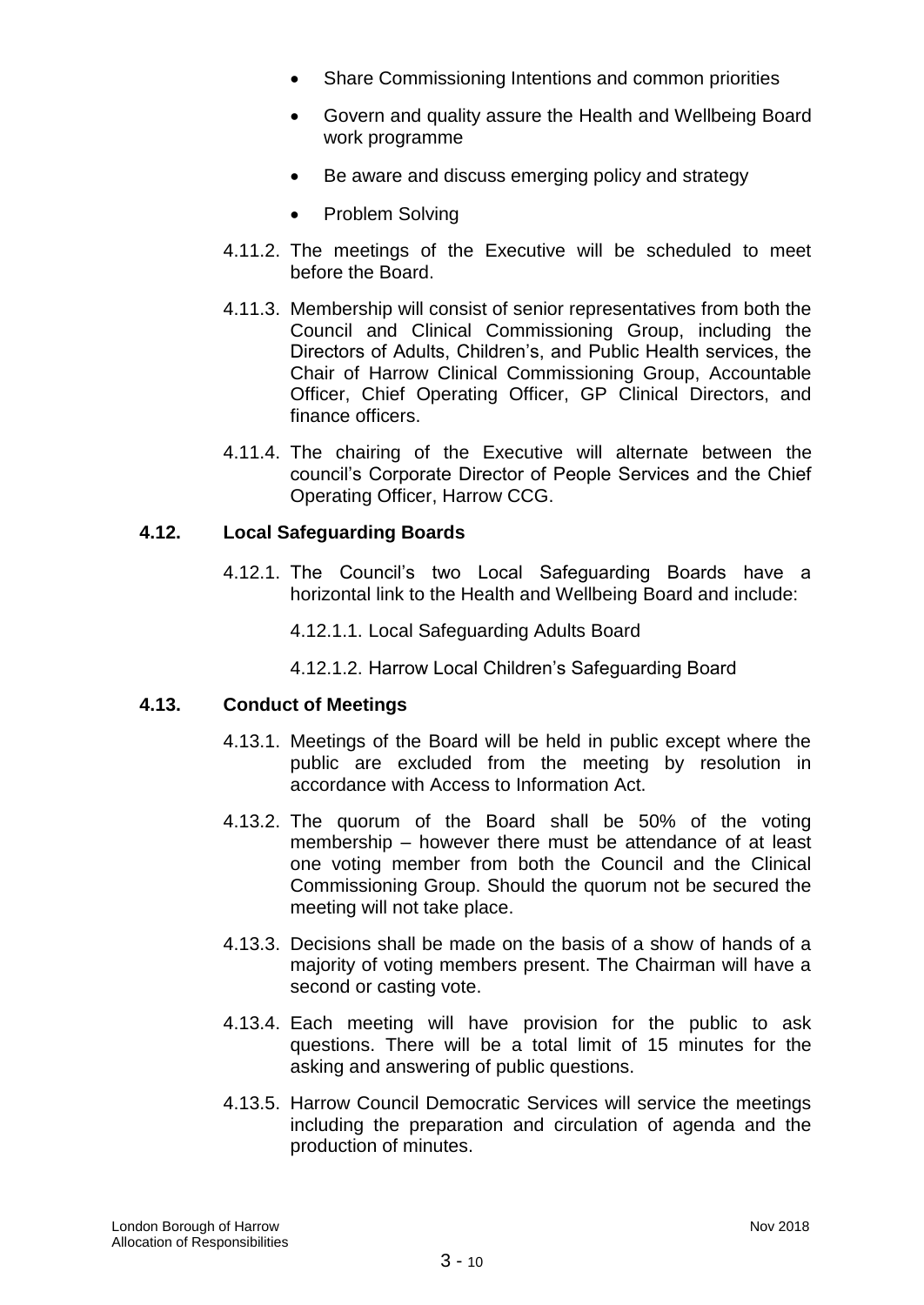- 4.13.6. Minutes of the meetings will be available on the website of the council.
- 4.13.7. The chair shall sign off the minutes as a true and accurate record of the meeting.
- 4.13.8. Agendas and supporting papers will be available on the website of the council at least five working days before the meeting.

### **LICENSING AND GENERAL PURPOSES COMMITTEE**

The powers and the duties of the Licensing and General Purposes Committee are:

- (a) To consider all matters which the Local Authorities (Functions and Responsibilities) (England) Regulations 2000 and 2001 (as amended) listed by Committee in the Schedule to this document, which are required not to be the responsibility of the Executive, save for those matters delegated to other Committees of the Council**;**
- (b) To carry out the functions under any relevant statutory provision within the meaning of Part I (Health, safety and welfare in connection with work, and control of dangerous substances) of the Health and Safety at Work Act 1974, to the extent that those functions are discharged otherwise than in the authority's capacity as an employer;
- (c) To keep under review and to determine the arrangements for the holding of elections and any referendums within the Borough and to initiate or respond to any proposals to the change of ward, constituency or Borough boundaries;
- (d) The determination of applications under the Council's Personal Injury Allowance Scheme.
- (e) To determine all matters and duties on the authority imposed by legislation, regulations orders, codes, and similar provisions for:
	- All activities under the Licensing Act 2003
	- Food safety and control.
	- Animal health, welfare, safety and control.
	- Gaming, betting, lotteries and related amusements
	- Crime and disorder issues related to the above duties.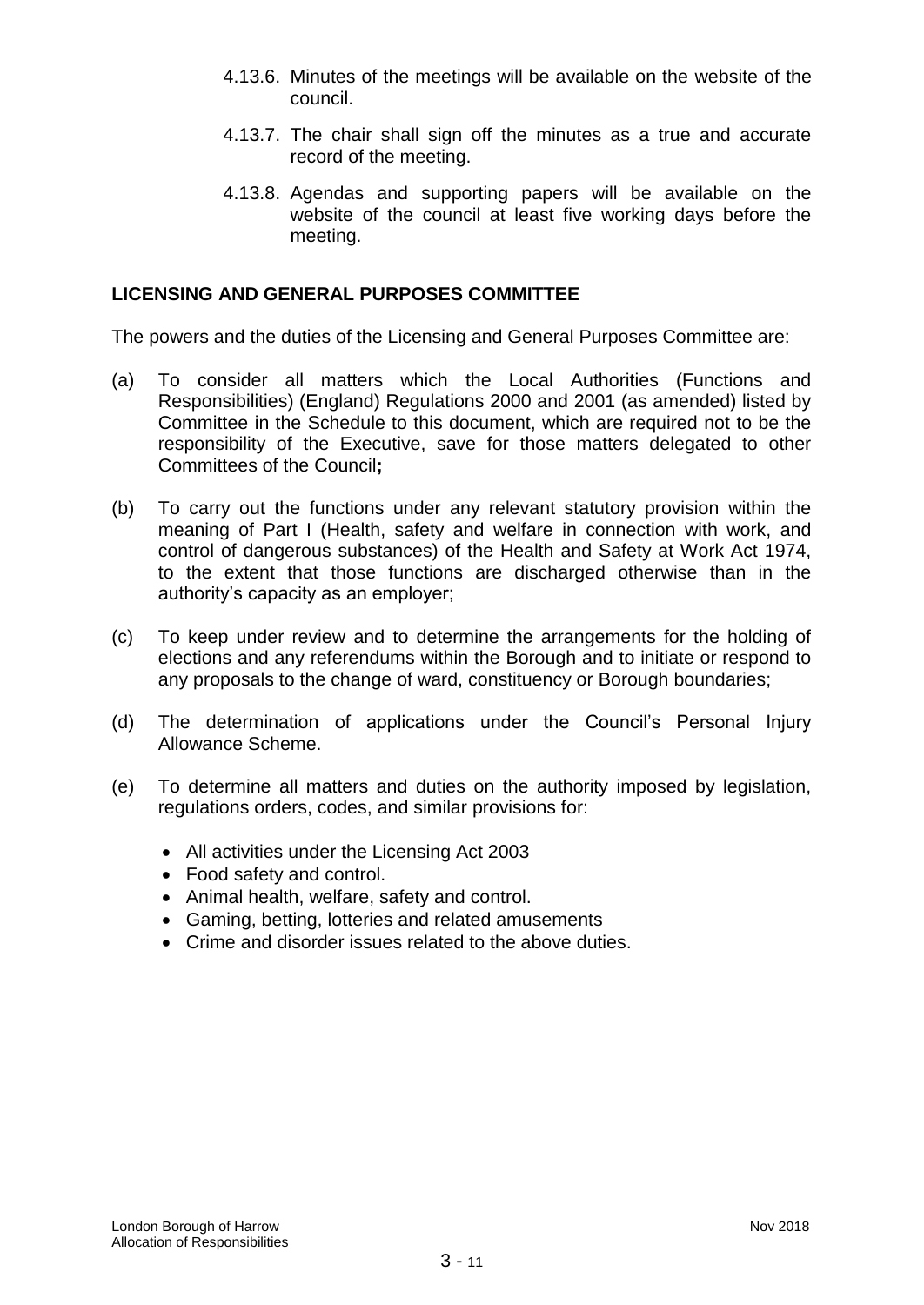# **CHIEF OFFICERS' EMPLOYMENT PANEL**

The Chief Officers' Employment Panel has the following powers and duties:

- (a) to make recommendations to Council on the appointment of the Head of Paid Service;
- (b) to appoint and dismiss Chief Officers excluding the dismissal of the Chief Financial Officer and Monitoring Officer;
- (c) to make recommendations to Council on the dismissal of the Head of Paid Service, Chief Finance Officer or Monitoring Officer in cases of redundancy, permanent ill health or the expiry of a fixed term contract;
- (d) to consider recommendations from the Statutory Chief Officers' Disciplinary Panel and decide whether to impose a disciplinary sanction in accordance with such a recommendation;
- (e) to consider whether to impose a disciplinary sanction on a chief officer other than where a recommendation from the Statutory Chief Officers' Disciplinary Panel is required.
- (f) to approve remuneration packages of £100,000 or over for any Council post; and
- (g) to report back to Council for information purposes on all such approved remuneration packages.
- (h) to approve any severance packages for Officers of £100,000 or over irrespective of the grade of Officer.
- (i) to report back to Council for information purposes on all such approved severance packages.

### **LICENSING PANEL**

- (i) To determine applications and to make Orders in respect of:
	- licences, permits, registrations and certificates;
	- Rights of way, footpaths and bridleways and the enjoyment of the highway;
	- Street naming and numbering;
	- Markets and fairs and other street trading;
	- Car park orders and variations;
	- Registration of common land, town greens and variations of rights of common;

where objections have been received.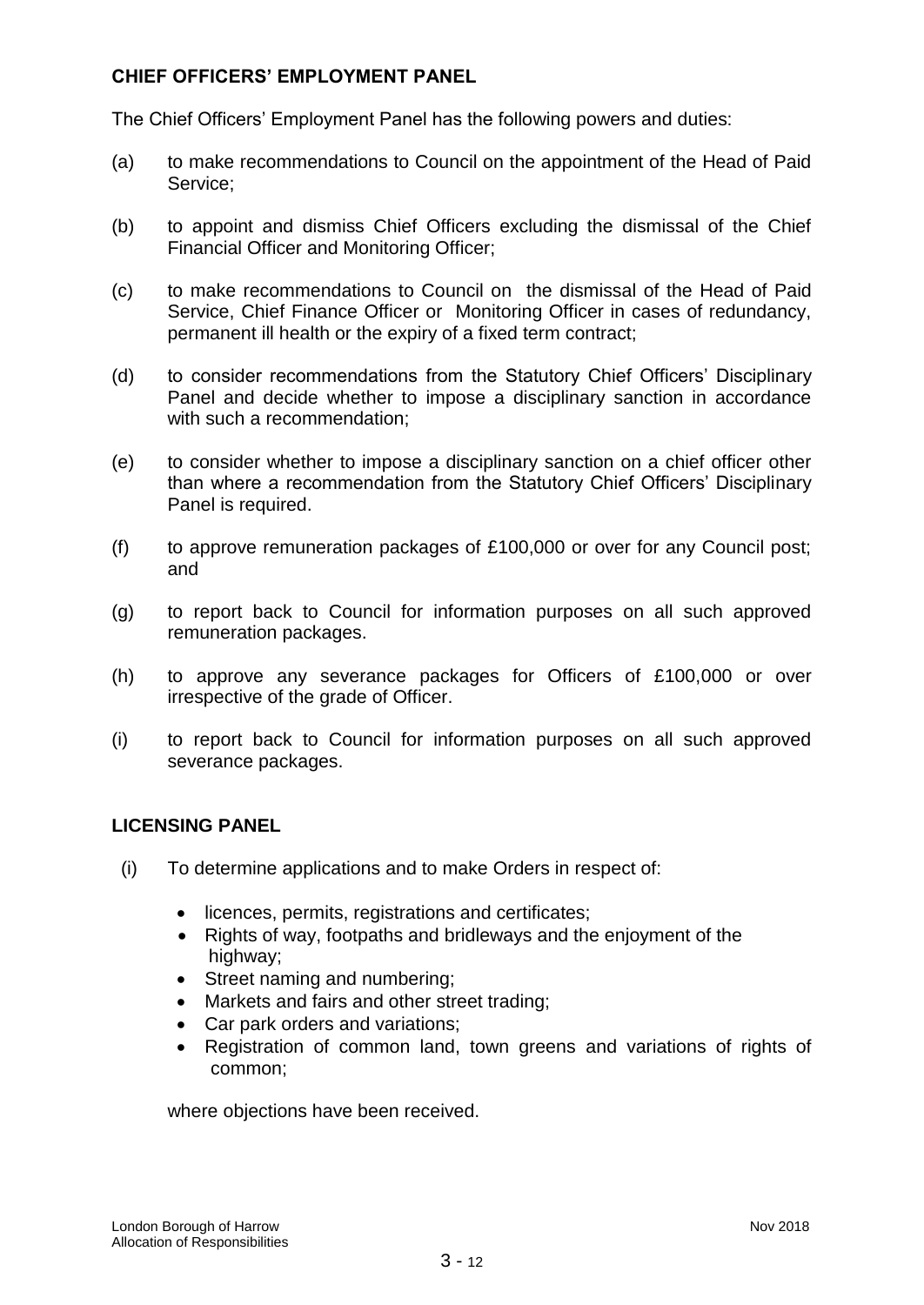- (ii) To determine applications and to make Orders in respect of:
	- Safety certificates for sports grounds:
	- Matters regarding film classification;
	- Rules and Regulations established by the authority:
	- Fees issues within the terms of reference of the Panel;
	- Applications under Part II and Schedule 3 of the Local Government (Miscellaneous Provisions Act 1982) as amended from time to time.
- (iii) To determine waivers and variations on matters determined by the Licensing and General Purposes Committee, Cabinet or Council.
- (iv) Specific delegations under the Licensing Act 2003 and Gambling Act 2005 are set out in the Licensing Policy and Statement of Principles under Gambling Act 2005.
- (v) Without prejudice to the generality of the above sections, in the case of alcohol control provisions in the Licensing Act 2003 as might be amended, and related legislation, regulations, orders, guidance, etc, to determine the following matters:

Applications for personal licences where:

- Representations have been made, but remain unresolved.
- Applicants have relevant unspent convictions.

Matters relating to the licensing, certification and authorisation at premises where:

- Representations have been made to an application, but remain unresolved.
- There is an unresolved police representation to an application to vary a designated personal licence holder, or to the transfer of a premises licence.
- There is an unresolved police representation to the application for an interim authority, or to a Temporary Event Notice.
- An application is made for the review of a premises licence or club premises certificate.
- Matters of an exceptional nature that in the officer's opinion justify consideration by the Licensing Panel.

*[Appeals against decisions of the Licensing Panel must be made to the Magistrates' Court.]*

# **PERSONNEL APPEAS PANEL**

The Personnel Appeals Panel has the following powers and duties:

To consider and decide upon appeals against disciplinary action.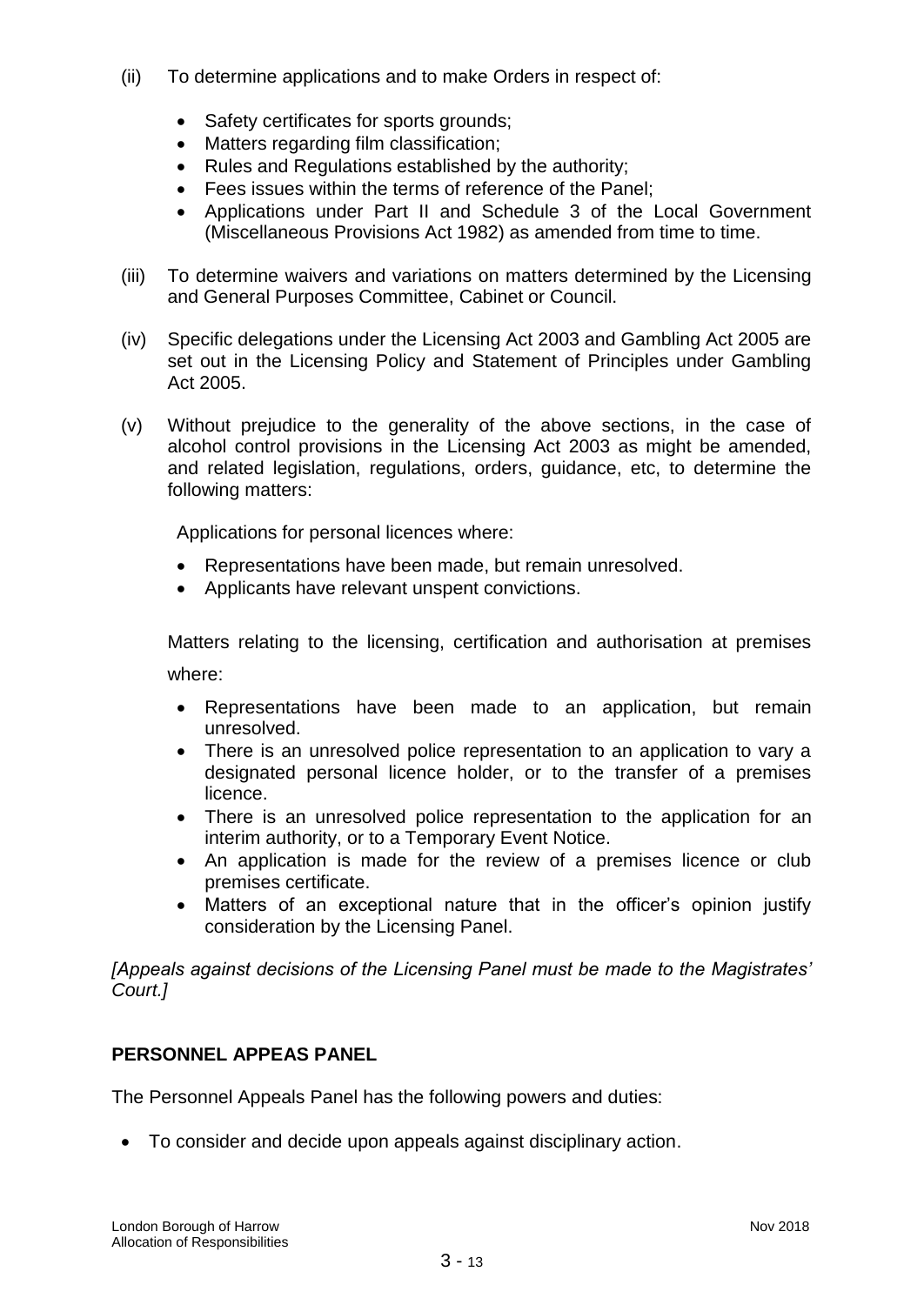# **SOCIAL SERVICES APPEALS PANEL**

The Social Services Appeals Panel has the following powers and duties:

- (a) To review in accordance with the Children (Secure Accommodation) Regulations 1991 the keeping of children in secure accommodation;
- (b) In accordance with the Mental Health Act 1983, to decide whether to discharge patients from guardianship;
- (c) In accordance with procedures and guidance given under the Children Act 1989 and the National Health Service and Community Care Act 1990, and when requested to do so by a dissatisfied complainant, to review decisions made relating to complaints.

**Note:** Appeals Panels reviewing the keeping of a child in secure accommodation will be chaired by an Independent Person. Appeals hearing complaints under the Children Act 1989 and the National Health Service and Community Care Act 1990 will comprise 3 Independent Persons

### **OVERVIEW AND SCRUTINY COMMITTEE**

The Overview and Scrutiny Committee has the following power and duties:

- 1. To oversee an agreed work programme that can help secure service improvement through in-depth investigation of poor performance and the development of an effective strategy/policy framework for the council and partners;
- 2. To have general oversight of the council's scrutiny function;
- 3. To offer challenge and critical support to the Executive's policy development function and the long-term strategic direction of the borough;
- 4. To anticipate policy changes and determine their potential impact on residents and to recommend changes where these are appropriate;
- 5. To consider the council and partners' strategic approach to service delivery, using, where necessary, the power of overview and scrutiny committees to receive information from partner agencies and to require partner authorities to respond to reports and recommendations from the Committee, as set out under Part Five of the Local Government and Public Involvement in Health Act 2007;
- 6. To undertake detailed investigation of service/financial performance in order to recommend policy changes to the Executive and to commission investigations by the Performance and Finance Sub-Committee;
- 7. To have regard, in carrying out its functions, to the requirement to involve local representatives, as set out in Part Seven of the Local Government and Public Involvement in Health Act 2007;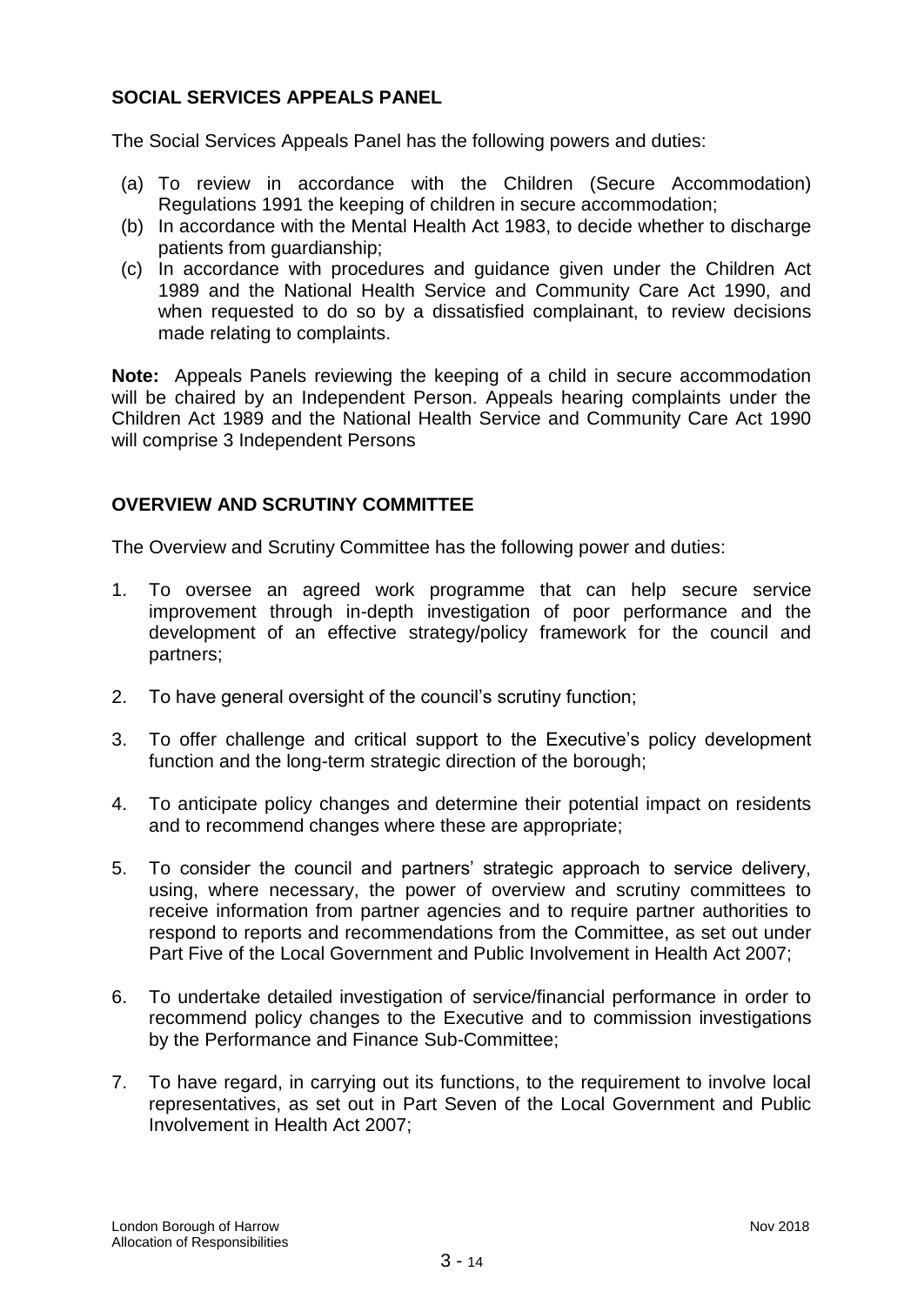- 8. To report scrutiny findings and recommendations to the Executive within 8 weeks of being published or to its next meeting, whichever is the sooner, in accordance with the council's constitution
- 9. To consider items included in the Forward Plan;
- 10. To consider Councillor Call for Action in terms of
	- a. Local Government Matters (Section 119, Local Government and Public Involvement in Health Act 2007)
	- b. Local Crime & Disorder Matters (Section 19, Police & Justice Act 2006)
- 11. To discharge the functions conferred by Section 21(f) of the Local Government Act 2000 of reviewing and scrutinising, in accordance with regulations under Section 7 of the Health and Social Care Act 2001, matters relating to the planning, provision and operation of health services in Harrow.
- 12. To respond to consultations from local health trusts, Department of Health and any organisation which provides health services outside the local authority's area to inhabitants within it.
- 13. To review and make appropriate recommendations on an annual basis for the arrangements for processing applications for support from the voluntary sector, including grants, concessionary lettings, use of the community premises and other council premises, and discretionary rate relief.

# **CALL- IN SUB-COMMITTEE**

The Call-In Sub-Committee has the following powers and duties:

- (a) to examine decisions of the Executive which are taken but not implemented, and which are 'called in' in accordance with the Committee Procedure Rules;
- (b) to refer matters called in to the decision taker with reasons and recommendations for changes;
- (c) to refer Executive decisions to full Council if they consider they are contrary to the policy framework or contrary to or not wholly in accordance with the budget.

# **CALL- IN SUB-COMMITTEE – EDUCATION**

The Call-In Sub-Committee has the following powers and duties in relation to Education Matters:

- (a) to examine decisions of the Executive which are taken but not implemented, and which are 'called in' in accordance with the Committee Procedure Rules;
- (b) to refer matters called in to the decision taker with reasons and recommendations for changes;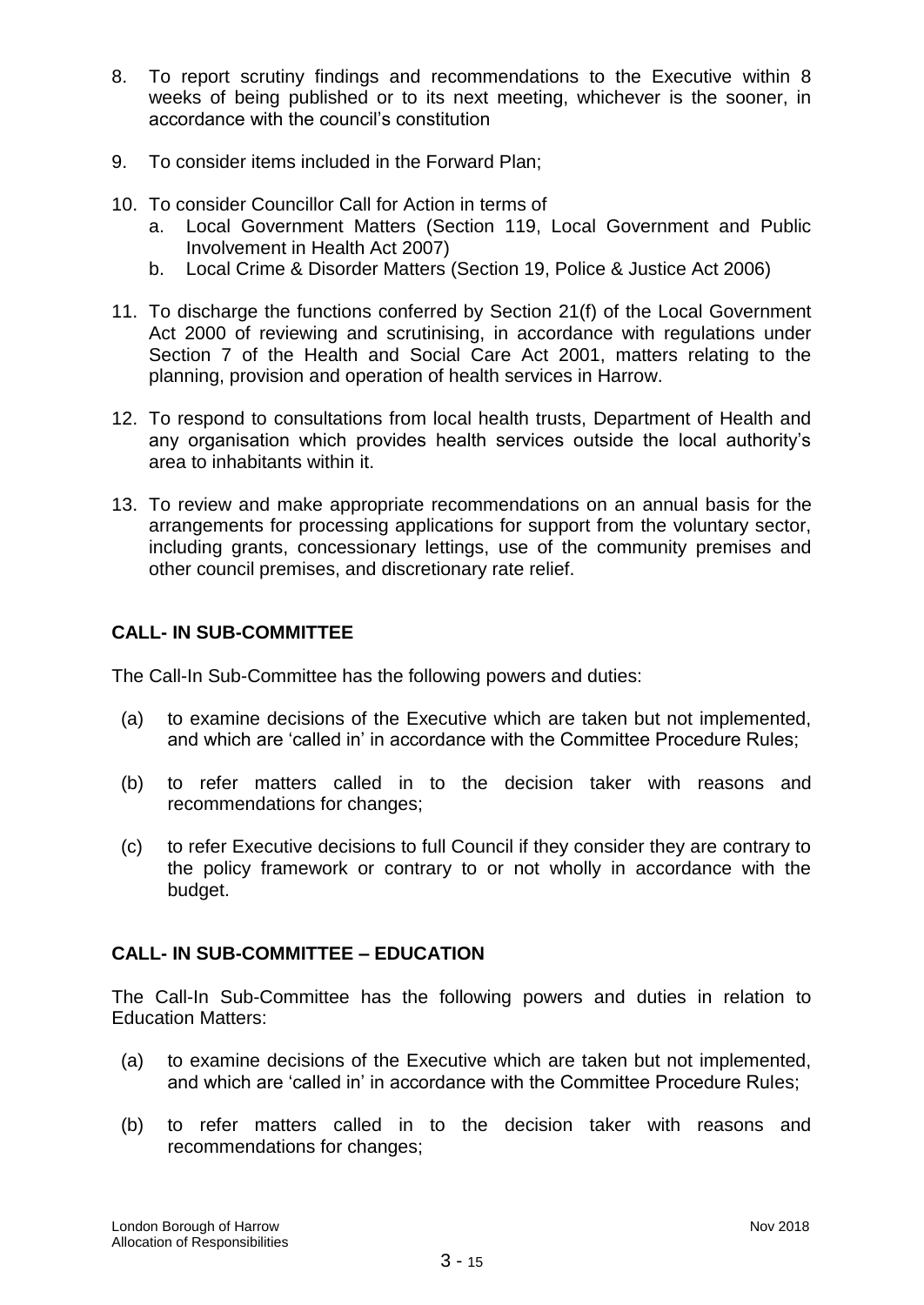(c) to refer Executive decisions to full Council if they consider they are contrary to the policy framework or contrary to or not wholly in accordance with the budget

# **HEALTH AND SOCIAL CARE SCRUTINY SUB-COMMITTEE**

The Health and Social Care Scrutiny Sub-Committee has the following powers and duties:

- 1. To be the key driver of the scrutiny function's health and social care scrutiny programme and maintain relationships with health and social care colleagues and partners in relation to shared stated priorities, in consultation with the Overview & Scrutiny Committee.
- 2. To be responsible in accordance with Regulation 28 of the Local Authority (Public Health and Wellbeing Boards and Health Scrutiny) Regulations 2013 for scrutiny of the Council's health functions other than the power under Regulation 23(9) to make referrals to the Secretary of State.
- 3. To recommend to Council that a referral be made to the Secretary of State under Regulation 23(9) of the Local Authority (Public Health, Health and Wellbeing and Health Scrutiny) Regulations 2013.
- 4. To have specific responsibility for scrutiny of the following functions:
	- Health and social care infrastructure and service
	- NHS England, Clinical Commissioning Groups (CCGs) and the Health and Wellbeing Board
	- **Public Health**
	- Other policy proposals which may have an impact on health, public health, social care and wellbeing
	- Collaborative working with health agencies
	- **Commissioning and contracting health services**
- 5. To review the planning, provision and operation of Health services in Harrow and ensure compliance with Regulation 21(1) of the Local Authority (Public Health, Health and Wellbeing Boards and Health Scrutiny) Regulations 2013 by inviting and taking account of information and reports from local health providers and other interested parties including the local HealthWatch.
- 6. Where a referral is made through the local HealthWatch arrangements, to comply with Regulation 21(3) of the Local Authority (Public Health, Health and Wellbeing Boards and Health Scrutiny) Regulations 2013 by ensuring that the referral is acknowledged within 20 days and that the referrer is informed of any action taken.
- 7. Where appropriate, to consider and make recommendations for response to NHS consultations on proposed substantial developments/variations in health services that would affect the people of LB Harrow.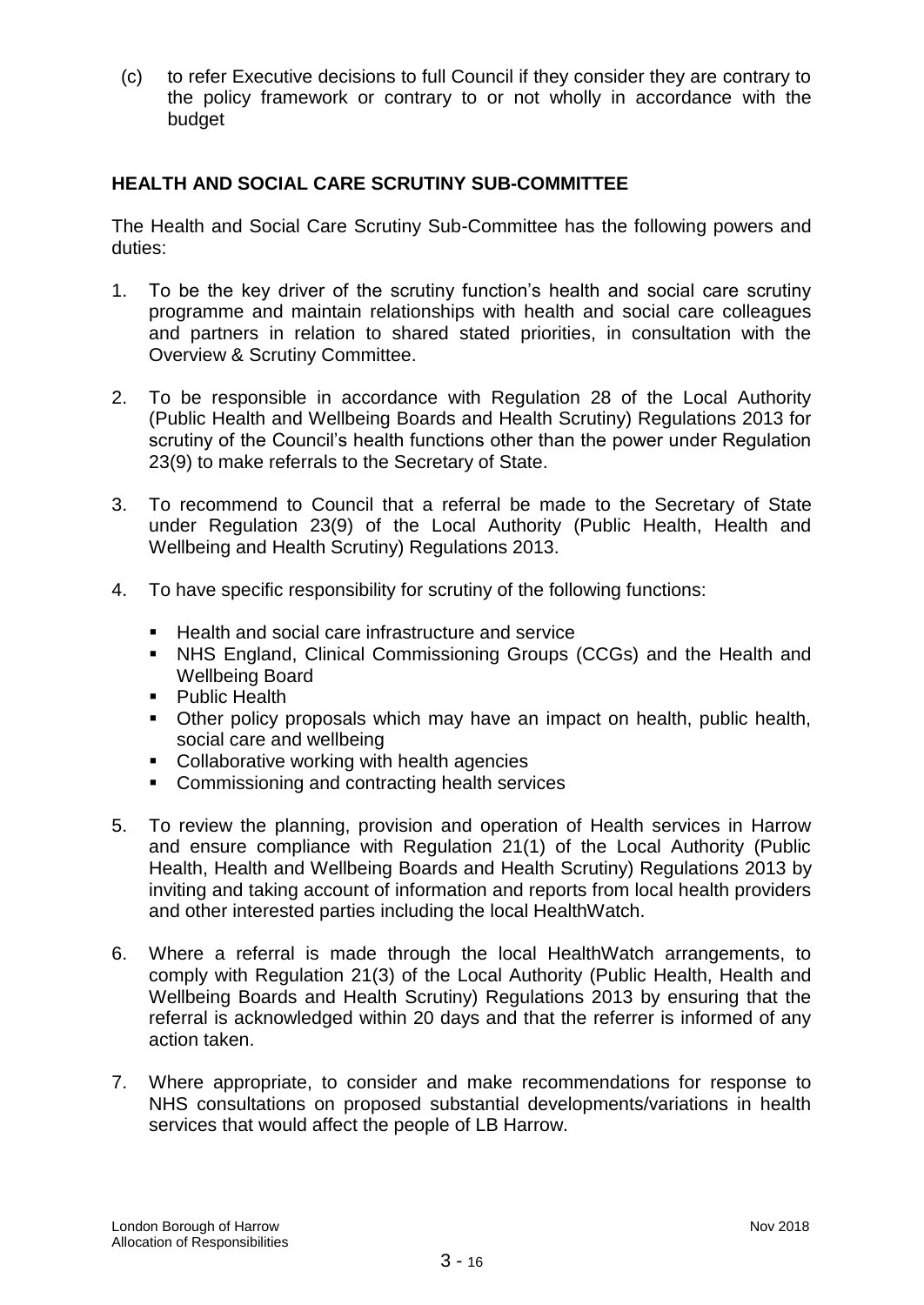- 8. Where appropriate, to consider and make recommendations for response to consultations from local health trusts, Department of Health, Care Quality Commission and any organisation which provides health services outside the local authority's area to inhabitants within it.
- 9. Continue to seek the development of relationship with NHS England, CCGs, Health and Wellbeing Boards, Care Quality Commission, HealthWatch and the Local Medical Council.

*(Note: Members of the Executive or members of the Health and Wellbeing Board may not be members of the Health and Social Care Scrutiny Sub Committee. Any health matter requiring an urgent decision/comment before the next meeting of the Health & Social Care Sub-Committee will be considered by the Overview and Scrutiny Committee if that is sooner).*

# **PERFORMANCE & FINANCE SUB-COMMITTEE**

The Performance and Finance Sub-Committee has the following powers and duties:

- 1. To be the key driver of the scrutiny function's work programme and the body responsible for monitoring the performance of the council and partners in relation to their stated priorities;
- 2. To consider/monitor, on an exception basis, the financial and service performance of the organisation;
- 3. To consider/monitor the performance of the council's partners;
- 4. To undertake specific investigation of identified 'hot spots' through Q&A, reports or challenge panels – subject to endorsement by the Overview and Scrutiny Committee;
- 5. To refer 'hot spots' to the Overview and Scrutiny Committee for more detailed investigation where necessary;
- 6. To consider such urgent items as are appropriate ad hoc, Councillor Calls for Action, area scrutiny.

### **PENSION BOARD**

The Pension Board has the following powers and duties:

### 1. **Introduction**

The purpose of this document is to set out the Terms of Reference for the local Pension Board (the Board) of the London Borough Harrow Pension Fund (the Fund).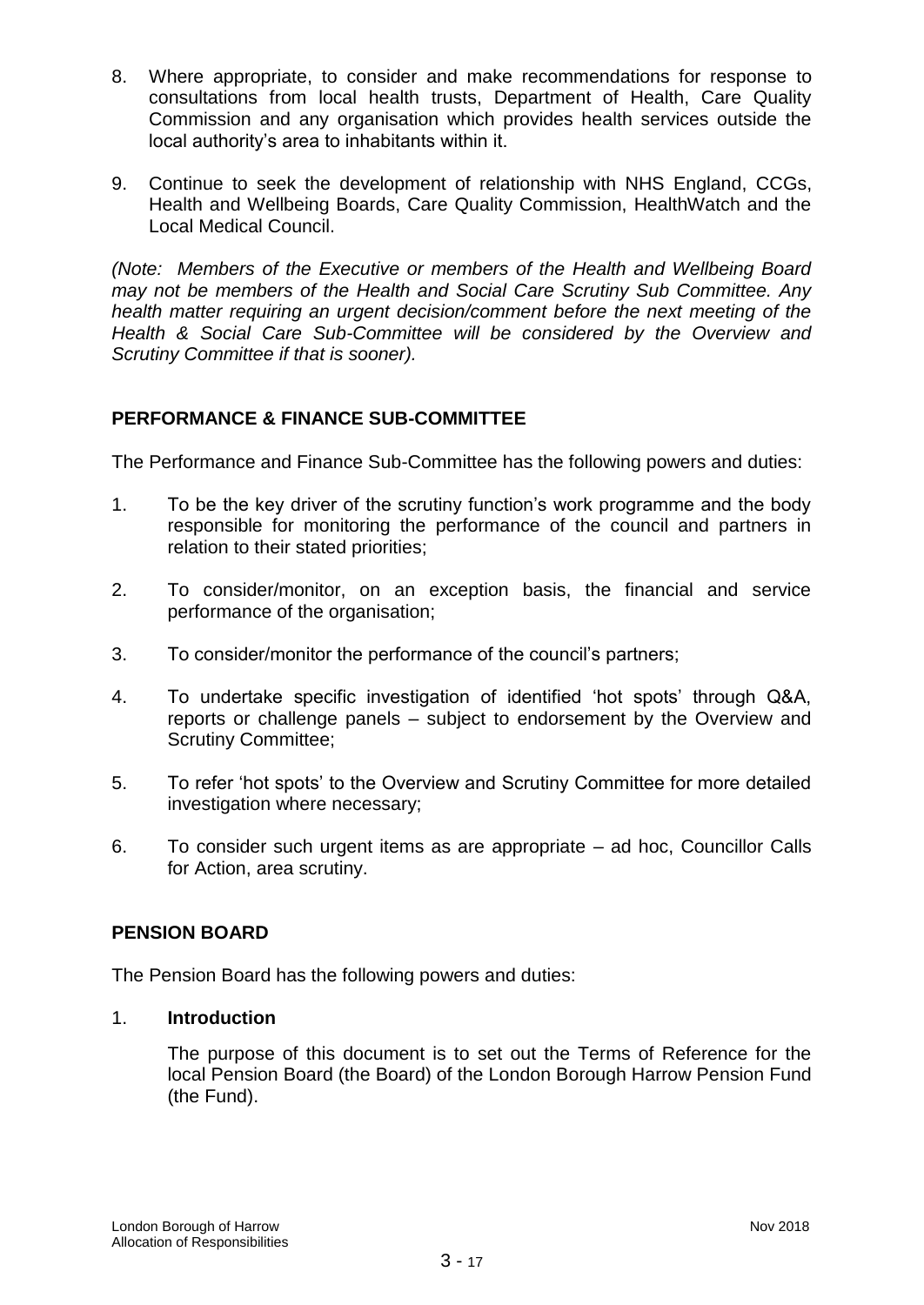### 2. **Powers of the Board**

The Board will exercise all its powers and duties in accordance with the law and this Terms of Reference.

### 3. **Role of the Board**

The role of the Board, as defined by sections 5(1) and (2) of the Public Service Pensions Act 2013, is to assist the Administering Authority (London Borough of Harrow) as Scheme Manager in ensuring the effective and efficient governance and administration of the Local Government Pension Scheme (LGPS) including:

- securing compliance with the LGPS regulations and other legislation relating to the governance and administration of the LGPS;
- securing compliance with requirements imposed in relation to the LGPS by the Pensions Regulator; and
- such other matters the LGPS regulations may specify.

The Administering Authority retains ultimate responsibility for the administration and governance of the scheme. The role of the Board is to support the Administering Authority to fulfil that responsibility.

In its role, The Board will have oversight of the administration of the fund including:

- a. The effectiveness of the decision making process
- b. The direction of the Fund and its overall objectives
- c. The level of transparency in the conduct of the Fund's activities
- d. The administration of benefits and contributions

The Board will provide the Scheme Manager with such information as it requires to ensure that any Member of the Board or person to be appointed to the Board does not have a conflict of interest.

The Board will ensure it effectively and efficiently complies with the Code of Practice on the Governance and Administration of Public Service Pension Schemes issued by the Pensions Regulator. It will help to ensure that the Fund is managed in the same way.

The Board shall meet sufficiently regularly to discharge its duties and responsibilities effectively.

### 4. **Membership**

The Board shall consist of 5 members and be constituted as follows:

(i) 2 Employer representatives – Administering Authority (1), other scheduled and admitted bodies [ie organisations other than the Administering Authority who, under the regulations, can participate in the LGPS $(1)$ ;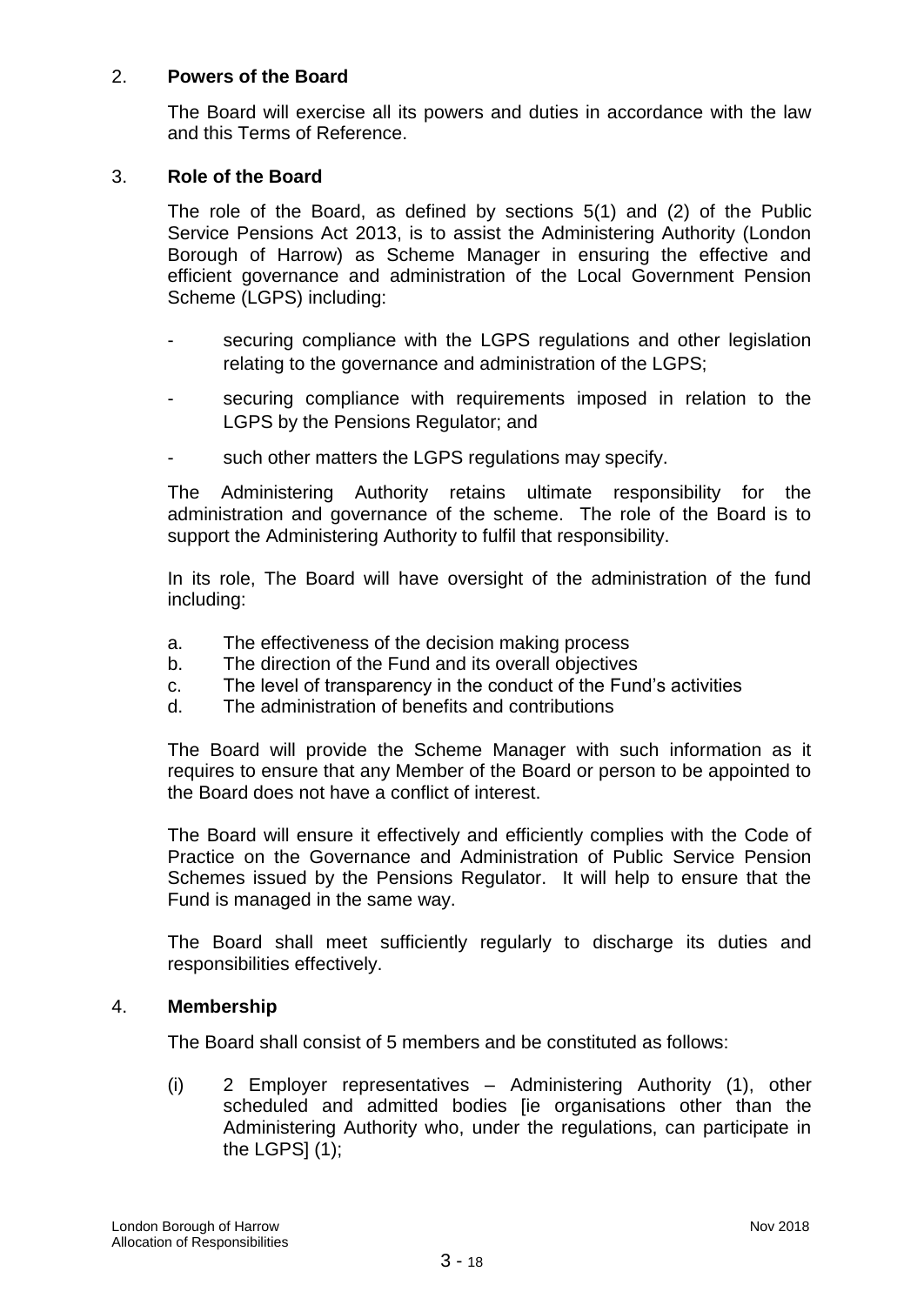- (ii) 2 Scheme Member representatives active members (1), pensioners (1); and
- (iii) 1 independent member

Elected Members and officers involved in the management and administration of the Fund are not permitted to become Board members.

Only the Employer and Scheme Member representatives will have voting rights.

Each member of the Board will serve for a period of three years, subject to compliance with conditions of appointment. Members will be appointed on a rotational basis with effect April 2017.

The Chair and Deputy Chair of the Board will be elected by the Board at its first meeting and will serve for a period of three years. Should the elected Chair be an Employer representative the Deputy Chair must be a Scheme Member representative and vice versa.

The Chair will ensure that meetings are properly conducted and the decision of the Chair on all points of procedure and order shall be final.

The Board may, with the approval of the Administering Authority, co-opt persons with sufficient skills and experience to advise and support them. Co-optees are not Board members and do not have voting rights.

Each Board Member should endeavour to attend all Board meetings during the year. In the event of consistent non-attendance by any Board Member the tenure of that membership should be reviewed by the other Board members in liaison with the Scheme Manager.

Other than by ceasing to be eligible as set out above, a Board member may only be removed from office during a term of appointment by the unanimous agreement of all other members and with the agreement of the Scheme Manager. Should any member of the Board cease to be a member of the relevant group for which he/she has been appointed he/she will automatically cease to be a member of the Board and the Administering Authority will conduct a replacement process.

### 5. **Appointment of Board members**

All Board members will be appointed by Full Council. It is a statutory requirement that the Administering Authority must be satisfied that a person to be appointed as an Employer or Scheme Member representative has the relevant experience and capacity to represent employers or scheme members (as appropriate)

Administering Authority to nominate one Employer representative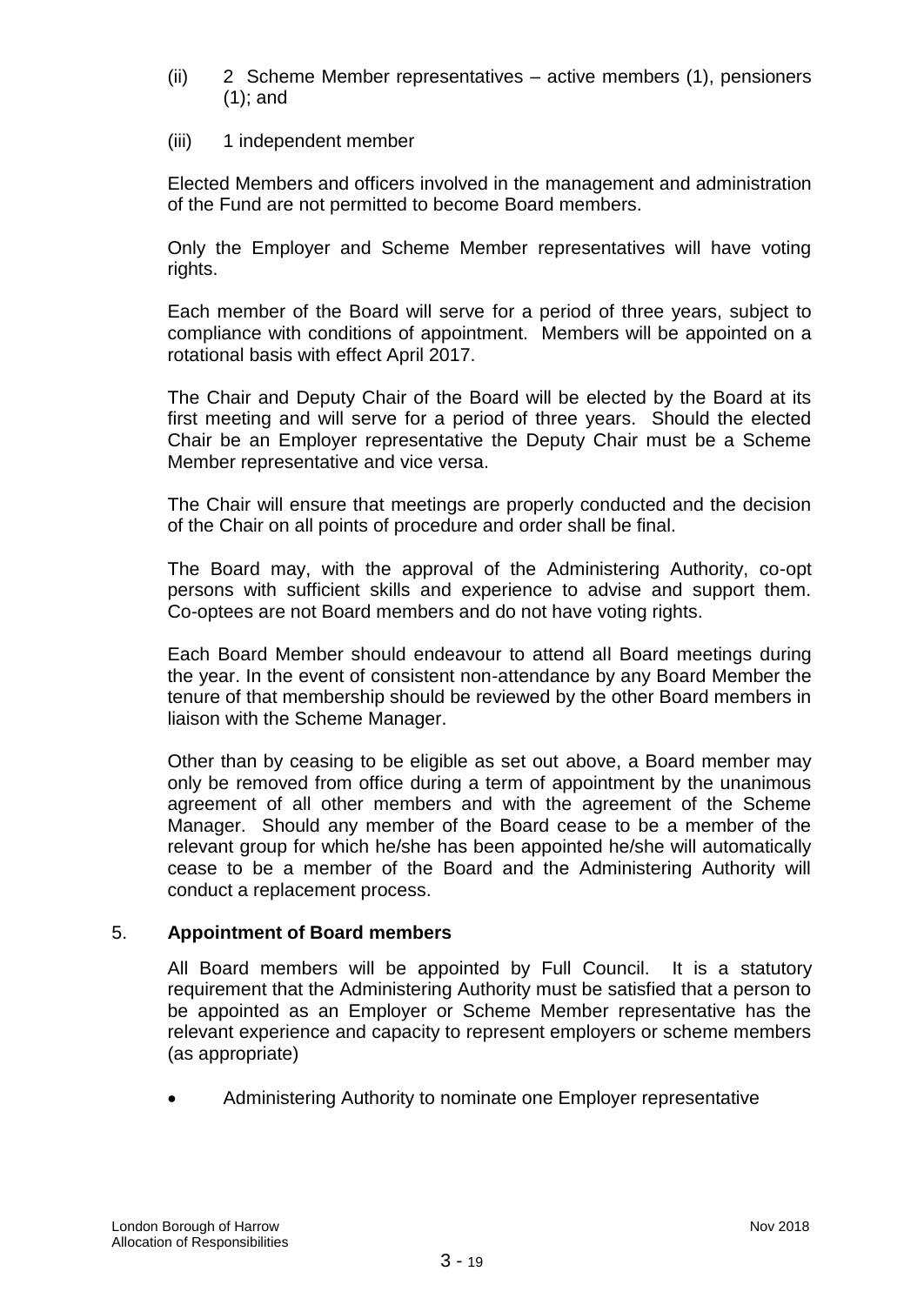- The second Employer representative to be nominated by the scheduled and admitted bodies. If more than one is nominated, Council will determine who is to be appointed.
- (i) Scheme Member representatives to be selected through a process administered by the Administering Authority with a recommendation to **Council**
- (ii) Independent member applications to be invited by public advertisement with a recommendation by the s151 Officer to Council.

# 6. **Standards of conduct and conflicts of interest**

All members of the Board are expected to act in accordance with the Code of Conduct for Councillors where applicable and the Pensions Regulator's Code of Practice. In accordance with s5(5) Public Service Pension Act 2013, a Board member must not have a financial or other interest that could prejudice him/her in carrying out his/her Board duties. This does not include a financial or other interest arising merely by virtue of being a member of the LGPS.

The policy for identifying conflicts of interest is set out in a separate policy document.

### 7. **Knowledge and Skills**

Following appointment each member of the Board should be conversant with:

- The legislation and associated guidance of the LGPS
- Any document recording policy about the administration of the LGPS which is for the time being adopted by the Fund

The Administering Authority will provide a training programme which all Board members will be required to attend.

It is for individual Board members to be satisfied that they have the appropriate degree of knowledge and understanding to enable them, properly, to exercise their functions as a Member of the Board and therefore, must comply with the Board's Knowledge and Understanding and Training Policy.

### 8. **Accountability**

The Board will collectively and individually be accountable to the Scheme Manager.

The Board will refer all relevant recommendations and decisions to the Pension Fund Committee of the Administering Authority and, where appropriate, to Full Council. It will present a report on its work to the Full Council once a year.

### 9. **Decision making**

Each voting member of the Board will have an individual voting right but it is expected that the Board will, as far as possible, reach a consensus. The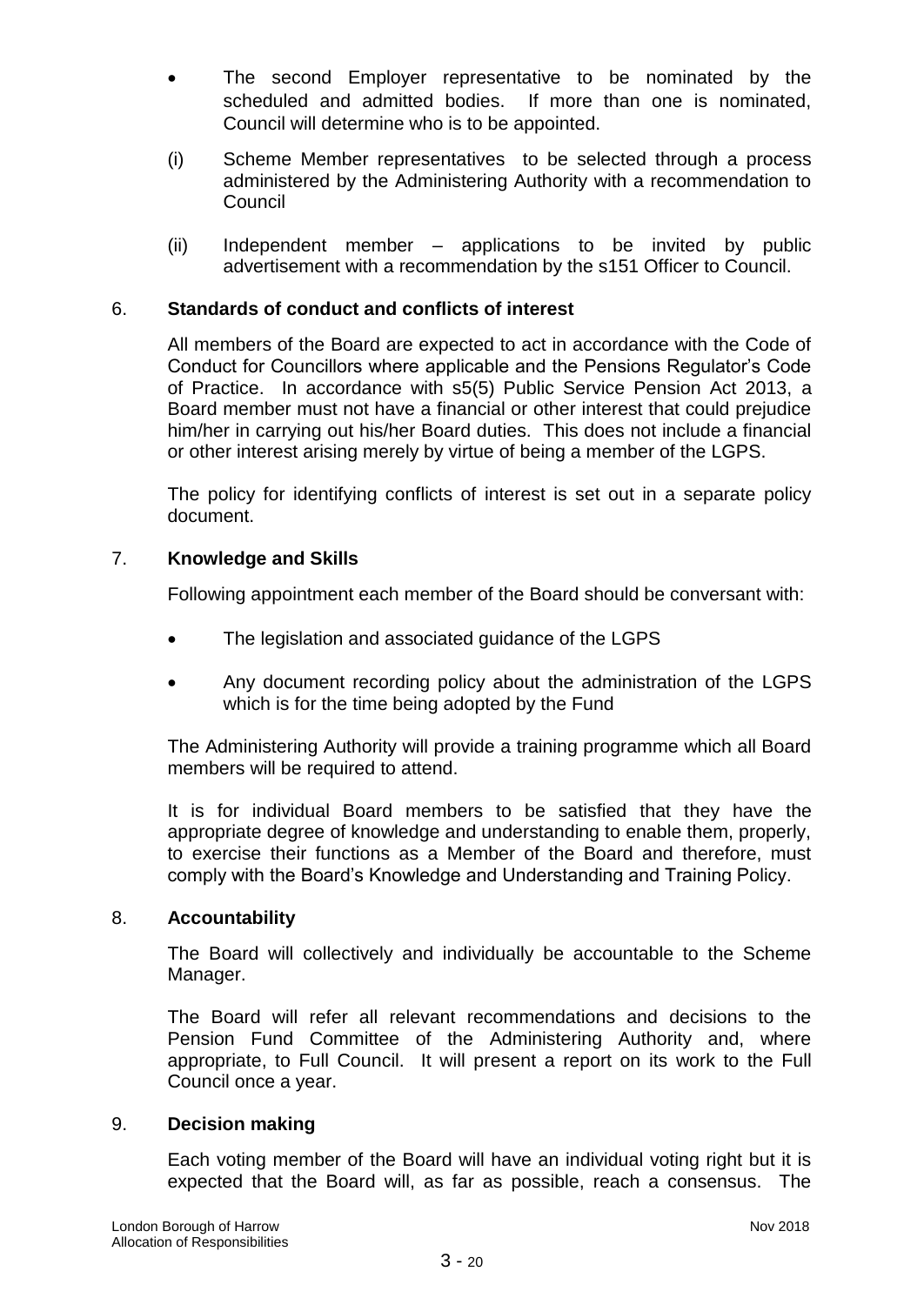Chair of the Board, so long as he/she has voting rights, will have the final deciding vote.

### 10. **Quorum**

A quorum will comprise three of the five members of which at least one shall be an Employer representative and one a Scheme Member representative.

### 11. **Meetings**

The Board shall meet at least twice a year but no more than four times.

The Chair of the Board, in consultation with the Administering Authority will prepare an agenda for each meeting of the Board. The administration of the Board will be in accordance with the normal procedures of the London Borough of Harrow.

An extraordinary meeting will be called when the Chair considers this necessary and/or in circumstances where the Chair receives a request in writing by 50% of the voting membership of the Board

### 12. **Publication of Pension Board Information**

The Administering Authority will publish up to date information on the Council's website including:

- The names of the Board member
- The Board's Terms of Reference
- Papers, agendas and minutes of Board meetings.

### 13. **Advice to the Board**

The Board will be supported in its role and responsibilities by the Administering Authority through advice and support as appropriate.

### 14. **Expense Reimbursement**

Each member of the Board and any co-opted persons, excluding elected Councillors of the London Borough of Harrow and Council Officers will be reimbursed at a rate of £445 per annum (exclusive of VAT if payable). All members of the Board and any co-opted persons will be paid "out-of-pocket" expenses when carrying out the functions of the Board including approved training.

### 15. **Definitions**

The undernoted terms shall have the following meaning when used in this document:

*Administering Authority* London Borough of Harrow

*Board or Pension Board* The local Pension Board for the London Borough of Harrow, Administering Authority for the London Borough of Harrow Pension Fund as required under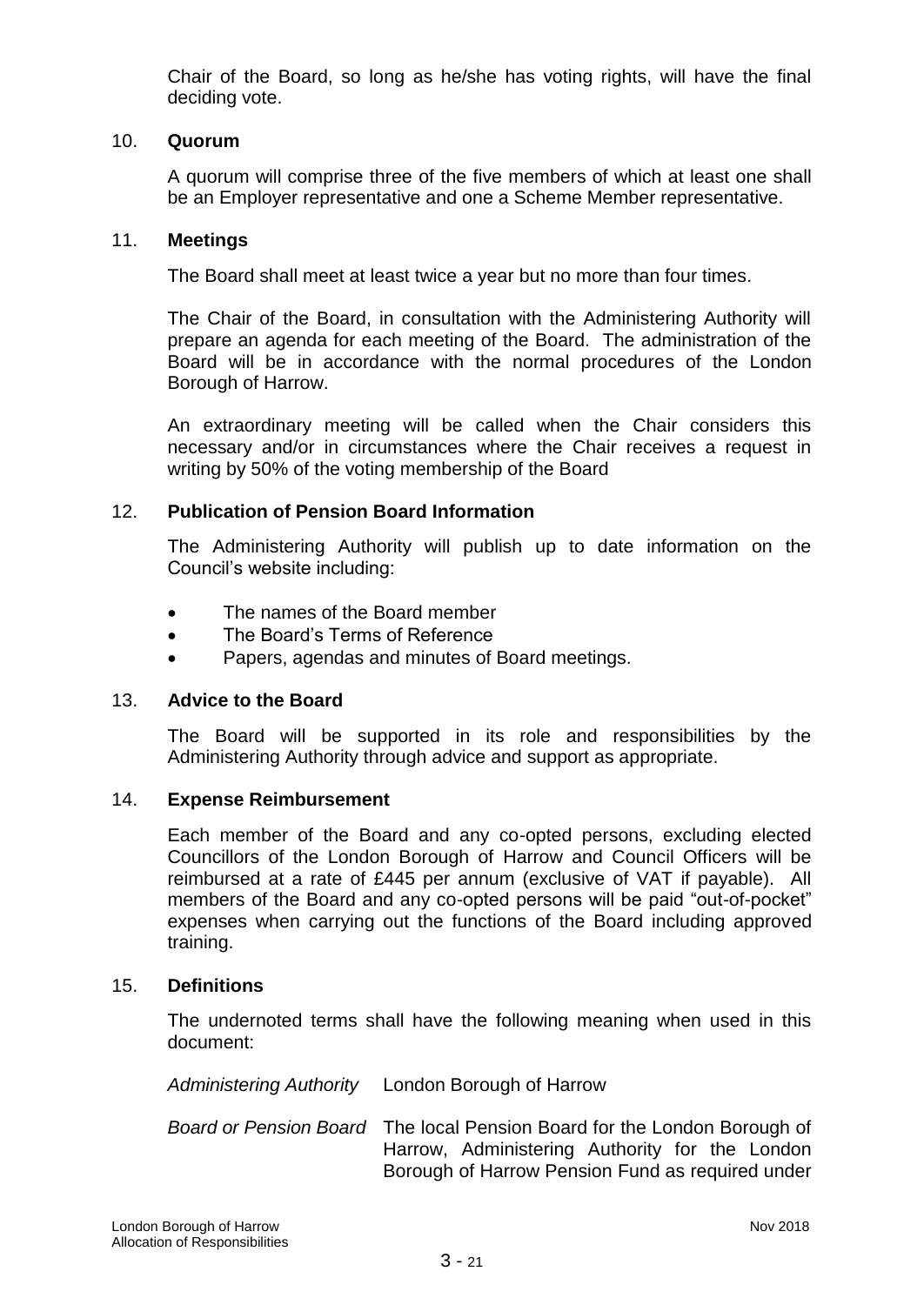the Public Service Pensions Act 2013

- *Board Member* A member of the Board including Employer representatives, Scheme Member representatives and an independent member
- *Code of Practice* The Pensions Regulator's [draft] Code of Practice no 14 entitled *"Governance and administration of public service pension schemes."*
- *Conflicts of Interest* As defined in the Public Service Pensions Act 2013
- *Conflicts of Interest Policy* The policy on conflicts of interest as adopted by the Board
- *Employer Representative* A person appointed to the Board for the purpose of representing employers for the Scheme

**Fund The London Borough of Harrow Pension Fund** within the Scheme administered and maintained by the Scheme Employer

- *Independent Member* A Member of the Board who is neither an Employer Representative nor a Member Representative
- *Knowledge and Understanding and*  The training policy as adopted by the Board

*Training Policy*

*LGPS* The Local Government Pension Scheme as constituted by the Local Government Pension Scheme Regulations 2013, the Local Government Pension Scheme (Transitional Provisions, Savings and Amendment) Regulations 2014 and The Local Government Pension Scheme (Management and Investment of Funds) Regulations 2009.

- *Member Representative* A person appointed to the Board for the purpose of representing members of the Scheme
- *Scheme* The Local Government Pension Scheme as defined under LGPS
- *Scheme Manager* London Borough of Harrow as administering authority of the London Borough of Harrow Pension Fund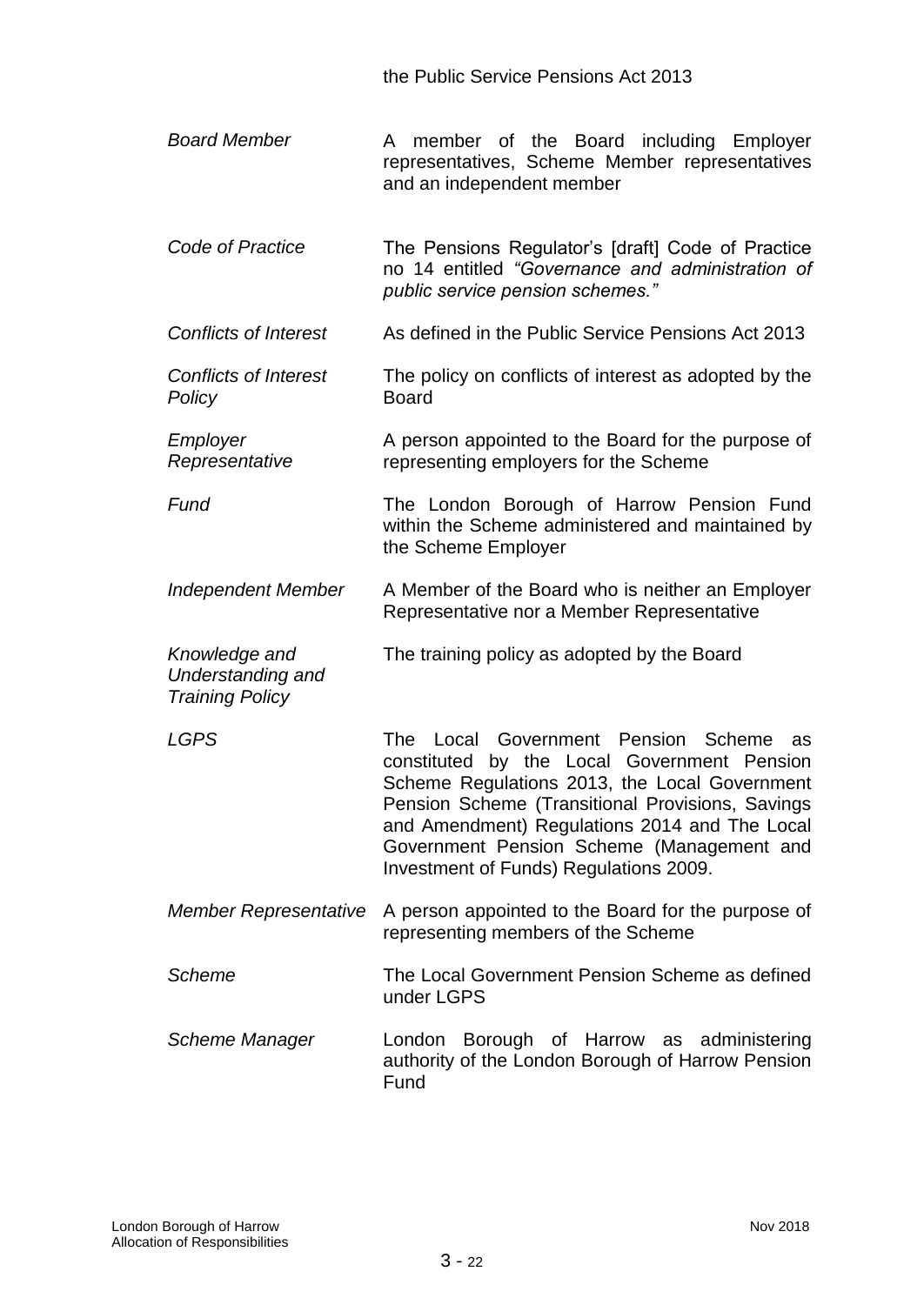### 16. **Interpretation**

Any uncertainty or ambiguity or interpretation required relating to any matters contained in this document shall be resolved by reference to the Scheme Manager.

[Note: The terms of reference approved by Council on 13 November 2014 were amended under delegated authority as a result of the Local Government Pension Scheme (Amendment) (Governance) Regulations 2015 which removed the voting rights of the Independent Member.]

# **PENSION FUND COMMITTEE**

The Pension Fund Committee has the following powers and duties:

- 1. to exercise on behalf of the Council, all the powers and duties of the Council in relation to its functions as Administering Authority of the LB Harrow Pension Fund (the fund), save for those matters delegated to other Committees of the Council or to an Officer;
- 2. the determination of applications under the Local Government Superannuation Regulations and the Teachers' Superannuation Regulations;
- 3. to administer all matters concerning the Council's pension investments in accordance with the law and Council policy;
- 4. to establish a strategy for the disposition of the pension investment portfolio; and
- 5. to appoint and determine the investment managers' delegation of powers of management of the fund;
- 6. to determine cases that satisfy the Early Retirement provision under Regulation 26 of the Local Government Pension Scheme Regulations 1997 (as amended), and to exercise discretion under Regulations 8 of the Local Government (Early Termination of Employment) (Discretionary Compensation) (England and Wales) Regulations 2000 (as amended, subject to the conditions now agreed in respect of all staff, excluding Chief Officers;
- 7. to apply the arrangements set out in (6) above to Chief Officers where the application has been recommended by the Chief Executive, either on the grounds of redundancy, or in the interests of the efficiency of the service, and where the application was instigated by the Chief Executive in consultation with the leaders of the political groups.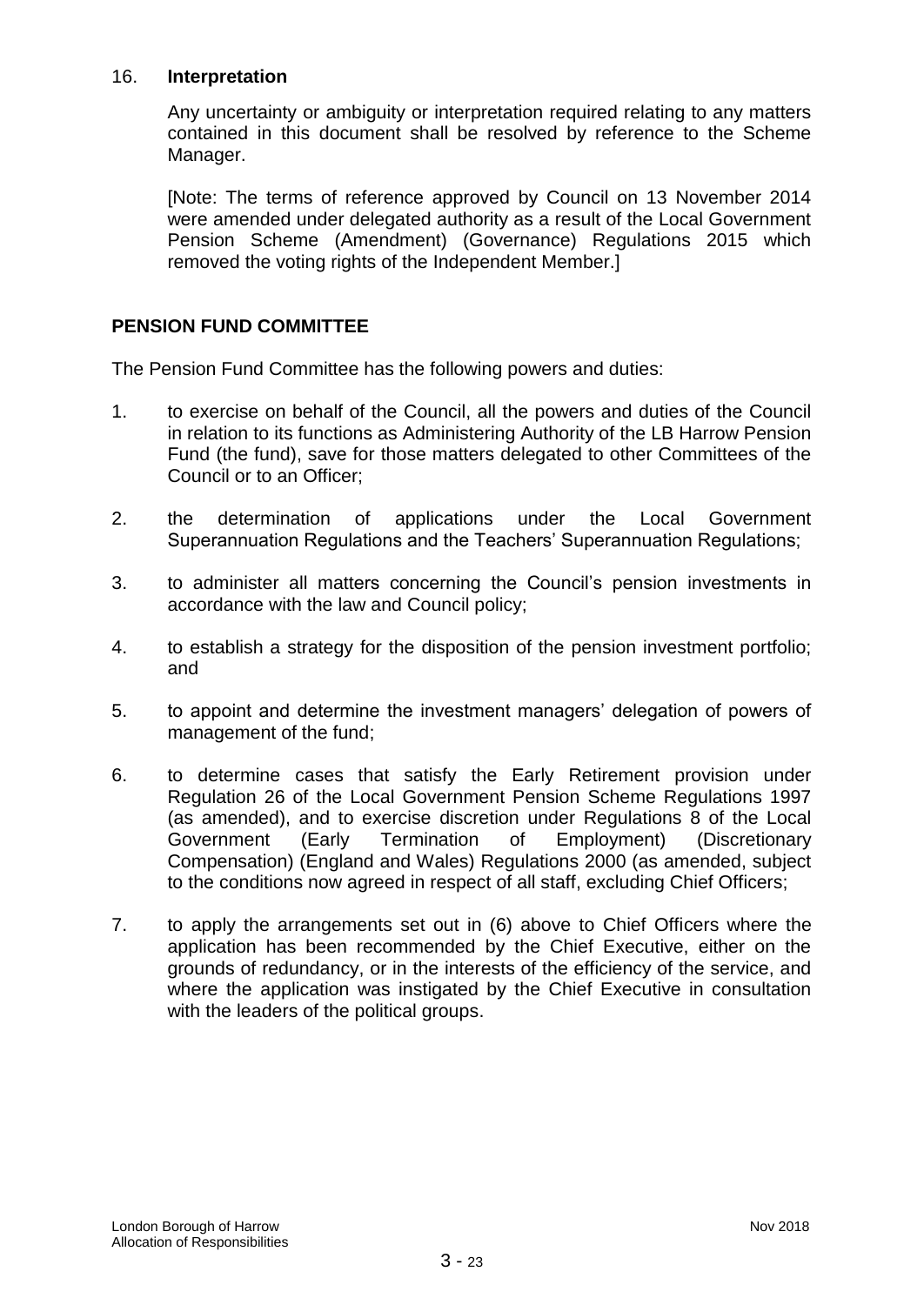### **PLANNING COMMITTEE**

The Planning Committee has the following powers and duties:

- 1. To exercise the functions of the council as local planning authority under the Town and Country Planning Act 1990 and other planning and subordinate legislation with the exception that:
	- a) the preparation, maintenance and updating of the Local Development Framework; and
	- b) the consideration of any policy matter concerning the planning of the Borough, including the development of major sites but not the determination of any planning application;

shall be matters to be determined by the Cabinet.

- 2. To determine applications for certificates under section 17 of the Land Compensation Act 1961.
- 3. To consider and, if appropriate, serve Article 4 Directions removing permitted development rights in accordance with the Town and Country Planning General (Permitted Development) Order 1990.
- 4. To determine and enforce building regulations.
- 5. All other functions relating to town and country planning and development control as set out in the Local Authorities (Functions and Responsibilities) (England) Regulations 2000 (as amended) listed by Committee in the schedule to this document.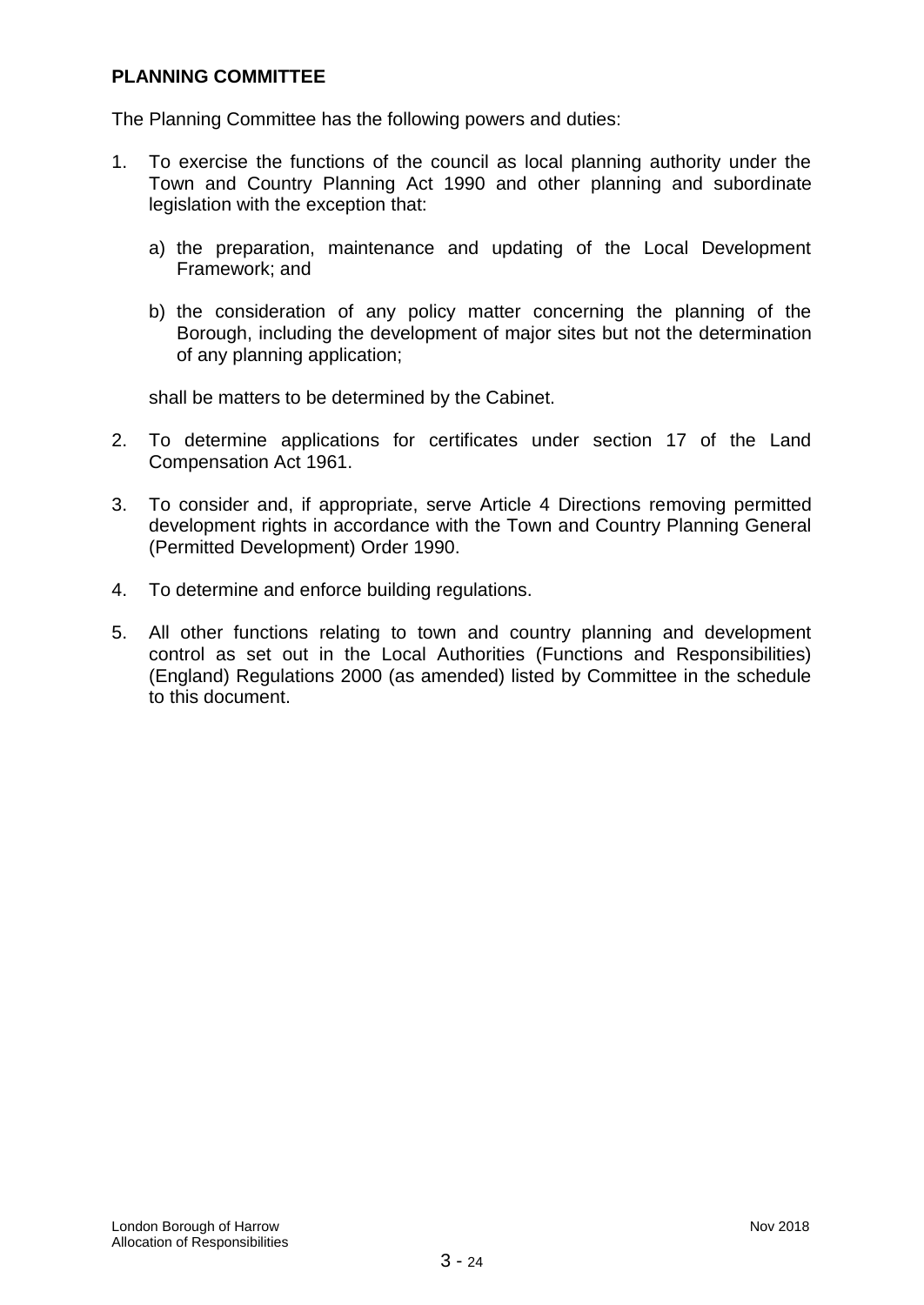# **OTHER STATUTORY COMMITTEES**

# **STANDING ADVISORY COUNCIL FOR RELIGIOUS EDUCATION**

SACRE is established under section 390 of the Education Act 1996. It is not a formal committee of the Council. The terms of reference and membership are set out below. Under section 392(7) of the Act, SACRE may regulate its own proceedings and hence the Council's committee procedure rules do not apply to SACRE.

### **Terms of reference**

- (1) As requested by the local authority or of its own volition, to advise the local authority on matters connected with:
	- a. religious worship in community schools or foundation schools which do not have a religious character, and
	- b. Religious education, in accordance with the Agreed Syllabus

The matters referred to above include, in particular, teaching methods, choice of materials and teacher training.

- (2) To deal with applications from schools for a determination on whether the statutory requirement for Christian collective worship should apply.
- (3) To determine the manner and form of applications under (2) above.
- (4) To convene from time to time an Agreed Syllabus Conference to review the agreed syllabus. The representative groups on SACRE, other than Group D, may at any time require a review of the agreed syllabus. Each of the three representative groups concerned shall have a single vote on the question of whether to require such a review.
- (5) To publish an annual report as to the exercise of their functions and any action taken by representative groups on the council under (4) above during the preceding year.

### **Membership**

- Group A Representatives of Christian and other religious denominations (22)
- Group B Representatives of the Church of England (3)
- Group C Representatives of Teachers (6)
- Group D Representatives of the Local Education Authority (3)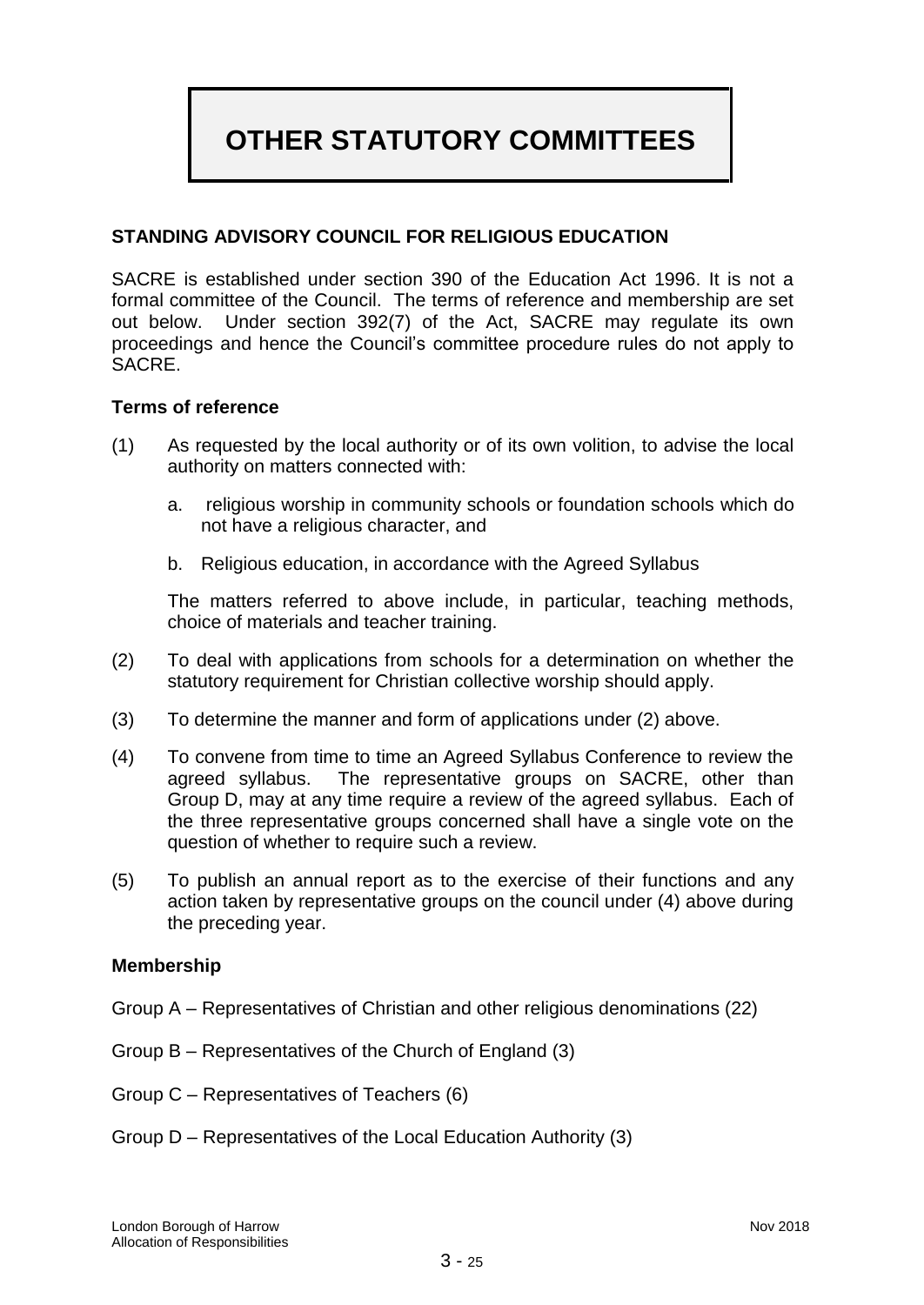SACRE may also include co-opted members (that is, persons co-opted as members of SACRE by members of SACRE who have not themselves been so co-opted).

Any member who fails to attend three consecutive members of SACRE shall cease to be a member of the Council unless, at the third such meeting, SACRE approves the reason for non-attendance.

An adviser nominated by the Corporate Director, People Services shall also be invited to attend meetings of SACRE.

### **STATUTORY CHIEF OFFICERS' DISCIPLINARY PANEL**

The Panel has the following powers in respect of matters which might lead to the dismissal of, or disciplinary action against, the Chief Finance Officer, Monitoring Officer or Head of Paid Service except in relation to matters concerning redundancy, the expiry of a fixed term contract or permanent ill health:

- 1. to arrange for the investigation of the matter;
- 2. to consider the investigation report and representations (including in person) by the officer;
- 3. to make recommendations to Council in relation to the dismissal of the officer; and
- 4. where the panel decides it to be appropriate, to make recommendations to the Chief Officers' Employment Panel for action short of dismissal or to confirm that the matter should not progress further.

### **Membership**

The Panel shall consist of three elected members and two independent persons appointed by the Council under section 28(7) of the Localism Act who will be invited to a Panel meeting as and when required.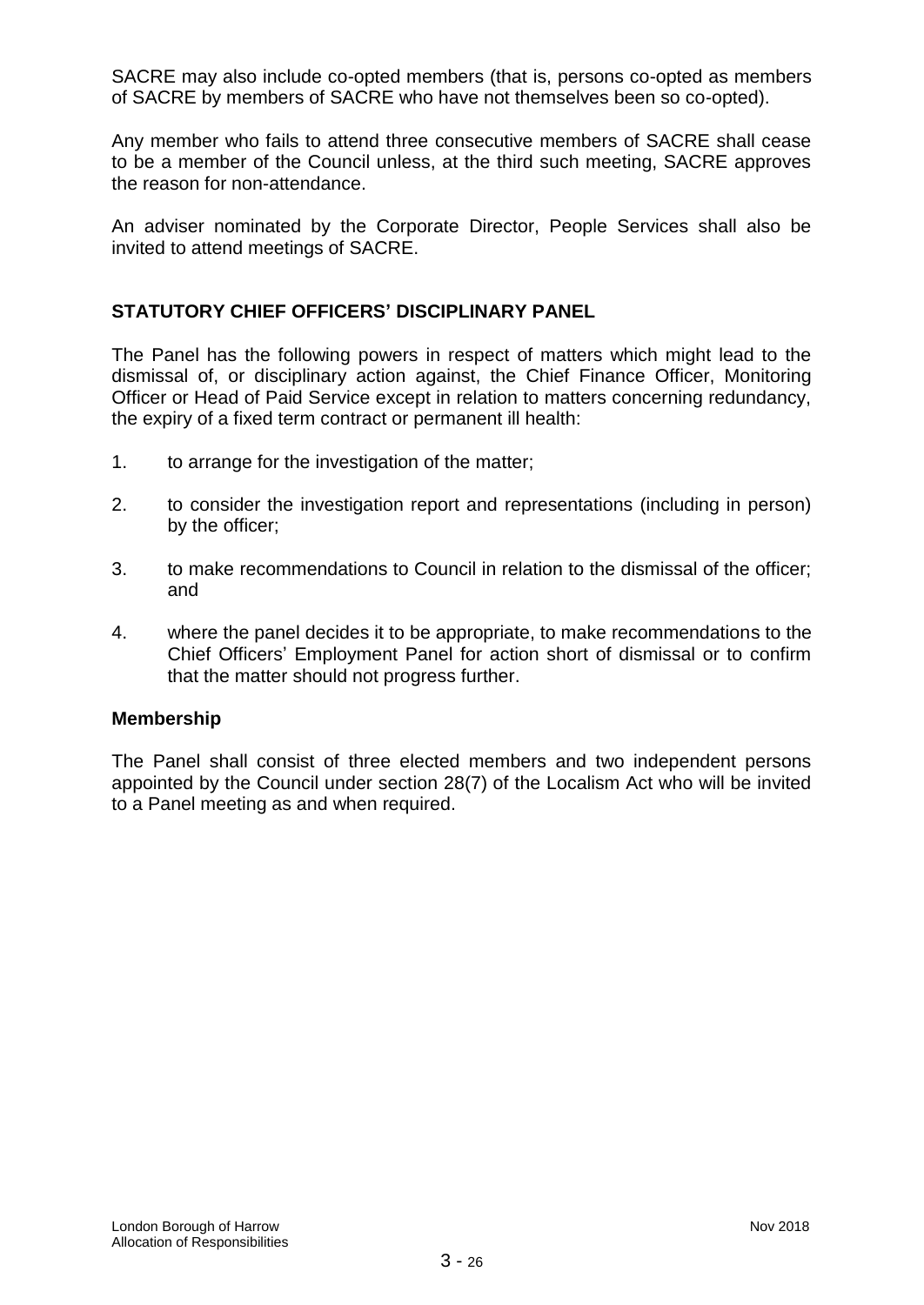# **TERMS OF REFERENCE AND DELEGATION OF DUTIES TO THE CABINET, PORTFOLIO HOLDERS, ADVISORY PANELS AND CONSULTATIVE FORUMS**

# **EXECUTIVE (CABINET)**

### **The Cabinet is responsible for the following functions:**

- (1) Development of proposals for the budget (including the capital and revenue budgets, the fixing of the Council Tax Base*,* and the level of Council Tax) and the financial strategy for the Council;
- (2) Monitoring the implementation of the budget and financial strategy;
- (3) Recommending major new policies (and amendments to existing policies) to the Council for approval as part of the Council's Policy Framework and implementing those approved by Council;
- (4) Preparation and agreement of other policies and plans for implementation by Portfolio Holders and others;
- (5) Approval and management of the Council's Capital Programme and Strategy;
- (6) All key decisions namely:
	- (i) an executive decision which is likely to result in the Council incurring expenditure which is, or the making of savings which are, significant having regard to the budget for the service or function to which the decision relates; or
	- (ii) an executive decision which is likely to be significant in terms of its effects on communities living or working in an area of two or more wards of the Borough.

A decision is significant for the purposes of (i) above if it involves expenditure or the making of savings of an amount in excess of £1m for capital expenditure or £500,000 for revenue expenditure or, where expenditure or savings are less than the amounts specified above, they constitute more than 50% of the budget attributable to the service in question.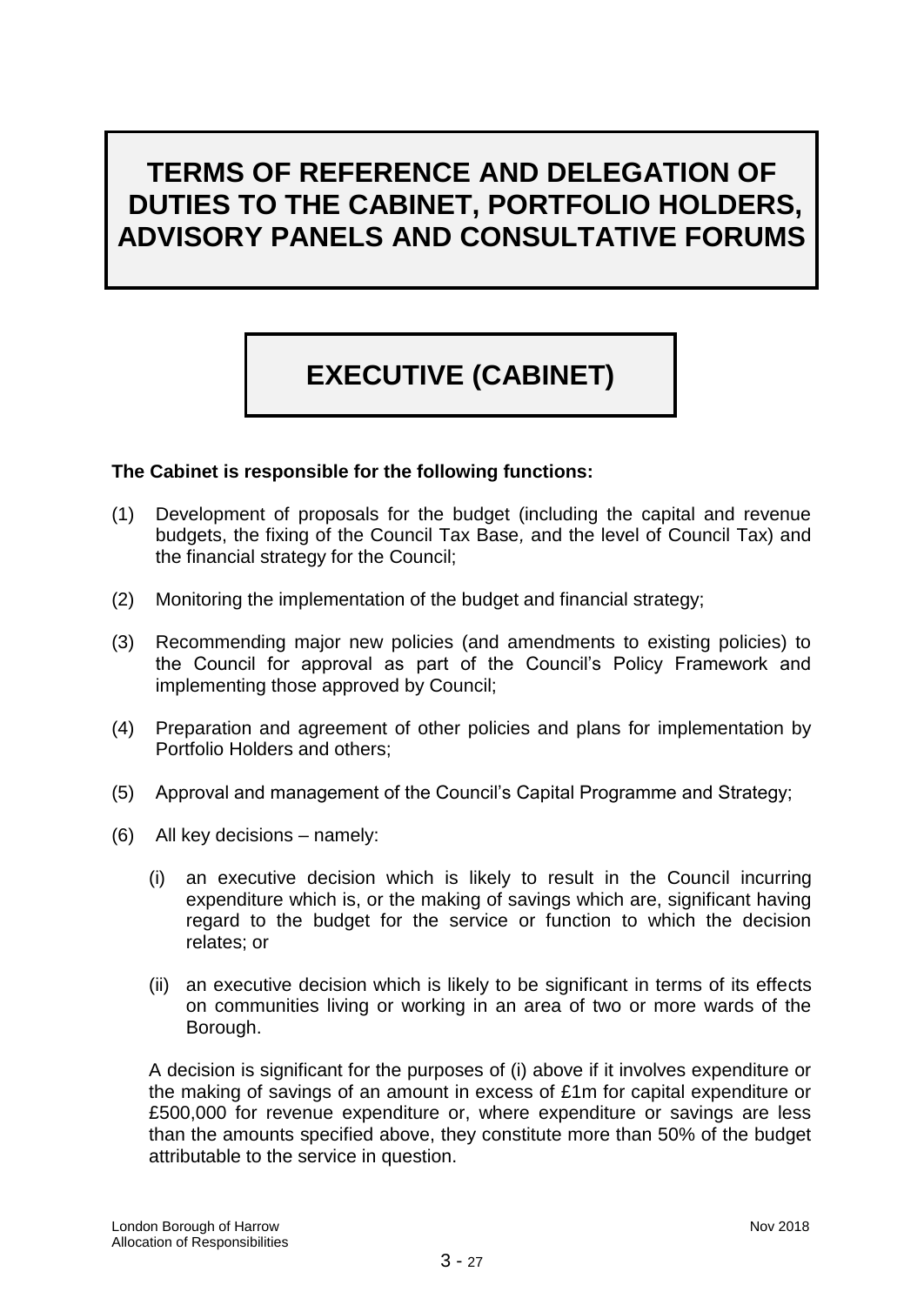- (7) Award of contracts over £500,000 and all matters reserved to the Executive under the Contract Procedure Rules
- (8) Virements between budgets as required by the Financial Regulations;
- (9) Making all non-key decisions which either fall outside Cabinet policy or agreed Executive guidelines, or have been referred to the Executive by the relevant Portfolio Holder or Corporate Director;
- (10) Determination of recommendations and references from the Council or any of its Committees or sub-committees and which the Cabinet considers are appropriate for collective decision;
- (11) Approval of HRA Rents.

# **Role and Areas of Responsibility of Portfolio Holders (Cabinet Members)**

### **General Responsibilities**

- (1) All Portfolio Holders are responsible for the effective management and delivery of executive functions within their area of responsibility and within the following framework:
	- The Council's overall strategic, corporate and policy objectives and all statutory and other plans and strategies approved by the Council the approved revenue and capital budgets
	- The law and the Council's Constitution
	- The decisions made at full meetings of the Cabinet.
- (2) All Portfolio Holders share the responsibility for ensuring:
	- The development, co-ordination, promotion and implementation of the Council's statutory plans and strategies and for the setting of the Council's Objectives;
	- That the Council delivers value for money in all that does;
	- The delivery of Public Health responsibilities;
	- The oversight, development, monitoring and promotion of all executive services provided by the Council within the appropriate performance management framework;
	- That suitable and proper arrangements are made for the procurement, development, monitoring and promotion of all services relating to executive functions, which are provided under contract to the Council;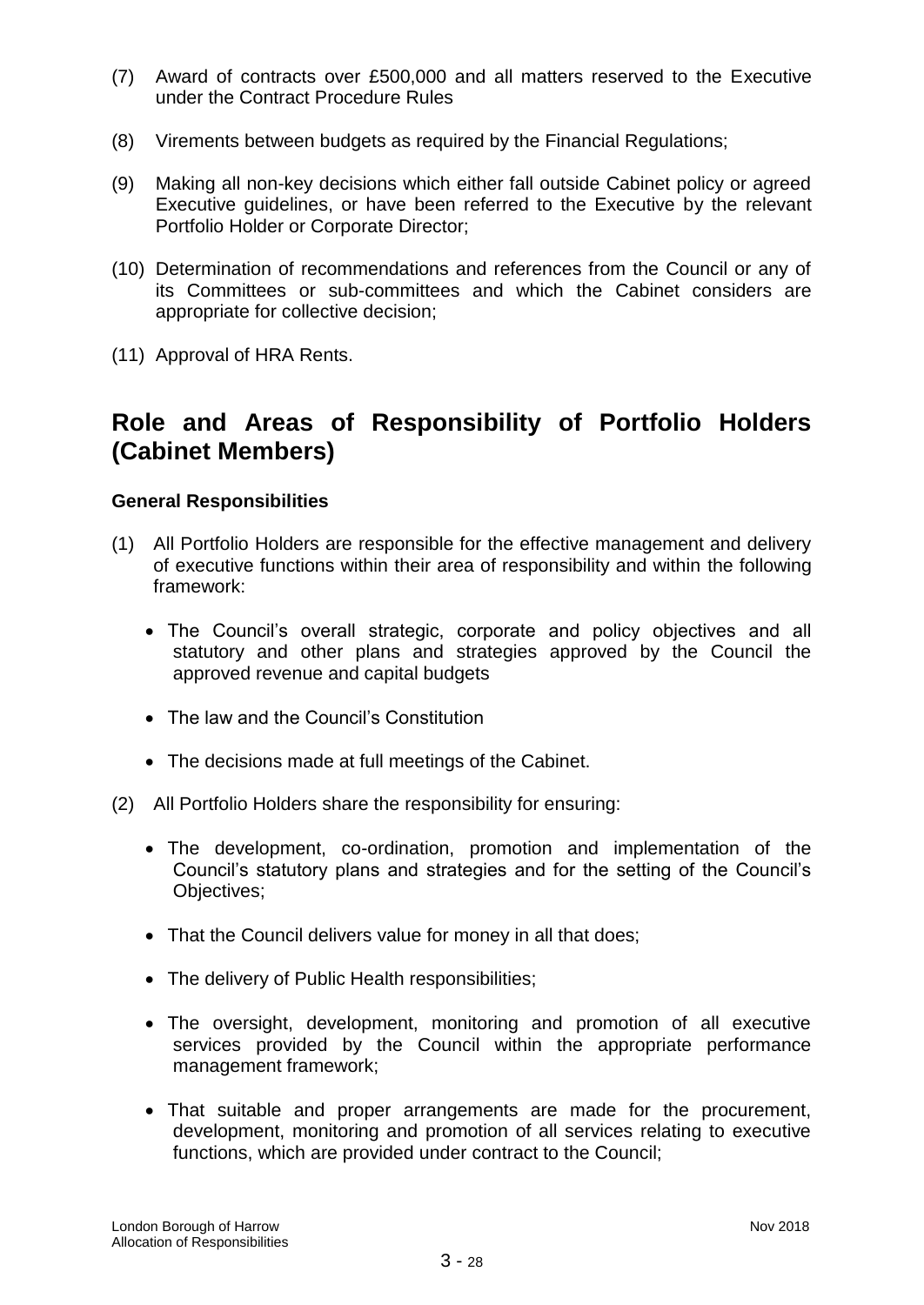- The promotion of the interests of the Borough, and of all the residents, businesses, other organisations and stakeholders within Harrow;
- That the Council takes a community leadership role across the public, voluntary and business sectors involving the development of good and effective working links with all sectors;
- The promotion and implementation of an effective equal opportunities policy;
- The promotion of services which are sustainable, improve community cohesion and community safety, make for more open government, provide opportunities for resident participation in delivering outcomes and include new methods of community engagement;
- That proper arrangements are made for consultation and participation with residents and service users in decision making;

# **The Leader of the Council and Portfolio Holder for Strategy, Partnerships, Devolution & Customer Services**

The Leader of the Council shall have the following responsibilities:

- When present to chair meetings of the Cabinet;
- Appoint and dismiss Portfolio Holders and the Deputy Leader
- Appoint to and dismiss from committees of the Cabinet
- Determine from time to time the roles and areas of responsibility of Portfolio **Holders**
- In the absence of a Portfolio Holder, or on written notice to that Portfolio Holder, to exercise any of that Portfolio Holder's functions him/herself or arrange the discharge of those functions by another Portfolio Holder or a Corporate Director
- Champion the Borough locally, nationally and internationally and act as an advocate for its residents
- Work with the Government to maximise opportunities for devolution, fairer funding and growth
- Lead the development and implementation of the Council's Corporate Plan and Budget
- Oversee Access Harrow and the implementation of the Customer Services **Strategy**
- Lead the Council's Strategy to address all forms of inequality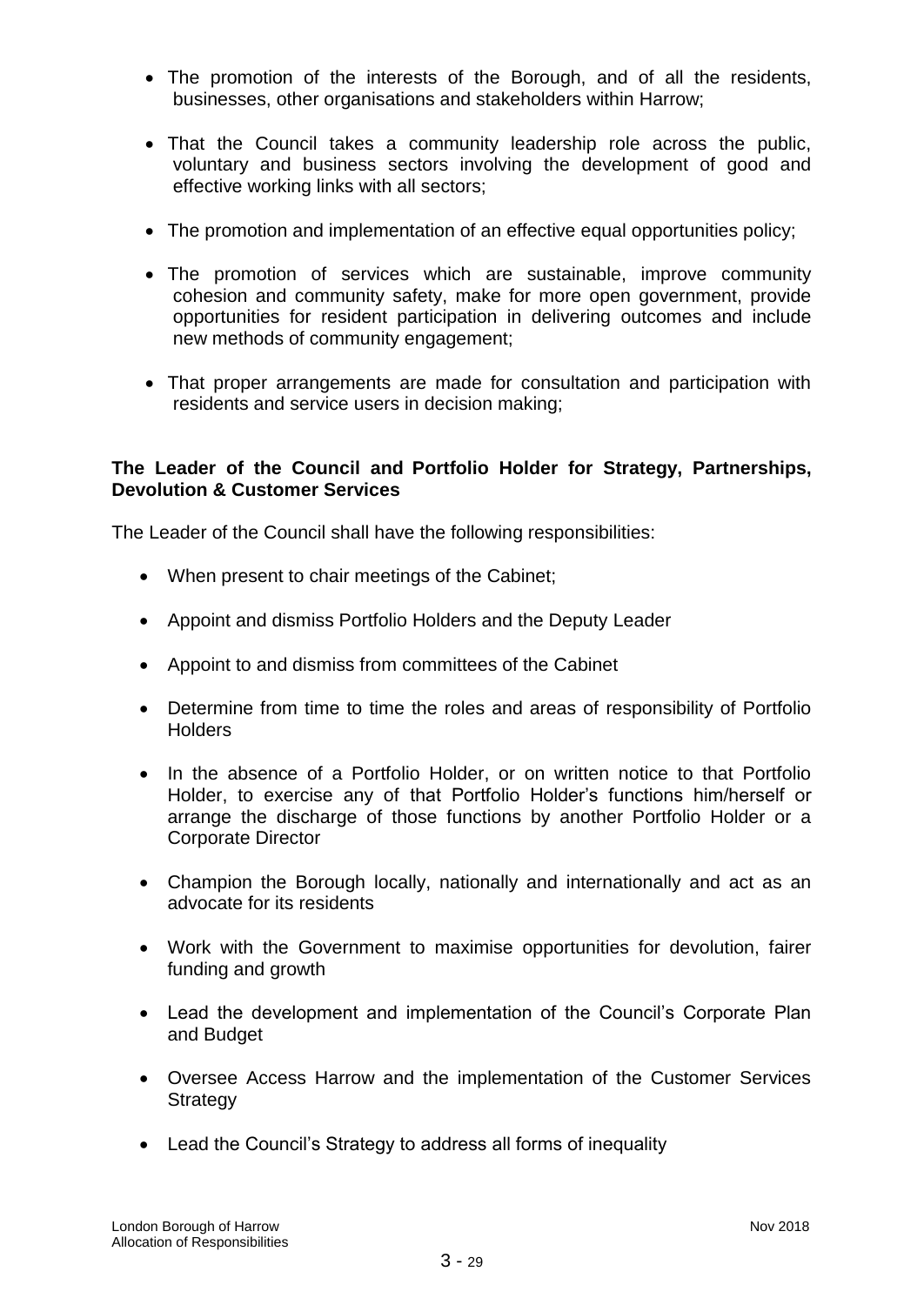- Liaise with Government Departments, the Greater London Authority, London Councils, West London Alliance and other local and public bodies
- Champion the Council's media relations and promote its brand and reputation
- Ensure that the decisions and activities of the Council comply with the highest possible ethical standards and that all Members of the Council adhere to the Code of Conduct.

### **Deputy Leader of the Council**

The Deputy Leader of the Council shall have overall responsibility for:

- Undertaking the responsibilities and delegated powers of the Leader of the Council, to the extent permitted by the Constitution, in the absence of the Leader;
- The chairing of meetings of the Executive in the absence of the Leader of the Council.

### **Portfolio Holder - Adults and Public Health**

To be responsible for the development and strategic direction of the Council's Adults Social Care and Public Health functions, including:

- Championing the safeguarding of vulnerable adults;
- Overseeing compliance with both relevant statutory duties and performance targets;
- Working in partnership with service inspectors, health bodies, the voluntary sector and service clients;
- Championing service projects including commercialisation opportunities;
- Representing service interests on the Health & Well-Being Board;
- Supporting the joint commissioning of services;
- Promoting wellbeing across the Council.

### **Portfolio Holder for Community Cohesion and Crime**

 To work with community groups, and statutory agencies to both maintain and improve community cohesion and community safety, reduce crime, mitigate its effect and reduce fear of crime;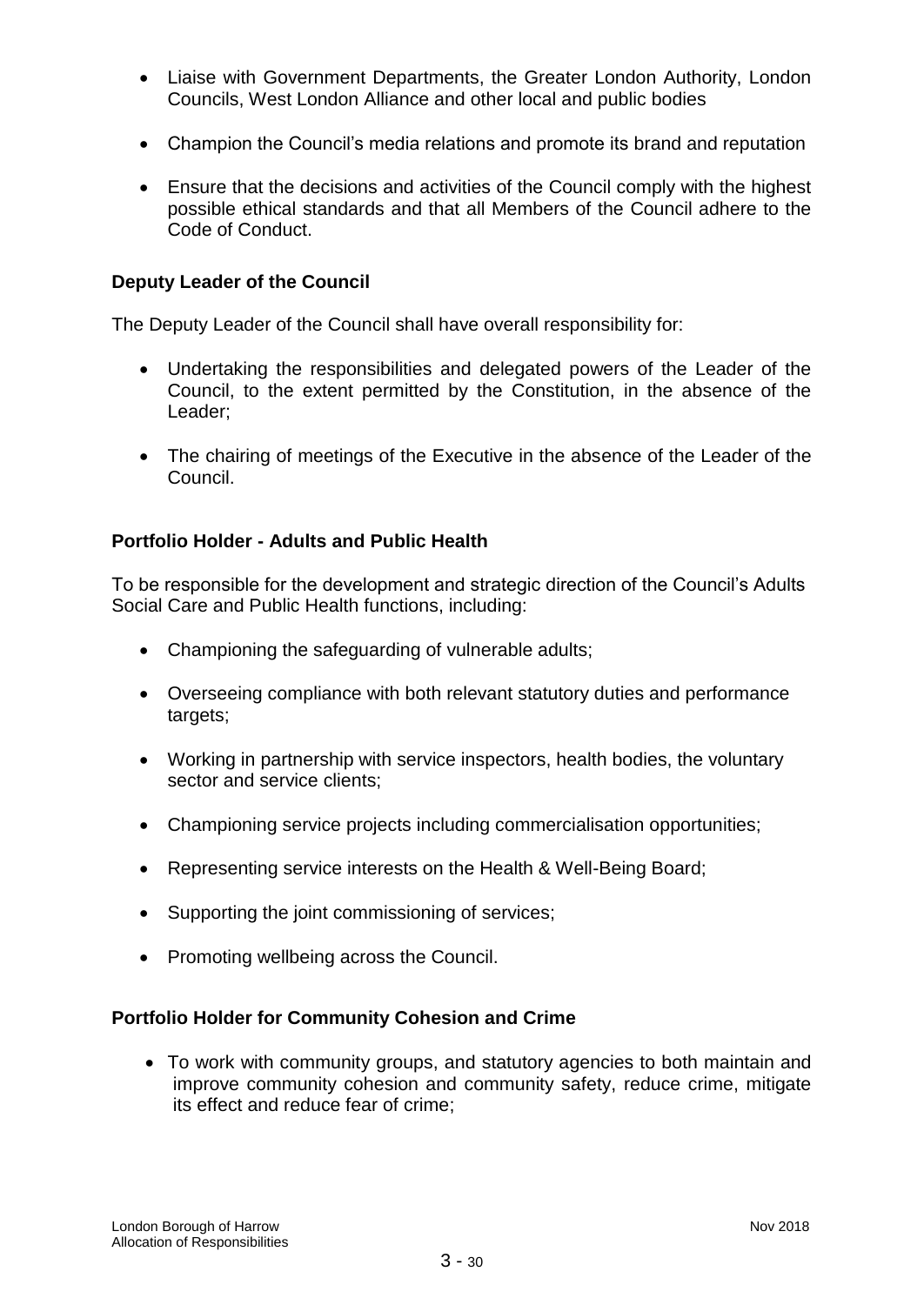This will include championing the Council's commitment to social inclusion and fairness and Representation on appropriate partnerships, boards and groups.

# **Portfolio Holder for Community Engagement and Accessibility**

- To inspire Harrow's residents to build upon the many assets that exist at the heart of their communities, and to ensure they are appropriately consulted and involved in the Council's decisions, plans and activities;
- This will include working with community groups, businesses, the voluntary sector and statutory agencies.

### **Portfolio Holder for Environment**

To be responsible for the development and strategic direction of the Council's environment services, and associated enforcement activity, including:

- Overseeing compliance with relevant statutory duties and performance targets;
- Championing service projects including commercialisation opportunities;
- Developing the role of community champions;
- Supporting the joint commissioning of services.

### **Portfolio Holder for Finance and Resources**

To be responsible for the financial strategy of the Council, including

- Developing and promoting its annual and long term budgets and policy frameworks including those for the housing revenue account;
- Ensuring financial controls and processes are effective;
- Keeping under review fees and charges levied by the Council;
- Championing effective risk management and business continuity activity;
- Promoting commercial opportunities;
- Ensuring coherent strategies for People and IT are adopted and implemented;
- Ensuring the Council has effective processes to monitor and manage the performance of its services;
- Overseeing the procurement, management and extension of major contracts (ie over £1m pa) and the settlement of claims against the Council over £1m.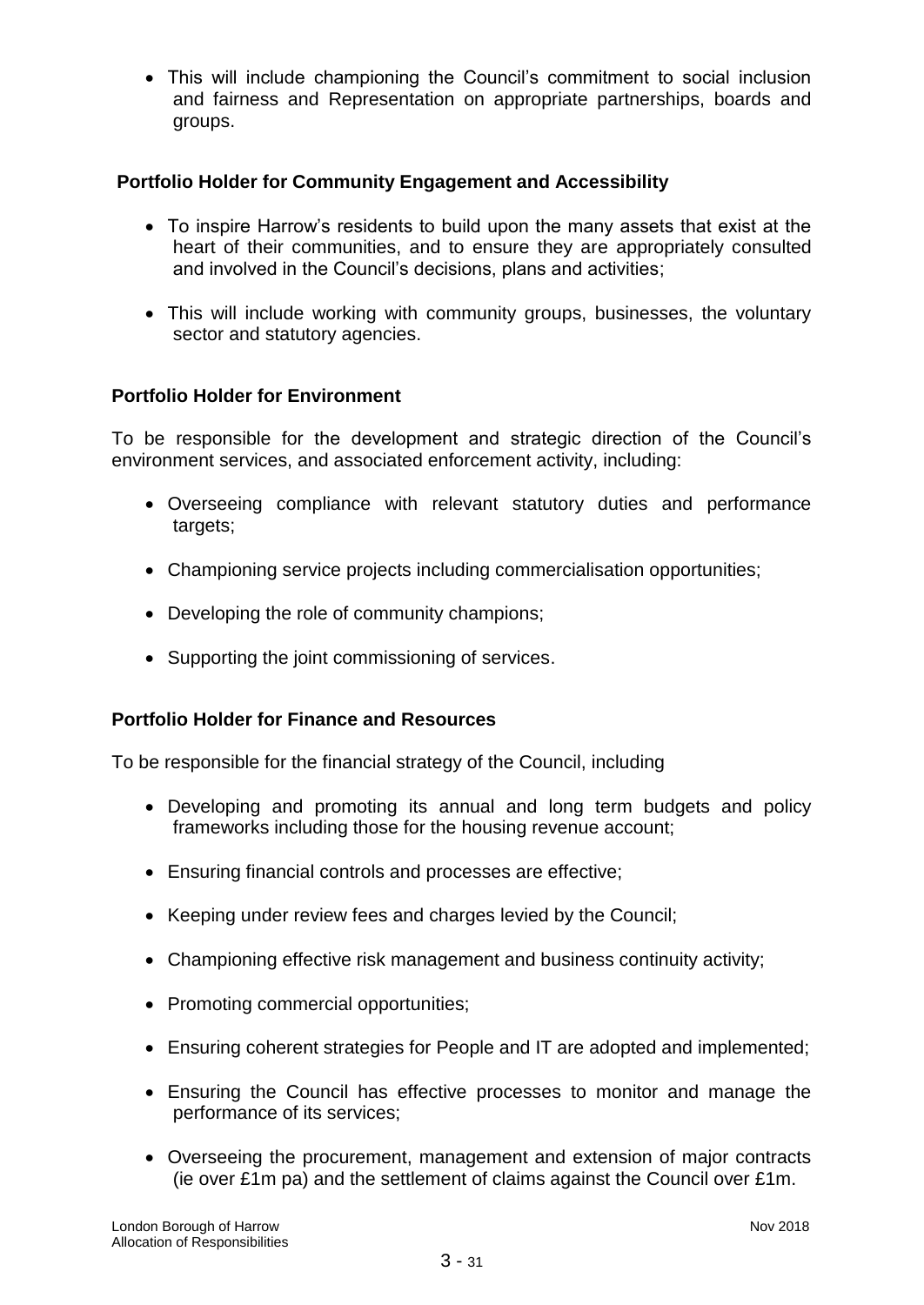# **Portfolio Holder – Housing**

To be responsible for the development and strategic direction of the Council's housing services including:

- Ensuring the viability and cost effectiveness of the Housing Revenue Account;
- Enabling the provision of affordable homes and supporting the improvement of housing in the borough, working with private developers, landlords and housing associations as appropriate;
- Maximising opportunities to engage tenants and leaseholders and ensuring their feedback shapes services;
- Oversee the discharge of the Council's duties to the homeless.

# **Portfolio Holder - Regeneration, Planning and Employment**

To be responsible for the strategic direction of regeneration and the promotion of employment opportunities in the Borough including:

- The development of local and regional plans;
- Liaising with local and national government bodies and the business community;
- Protecting Harrow's built heritage and green spaces;
- Ensuring the effective management of the Council's property assets, with specific authority to acquire or dispose of land up to £250k (other than at less than best consideration);
- Ensuring good governance in the Council, including overseeing the Legal & Governance Services Directorate;
- Overseeing the development of cultural activities in the Borough;
- Ensuring residents have appropriate training and development opportunities and benefit from employment opportunities in the Borough.

### **Portfolio Holder for Young People and Schools**

To be responsible for the development and strategic direction of services to young people and schools in the Borough including:

- Championing the safeguarding of vulnerable young people;
- Acting as the lead member for children, including overseeing compliance with statutory duties, targets and reporting requirements;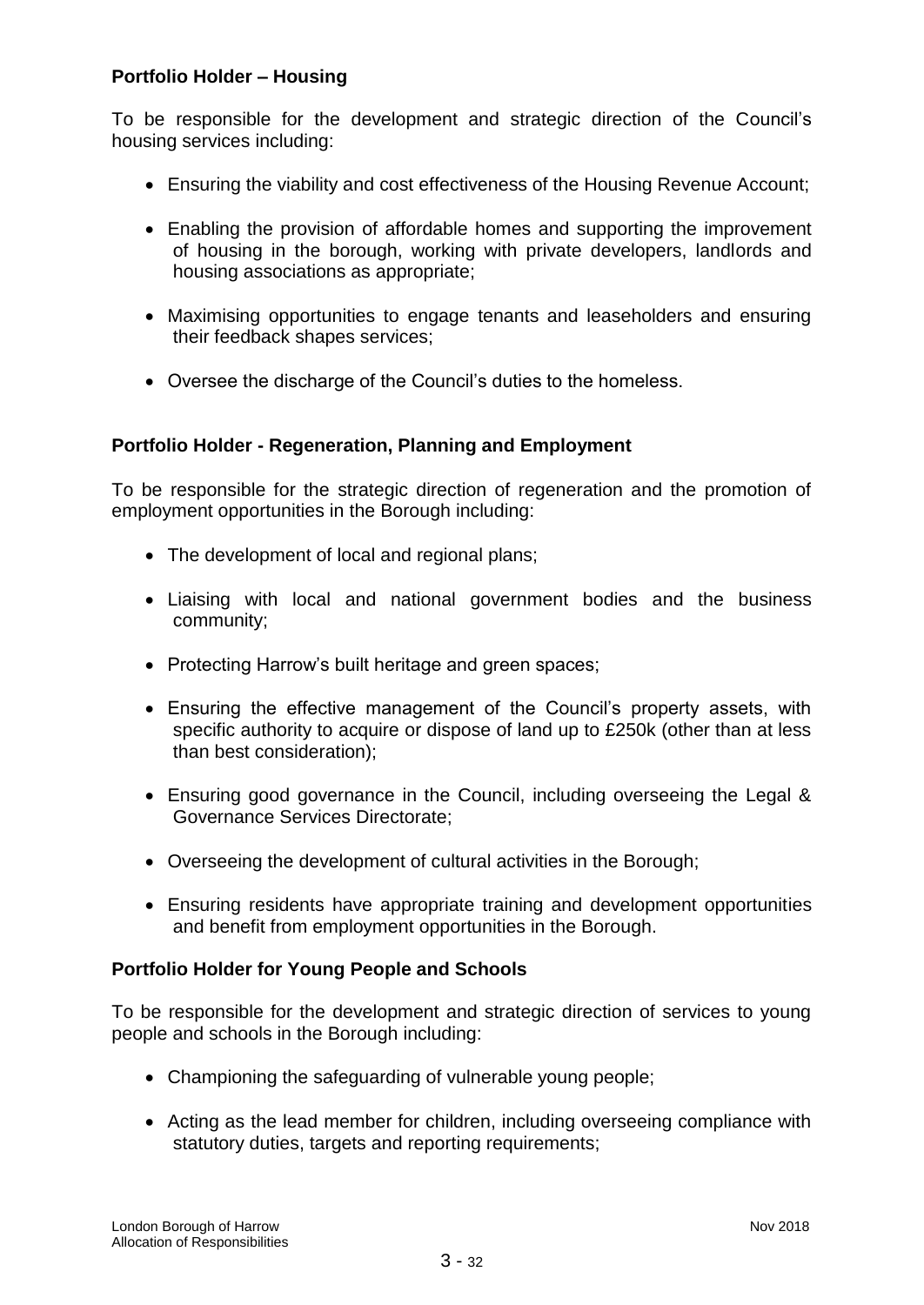- Promoting and championing the interests of children looked after by the Council;
- Representing the interests of young people on partnerships and boards including the local safeguarding children board and the Health and Wellbeing Board;
- Working with partner bodies including the Harrow Youth Parliament, Ofsted, Health Services and the Police;
- Overseeing the discharge of local education authority responsibilities including sustaining effective relationships with schools and governing bodies.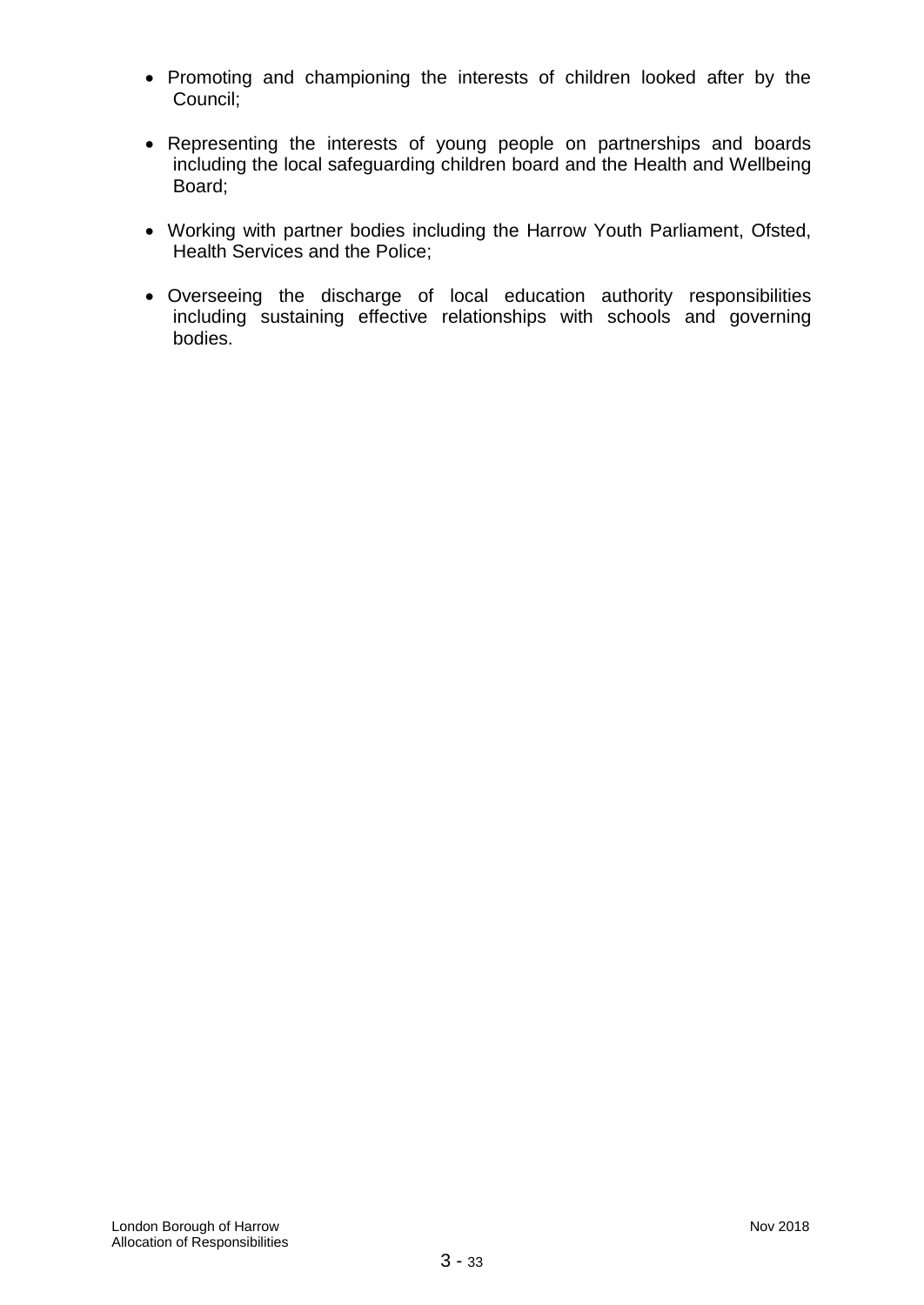# **CABINET ADVISORY PANELS**

(Note: Cabinet Advisory Panels have no Executive decision making powers. Their purpose is to consider matters referred to them within their terms of reference and to make recommendations to the Cabinet/Portfolio Holder as appropriate.)

# **Corporate Parenting**

**Harrow Business Consultative** 

**Major Developments**

**Traffic and Road Safety**

\* \* \* \* \* \* \* \* \* \* \* \* \* \* \*

### **CORPORATE PARENTING PANEL**

### **Purpose**

- 1. To ensure that the Council is fulfilling its duties towards Children Looked After corporately and in partnership with other statutory agencies.
- 2. To consider matters referred to the Panel within its terms of reference and to make recommendations to Cabinet/Portfolio Holder as appropriate including:
	- a. Approving annually the Statement of Purpose for the Adoption Service
	- b. Approving annually the Statement of Purpose for the Fostering Service
	- c. To ensure all councillors are aware of their corporate parenting responsibilities through Mandatory training and communication.

### **Role of the Panel**

- 1. To take an overview of the Council's and partner agencies responsibilities towards looked after children
- 2. To examine ways in which the Council as a whole and partner agencies can improve the life chances of looked after children and care leavers.
- 3. Ensure there are good joint working arrangements between council departments and partner agencies.
- 4. To consider and regularly review on an annual basis a Corporate Parenting Strategy setting out key priorities and areas for action. The Corporate Parenting Strategy will be submitted to Cabinet and full council for consideration and decision on approval.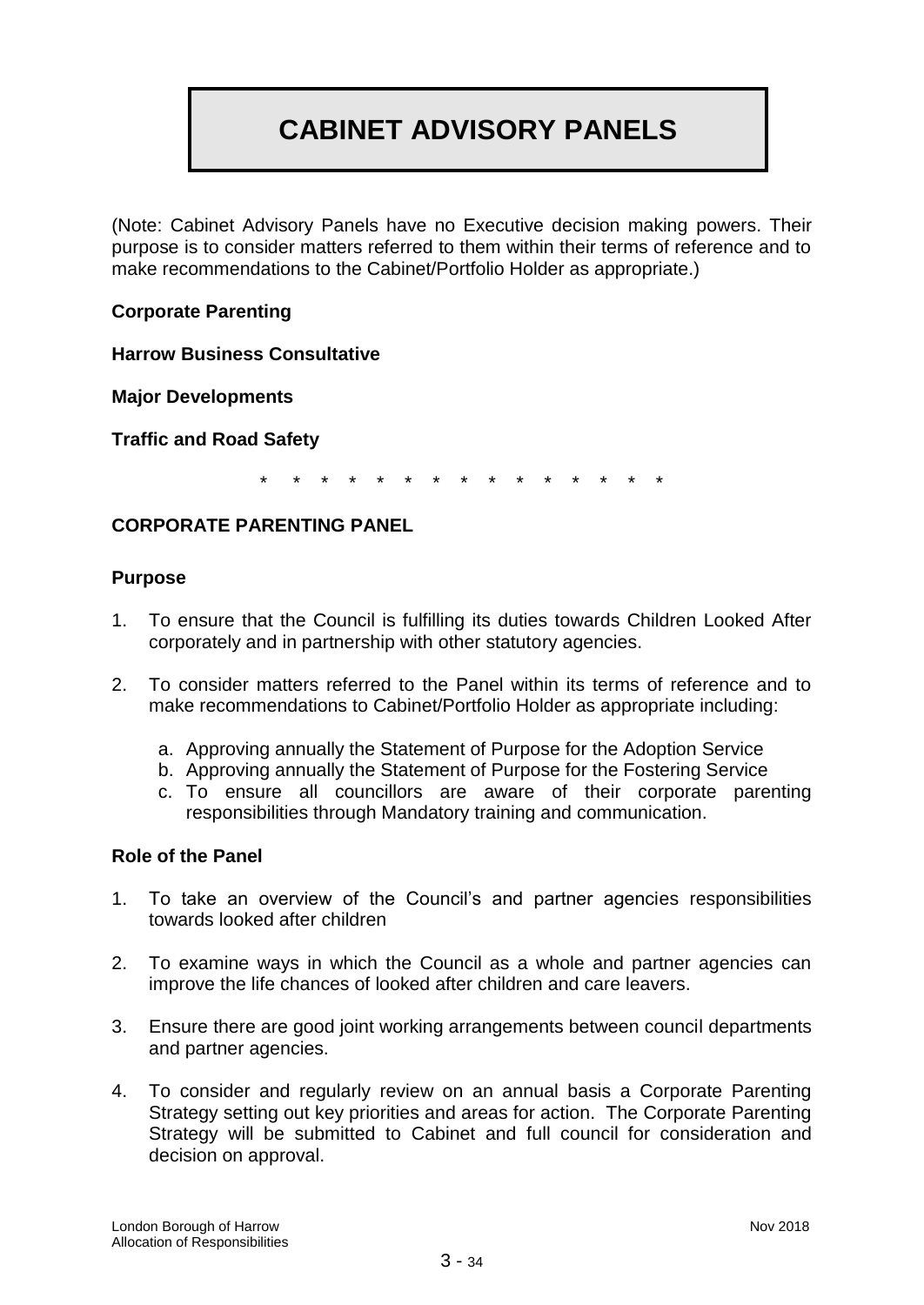- 5. To provide a forum for Children Looked After (CLA) to participate and influence policy and enable CLA to have opportunity to talk about issues relating to their own direct experiences of services they have received. Hence the Board will ensure that the positive experiences/services are maintained and lessons are learnt and changes made in the areas that require improvements.
- 6. To comment on and contribute to plans, polices and strategies for looked after children and make appropriate recommendations for action.
- 7. To have a monitoring role, by receiving regular progress reports and data on all key Performance Indicators for all CLA e.g. educational attainment (including implementation of Personal Education Plans) and health assessments.
- 8. Monitor the plans/needs of children in Secure Accommodation.
- 9. To receive regular reports on the needs of care leavers including employment, further education, training and housing.
- 10. To receive annual reports on the following services
	- Adoption
	- Fostering
	- Complaints
- 11. To meet with CLA and their carers on a regular basis to consult and celebrate achievements, festivals etc.
- 12. To manage and arrange Member visits to
	- Children's Homes
	- Foster Placements
	- Frontline Services (as indicated in the Victoria Climbie Audit)

### **Membership**

The Corporate Parenting panel will comprise:

A proportionate number of 6 Elected Members

Service Users, Carers and Schools (Non-Voting)

- At least 1 Care leaver
- 1 Foster Carer
- 1 Virtual Head Teacher

Senior Officers (advisors to the Panel – to attend as appropriate to the work of the Panel)

- Director of Children's Services
- Divisional Director Children and Young People
- Head of Service Corporate Parenting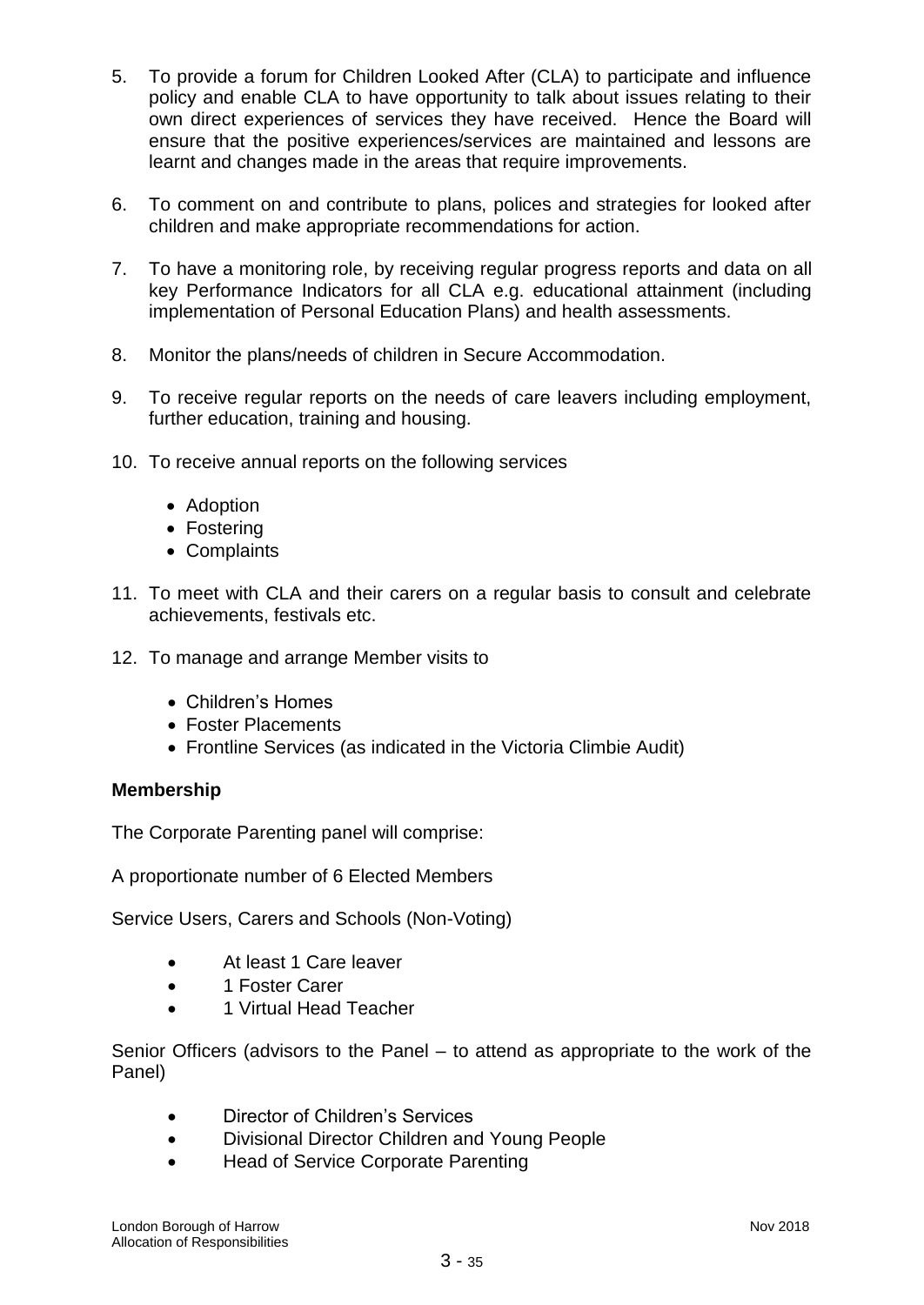- CLA Nurse
- Housing Needs Manager
- Business Intelligence

# **HARROW BUSINESS CONSULTATIVE ADVISORY PANEL**

### Terms of Reference

- 1. To enable consultation between the Council and representatives of local nondomestic ratepayers required by Section 65 of the Local Government Finance Act 1992 and to provide information regarding the Council's expenditure proposals for the future budget in accordance with Non-Domestic Ratepayers (Consultation) Regulations 1992. The minutes of the meetings to be reported to the Cabinet.
- *2.* To facilitate consultation between the Council and representatives of the business community as required by the Authority.

# **MAJOR DEVELOPMENTS PANEL**

The Terms of Reference and Delegated Powers of the Major Developments Panel are:

- 1. To oversee the development of the Harrow and Wealdstone Intensification Area, to include:
	- Reviewing the emerging master plan(s) for the area;
	- Considering emerging design and development principles; and
	- Reviewing the outcomes of community consultation and feedback on the emerging strategy;
	- Reviewing and commenting upon site specific proposals for major developments, prior to their submission to the Local Planning Authority;
	- Reviewing and commenting upon significant capital projects taking place within the area;
	- Reviewing and commenting upon strategies associated with the promotion and delivery of development and economic renewal within the area.
- 2. To oversee the development of proposals for individual major development sites within the borough including:
	- Providing comments on pre application proposals received by the Council for such sites;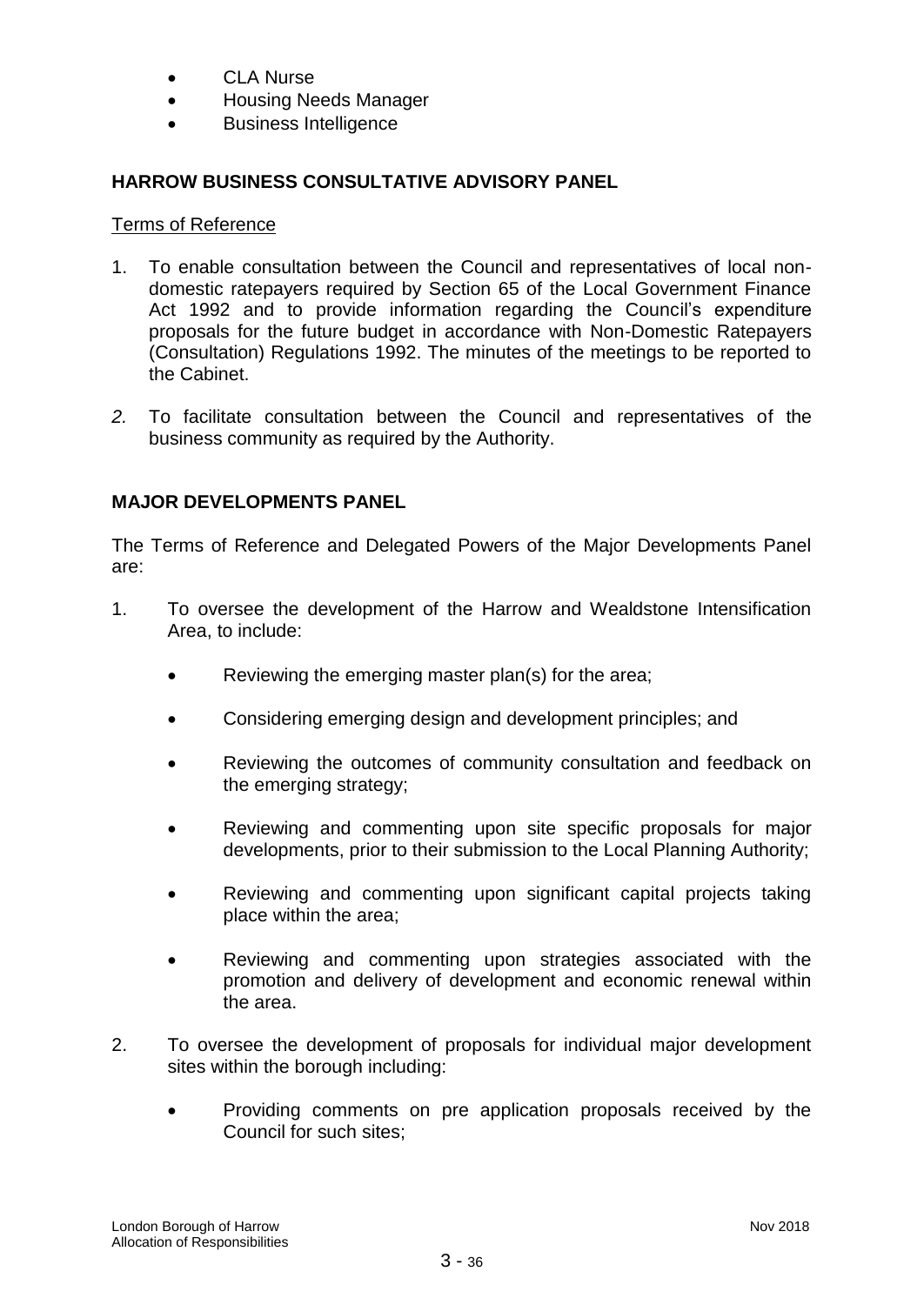- Reviewing progress of strategic development sites within the borough and considering site specific planning and development briefs.
- 3. To give detailed consideration to and make recommendations to Cabinet in respect of:
	- The use of the Community Infrastructure Levies funds;
	- Reviewing and commenting upon changes to the CIL Charging Scheduled and S106 SPG.
- 4. To oversee the implementation of the Borough Wide CIL / Infrastructure Delivery Plan prepared to support strategic growth in the Borough and to make recommendations to Cabinet, to include:
	- Reviewing and commenting upon the draft IDP's comprising annual and longer term infrastructure delivery programmes and projects;
	- Considering the result of public consultation on such plans and programmes and make recommendations to Cabinet on any proposed changes / revisions;
	- Monitor the delivery of the IDP against budget and delivery provisions;
	- Consider and comment upon reports / presentations on infrastructure innovations and best practice in infrastructure delivery.
- 5. To undertake post development reviews within Harrow and on sites beyond the borough and communicate learning on such visits to Cabinet and the Planning Committee.

# **TRAFFIC AND ROAD SAFETY ADVISORY PANEL**

### Terms of Reference

To make recommendations on the following:

- traffic management;
- the management and control of parking both on and off-street;
- the operational aspects of public transport within the Borough.

### **Examples of business:**

- Petitions, Deputations
- Scheme Approval (from existing budgets), including consultation results and authority to make traffic orders.
- \* Objections to traffic orders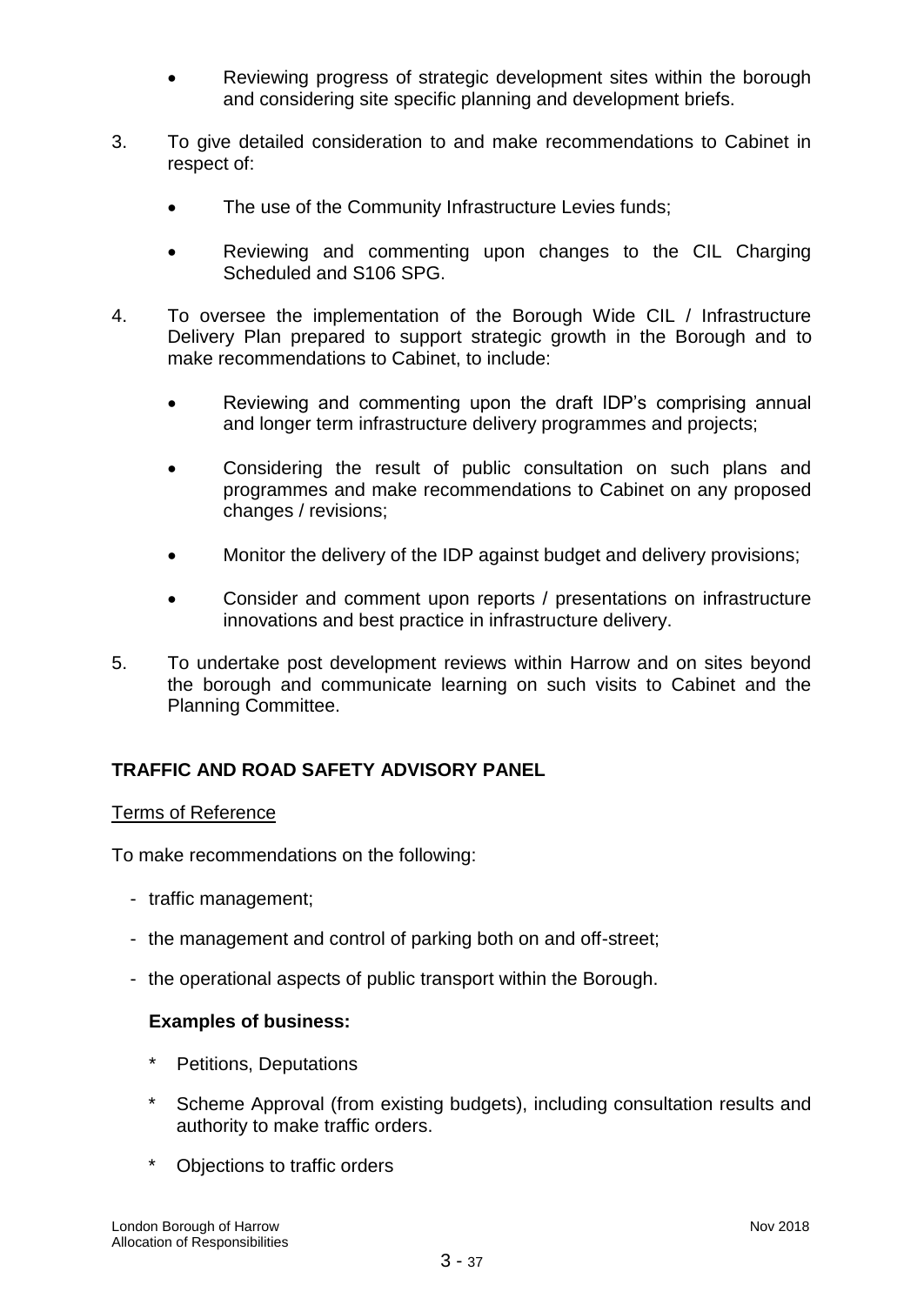- \* Investigations into traffic problems (other than those identified by petition etc)
- \* Local Safety Schemes Annual Review
- \* Consultations from neighbouring authorities on traffic management schemes on or near boundary
- \* Amendments to London Lorry Ban operation
- \* Approval of model traffic orders
- \* References and motions from other bodies
- \* Setting traffic management criteria e.g. traffic calming.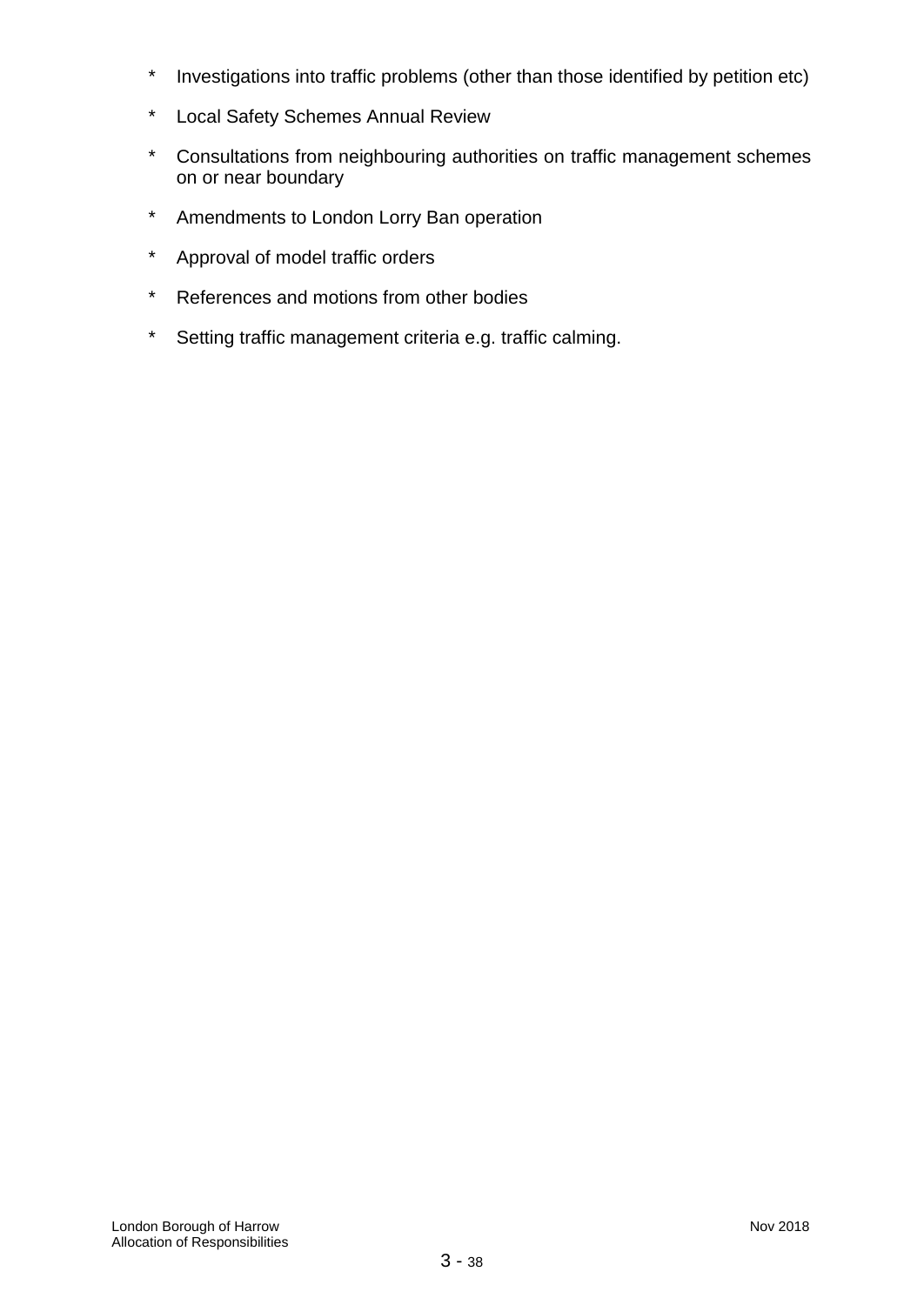# **CONSULTATIVE FORUMS**

# **Employees' Consultative Forum**

### **EMPLOYEES' CONSULTATIVE FORUM**

### **Terms of Reference**

### **1.0 Consultation**

- 1.1 The Employees' Consultative Forum (ECF) is the primary mechanism by which Council Members will consult Union Representatives on specific matters of mutual interest. The ECF shall make recommendations to the Cabinet on such issues. In addition, the ECF will receive reports on actions from the ECF Sub-Group.
- 1.2 The ECF will meet at least twice annually.

### **2.0 Equal Opportunities**

- 2.1 The ECF will seek to promote Equal Opportunities in Employment within the Council, ensuring compliance with all the relevant anti-discrimination legislation.
- 2.2 The ECF will ensure the effective implementation of 'Making a Difference Making Equality of Opportunity a Reality'. The ECF will receive and comment on regular reports including:-
	- Statistics and progress on meeting equality targets including an annual report on employment issues analysed by protected characteristics.

### **3.0 Health & Safety**

- 3.1 The ECF will seek to promote health and safety and welfare within the Council and will keep under review the measures taken to ensure health and safety and welfare at work. The Forum will receive and comment on reports, including:-
	- The Council's half-year and annual health and safety performance report providing an update of health and safety activities and giving information on outcome measures.
- 3.2 Any health and safety and welfare matters which are the responsibility of the Council as set out in the schedule to the Council's Constitution must be referred to the Licensing and General Purposes Committee.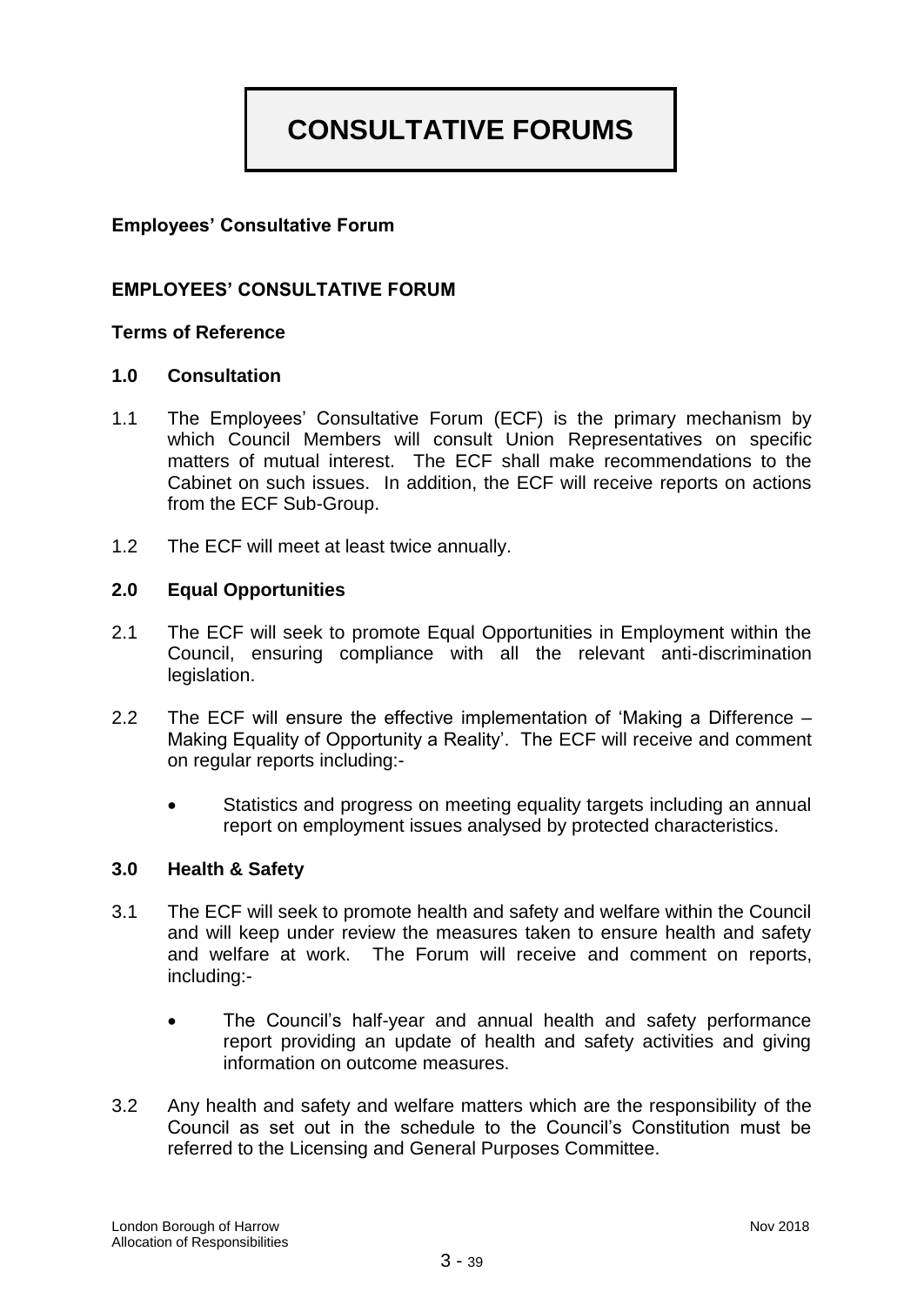### **4.0 Budget**

The ECF will consider the budget, as part of the Council's consultation on the budget setting process and make comments on the recommendations.

### **5.0 Membership**

- 5.1 The permanent membership of the Forum shall be as follows:
	- a) 7 Councillors to include the Leader / Deputy leader and the Portfolio Holder with responsibility for Human Resources.
	- b) A minimum of one and maximum of 3 representatives from each recognised trade union. (Note the number of representatives for each trade union to be determined by their notified membership numbers).
- 5.2 The Council Members shall be appointed annually by the Cabinet. If a Council Member is unable to attend any meeting then a duly appointed Reserve Council Member may attend in their place.
- 5.3 The Employee Side Representatives shall be nominated to the Head of Paid Service within 14 days of each Annual Council. If an Employee Side representative is unable to attend any meeting they may nominate a substitute who shall be co-opted onto the committee for the purposes of this meeting.
- 5.4 The role of chairing the ECF will rotate between Council Members and Employee Side representatives each Municipal Year.
- 5.5 The Employee Side will agree amongst themselves who will take the Chair and notify Democratic Services.
- 5.6 Others who may attend the Forum include:-

Head of Paid Service, Corporate Directors & Directors (or representative) Trade Union Branch Secretaries (or representative) Trade Union Branch Regional Officials (as required) Representatives from Employee Support Groups – for the Annual Equality in Employment report. Other officers as required.

For the meeting to be quorate, it must be attended by a minimum of three Council Members and two trade union representatives from different trade unions.

### **6.0 Recommendations of the Employees' Consultative Forum**

6.1 Recommendations of the ECF are reached by a majority vote among elected Members.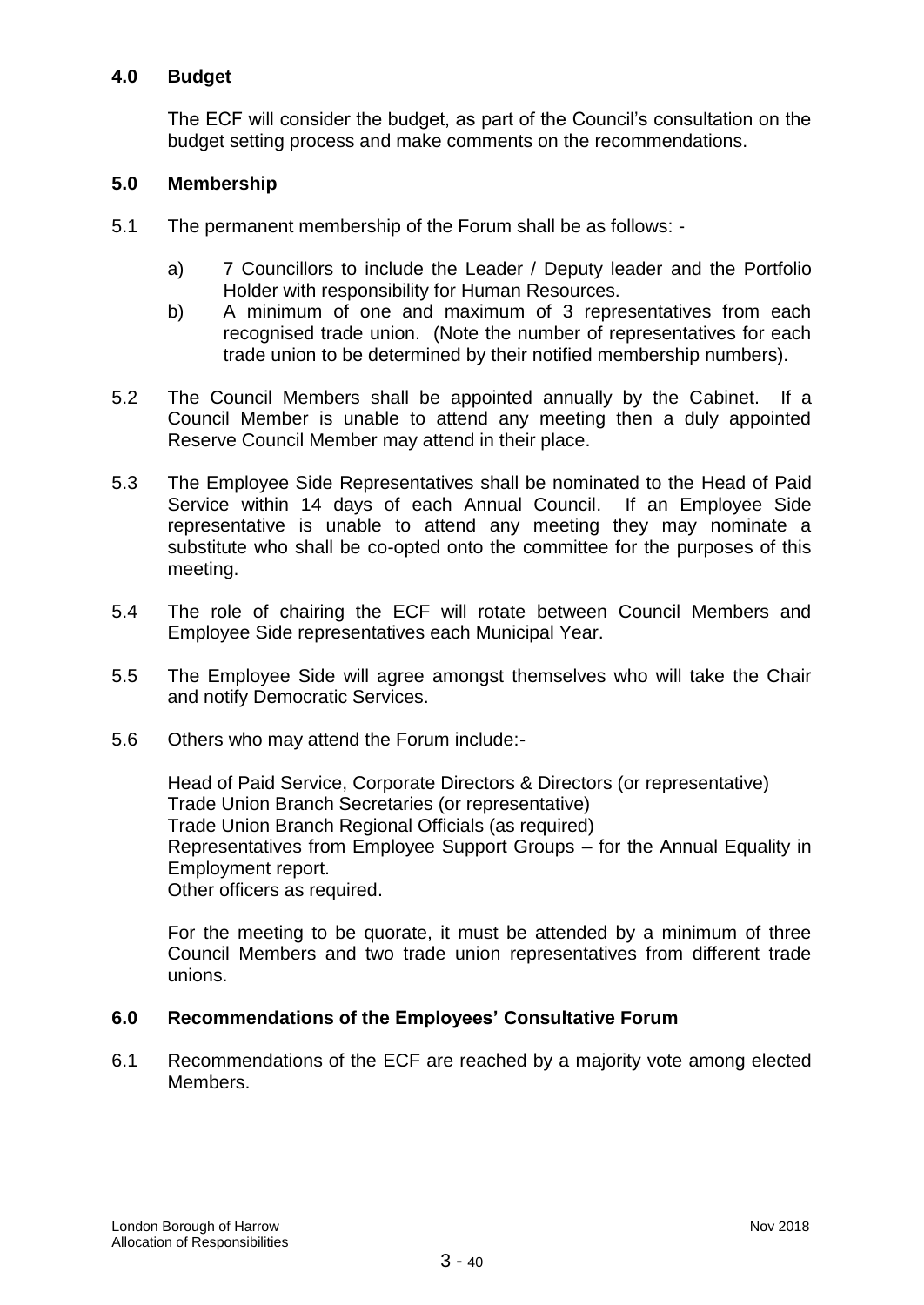6.2 Recommendations of the ECF must go to the relevant portfolio holder or Cabinet, who are the last stage in the local procedures and in the normal course of events, will be implemented immediately (subject to the call-in period).

(*Note: A proposal to establish any subsidiary body of this Committee shall be subject to its prior referral to and approval by Cabinet).*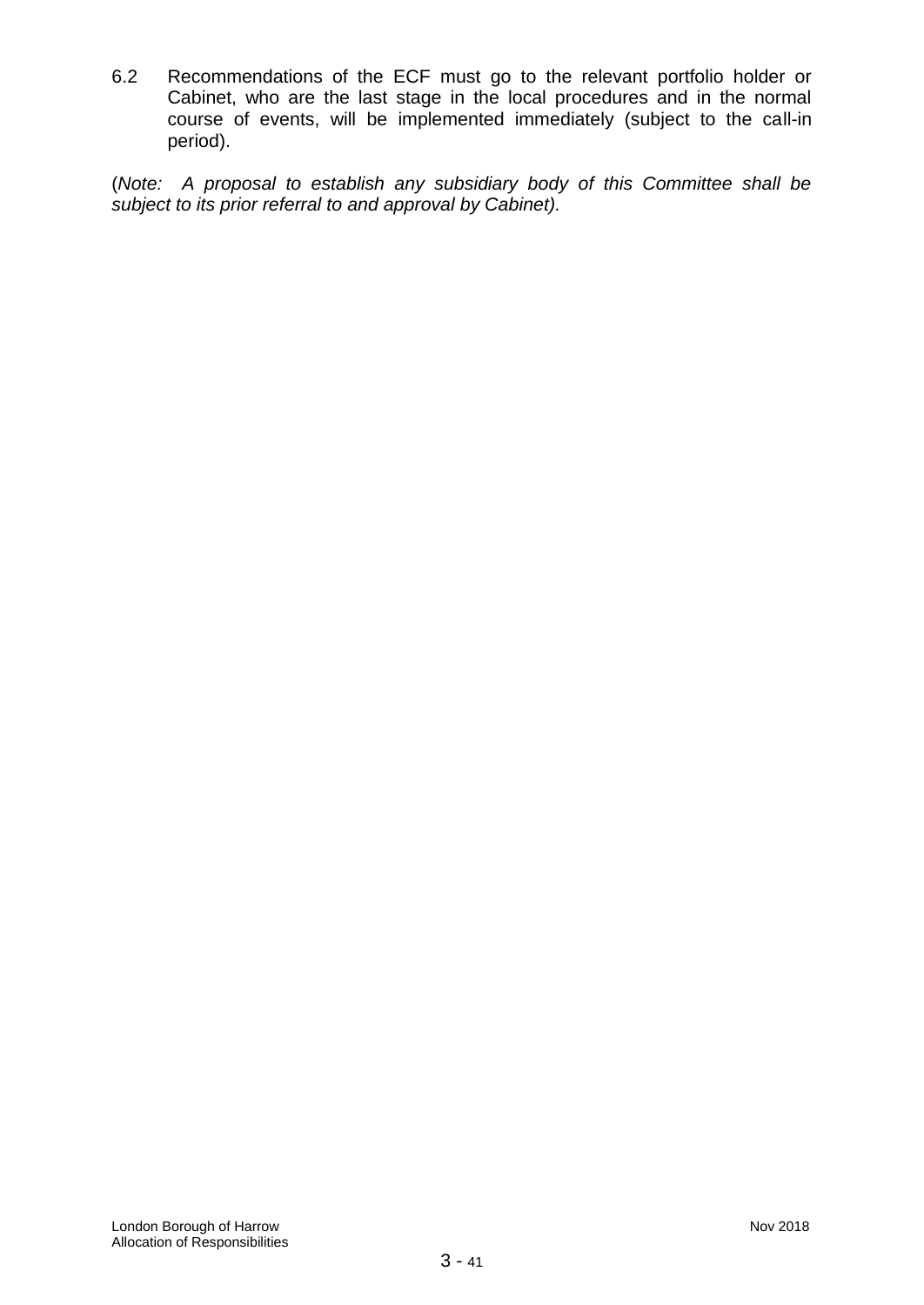# **JOINT ARRANGEMENTS**

**JOINT COMMITTEE OF THE BOROUGHS OF BARNET, BRENT, EALING, HARROW AND HOUNSLOW (KNOWN AS "WEST LONDON ECONOMIC PROSPERITY BOARD")**

### **Functions and Procedure Rules**

### **1. Purpose of the Joint Committee**

- 1.1 The London Boroughs of Barnet, Brent, Ealing, Hammersmith & Fulham, Harrow and Hounslow ("the Participating Boroughs") have established the Joint Committee pursuant to powers under the Local Government Acts 1972 and 2000, and under the Local Authorities (Arrangements for the Discharge of Functions) (England) Regulations 2012.
- 1.2 The Joint Committee shall be known as '**WEST LONDON ECONOMIC PROSPERITY BOARD**.'
- 1.3 The Joint Committee's role and purpose on behalf of the Participating Boroughs relates to ensuring appropriate, effective and formal governance is in place for the purposes of delivering the West London Vision for Growth and advancing Participating Boroughs' aspirations for greater economic prosperity in West London, including promoting "the Economic Prosperity Agenda", in partnership with employers, representatives from regional and central government, and education and skills providers.
- 1.4 The purpose of the Joint Committee will be collaboration and mutual cooperation and the fact that some functions will be discharged jointly by way of the Joint Committee does not prohibit any of the Participating Boroughs from promoting economic wellbeing in their own areas independently from the Joint Committee.
- 1.5 The Joint Committee is not a self-standing legal entity but is part of its constituent authorities. Any legal commitment entered into pursuant of a decision of the Joint Committee must be made by all of the Participating Boroughs.
- 1.6 These Procedure Rules govern the conduct of meetings of the Joint Committee.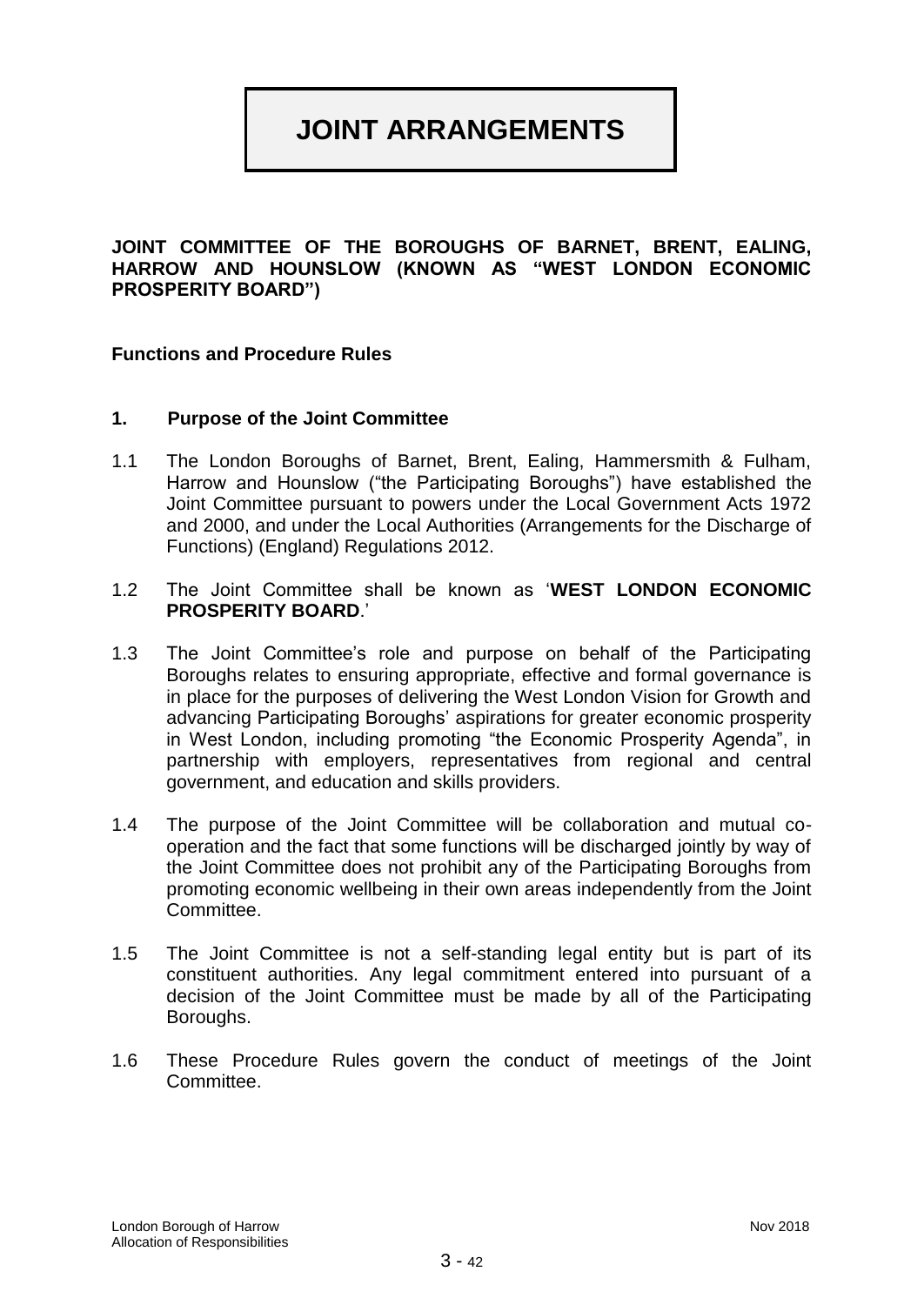# **2. Definitions**

- 2.1 Any reference to "Access to Information legislation" shall mean Part V and VA of the Local Government Act 1972 (as amended) and, to the extent that they are applicable, to the Openness of Local Government Bodies Regulations 2014 (as amended) and the Local Authorities (Executive Arrangements) (Meetings and Access to Information) (England) Regulations 2012 (as amended).
- 2.2 Any reference to "executive", "executive arrangements", "executive function" or "committee system" has the meaning given by Part 1A of the Local Government Act 2000.

# **3. Functions**

- 3.1 The Joint Committee will discharge on behalf of the Participating Boroughs the functions listed below related to promoting economic prosperity in West London:
	- 3.1.1 Making funding applications and/or bids to external bodies, in relation to economic prosperity for the benefit of the local government areas of the participating local authorities.
	- 3.1.2 Providing direction to a nominated lead borough on the allocation of any such funding awards to appropriate projects for the benefit of the local government areas of the participating local authorities, including, where applicable, approving the approach to the procurement to be undertaken by the lead borough.
	- 3.1.3 Seeking to be the recipient of devolved powers and/or funding streams for the local government areas of the participating local authorities, which relate to the economic prosperity agenda.
	- 3.1.4 Exercising any such powers and allocating any such funding.
	- 3.1.5 Representing the participating local authorities in discussions and negotiations with regional bodies, national bodies and central government on matters relating to economic prosperity for the benefit of the local government areas of the participating authorities.
	- 3.1.6 Representing the participating authorities in connection with the Greater London Authority, London Councils and the London Enterprise Panel, for the benefit of the local government areas of the participating authorities, in matters relating to the economic prosperity agenda.
	- 3.1.7 Representing the participating local authorities in discussions and negotiations in relation to pan-London matters relating to economic prosperity.
	- 3.1.8 Seeking to influence and align government investment in West London in order to boost economic growth within the local government areas of the participating authorities.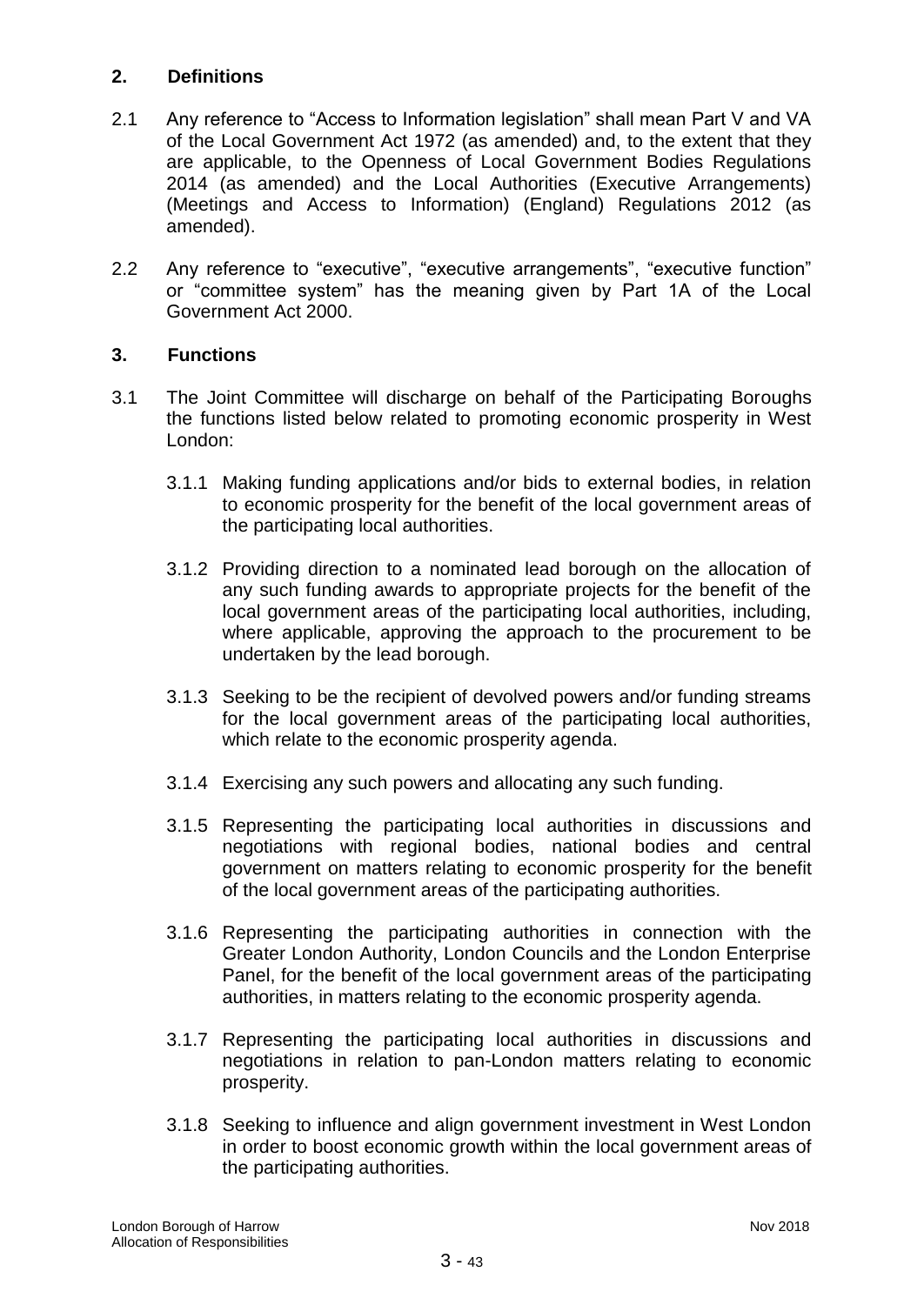- 3.1.9 Agreeing and approving any additional governance structures as related to the Joint Committee, or any sub-committees formed by the Joint Committee.
- 3.1.10 Representing the participating local authorities in discussions and negotiations with the Secretary of State for Communities and Local Government to encourage legislative reform enabling Economic Prosperity Boards, as defined by the Local Democracy, Economic Development and Construction Act 2009 Act, to be established by groups of boroughs in London.
- 3.1.11 Inviting special representatives of stakeholders such as business associations, government agencies such as DWP or Jobcentre Plus, the further education sector, higher education sector, schools, voluntary sector, and health sector to take an interest in, and/or seek to influence, the business of the committee including by attending meetings and commenting on proposals and documents.
- 3.2 In relation to the Participating Boroughs which operate executive arrangements only executive functions of each borough may be exercised.

### **4. Membership and Quorum**

- 4.1 The membership will comprise of 6 members with each Participating Borough appointing one person to sit on the Joint Committee as a voting member.
- 4.2 Each Participating Borough will make a suitable appointment in accordance with its own constitutional requirements.
- 4.2.1 Where a Participating Borough operates executive arrangements, then the appointment of a voting member of the West London EPB will be by the leaders of the executive or by the executive. It is anticipated that, where practicable, the leader of each such executive will be appointed to the West London EPB.
- 4.2.2 Where a Participating Borough does not operate executive arrangements, the appointment of a voting member of the West London EPB will be in accordance with the Borough's own procedures. It is envisaged that this will usually be one of its senior councillors.
- 4.3 In all cases, the appointed person must be an elected member of the council of the appointing Participating Borough. Appointments will be made for a maximum period not extending beyond each member's remaining term of office as a councillor, and their membership of the Joint Committee will automatically cease if they cease to be an elected member of the appointing Participating Borough.
- 4.4 Members of the Joint Committee are governed by the provisions of their own Council's Codes and Protocols including the Code of Conduct for Members and the rules on Disclosable Pecuniary Interests.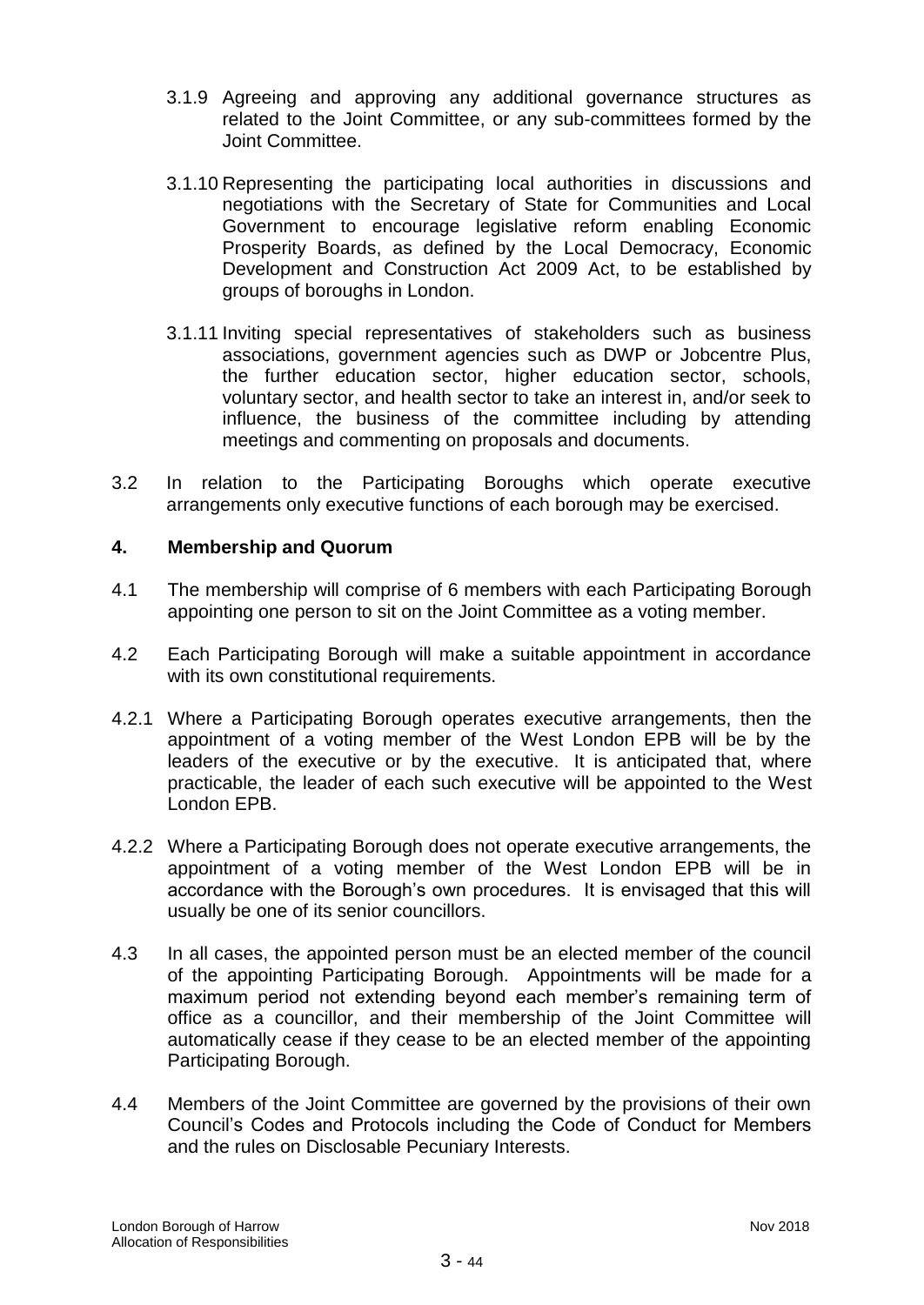- 4.5 Each Participating Borough will utilise existing mechanisms for substitution as laid down in their own Standing Orders. Continuity of attendance is encouraged.
- 4.6 Where a Participating Borough wishes to withdraw from membership of the Joint Committee this must be indicated in writing to each of the committee members. A six month notice period must be provided.
- 4.7 When a new borough wishes to become a Participating Borough then this may be achieved if agreed by a unanimous vote of all the existing Participating Boroughs.
- 4.8 The quorum for the Joint Committee is three members. If the Joint Committee is not quorate it cannot transact any business. If there is no quorum at the time the meeting is due to begin, the start of the meeting will be delayed until a quorum is achieved. If no quorum is achieved after 30 minutes has elapsed, the clerk will advise those present that no business can be transacted and the meeting will be cancelled.

### **5. Chair and Vice-Chair**

- 5.1 The Chair of the Joint Committee will be appointed for 12 months, and will rotate amongst the Participating Boroughs.
- 5.2 Unless otherwise unanimously agreed by the Joint Committee, each Participating Borough's appointed person will serve as chair for 12 months at a time. Where the incumbent Chair ceases to be a member of the Joint Committee, the individual appointed by the relevant borough as a replacement will serve as Chair for the remainder of the 12 months as chair.
- 5.3 The Joint Committee will also appoint a Vice-Chair from within its membership on an annual basis to preside in the absence of the Chairman. This appointment will also rotate in a similar manner to the Chair.
- 5.4 At its first meeting, the Committee will draw up the rotas for Chair and Vice-Chair respectively.
- 5.5 Where neither the Chair nor Vice-Chair are in attendance, the Joint Committee will appoint a Chair to preside over the meeting.
- 5.6 In the event of any disagreement as the meaning or application of these Rules, the decision of the Chair shall be final.

### **6. Sub-Committees**

6.1 The Joint Committee may establish sub-committees to undertake elements of its work if required.

### **7. Delegation to officers**

7.1 The Joint Committee may delegate specific functions to officers of any of the Participating Boroughs.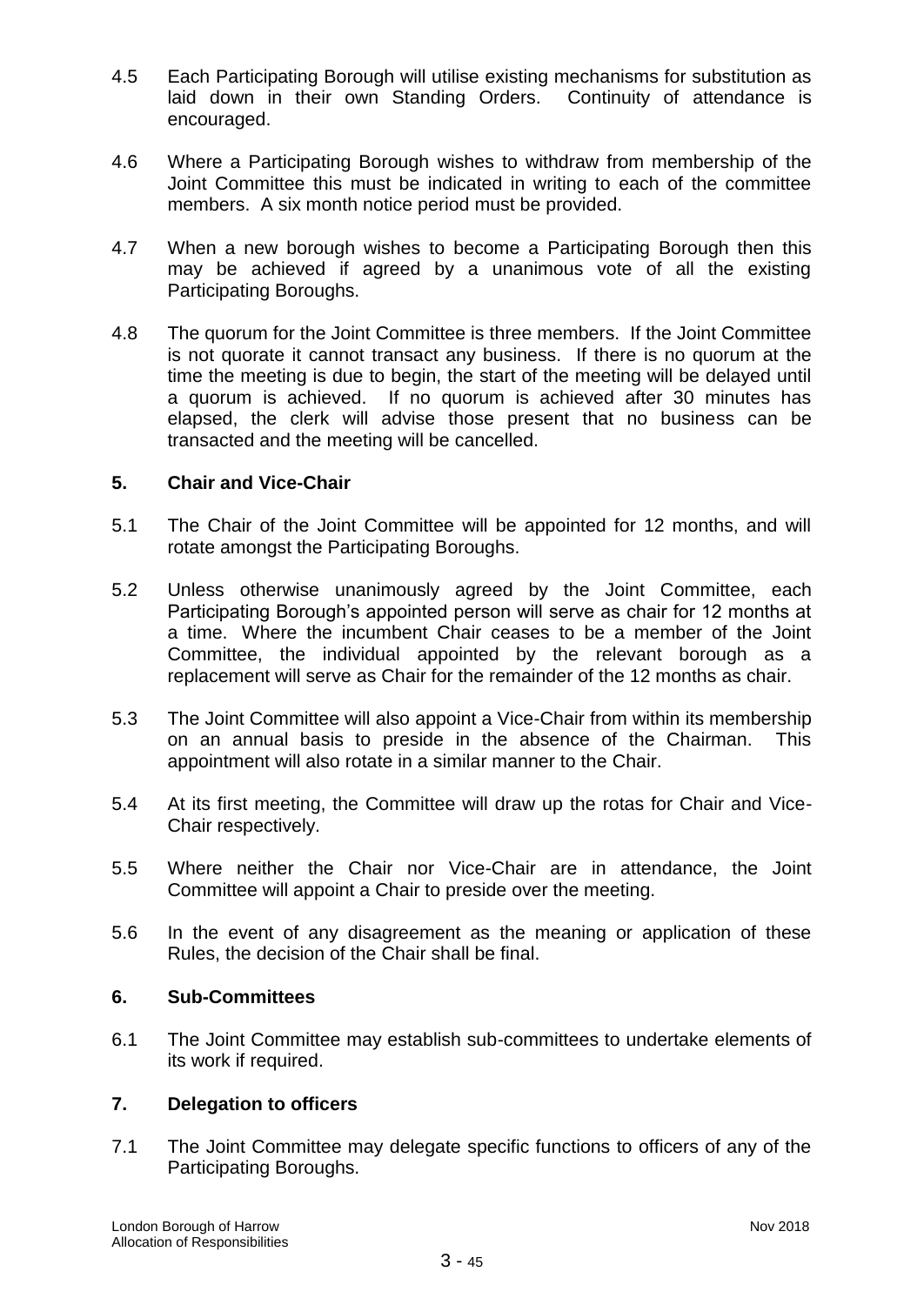- 7.2 Any such delegation may be subject to the requirement for the officer to consult with or obtain the prior agreement of an officer (or officers) of the other boroughs.
- 7.3 It may also be subject to the requirement for the officer with delegated authority to consult with the Chair of the Joint Committee and the Leaders of the one or more Participating Boroughs before exercising their delegated authority.

### **8. Administration**

8.1 Organisational and clerking support for the Joint Committee, and accommodation for meetings, will be provided by the Participating Borough whose representative is Chair unless otherwise agreed by the Joint Committee. The costs of this will be reimbursed by contributions from the other Participating Boroughs as approved by the Joint Committee.

### **9. Financial matters**

- 9.1 The Joint Committee will not have a pre-allocated budget.
- 9.2 When making a decision which has financial consequences, the Joint Committee will follow the relevant provisions of the Financial Procedure Rules of LB Ealing.

### **10. Agenda management**

- 10.1 Subject to 10.2, all prospective items of business for the Joint Committee shall be agreed by a meeting of the Chief Executives of the Participating Boroughs or their representatives.
- 10.2 It will be the responsibility of each report author to ensure that the impacts on all Participating Boroughs are fairly and accurately represented in the report. They may do this either by consulting with the monitoring officer and chief finance officer of each Participating Borough or by some other appropriate method.
- 10.3 In pursuance of their statutory duties, the monitoring officer and/or the chief financial officer of any of the Participating Boroughs may include an item for consideration on the agenda of a meeting of the Joint Committee, and, may require that an extraordinary meeting be called to consider such items.
- 10.4 Each Participating Borough operating executive arrangements will be responsible for considering whether it is necessary [in order to comply with Access to Information legislation regarding the publication of agendas including Forward Plan requirements] to treat prospective decisions as 'keydecisions' and/or have them included in the Forward Plan. Each Participating Borough operating a committee system will apply its local non statutory procedures.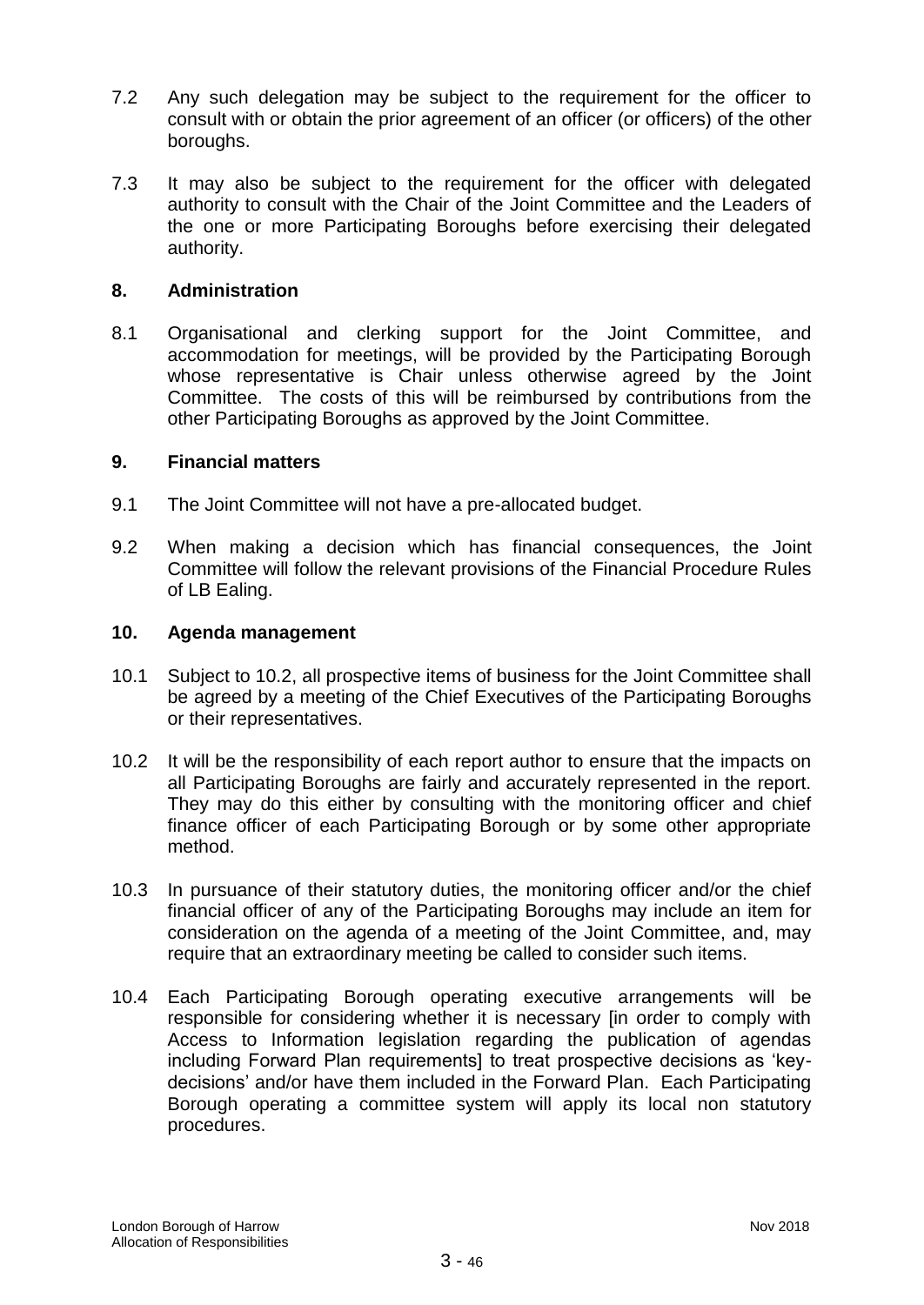### **11. Meetings**

- 11.1 The Joint Committee will meet as required to fulfil its functions.
- 11.2 A programme of meetings at the start of each Municipal Year will be scheduled and included in the Calendar of Meetings for all Participating Boroughs.
- 11.3 Access to meetings and papers of the Joint Committee by the Press and Public is subject to the Local Government Act 1972 and to the Openness of Local Government Bodies Regulations 2014. The Joint Committee will also have regard to the Local Authorities (Executive Arrangements) (Meetings and Access to information) (England) Regulations 2012, notwithstanding the fact that its provisions do not strictly apply to the Joint Committee for so long as the committee has any members who are not members of an executive of a Participating Borough.

### **12. Notice of meetings**

- 12.1 On behalf of the Joint Committee, a clerk will give notice to the public of the time and place of any meeting in accordance with the Access to Information requirements.
- 12.2 At least five clear working days in advance of a meeting a clerk to the Joint Committee will publish the agenda via the website of clerk's authority and provide the documentation and website link to the Participating Boroughs to enable the information to be published on each Participating Borough's website. "Five Clear Days" does not include weekends or national holidays and excludes both the day of the meeting and the day on which the meeting is called.
- 12.3 The clerk to the Joint Committee will arrange for the copying and distribution of papers to all Members of the Committee.

### **13. Public participation**

- 13.1 Unless considering information classified as 'exempt' or 'confidential' under Access to Information Legislation, all meetings of the Joint Committee shall be held in public.
- 13.2 Public representations and questions are permitted at meetings of the Joint Committee. Notification must be given in advance of the meeting indicating by 12 noon on the last working day before the meeting the matter to be raised and the agenda item to which it relates. Representatives will be provided with a maximum of 3 minutes to address the Joint Committee.
- 13.3 The maximum number of speakers allowed per agenda item is 6.
- 13.4 Where the number of public representations exceed the time / number allowed, a written response will be provided or the representation deferred to the next meeting of the Joint Committee if appropriate.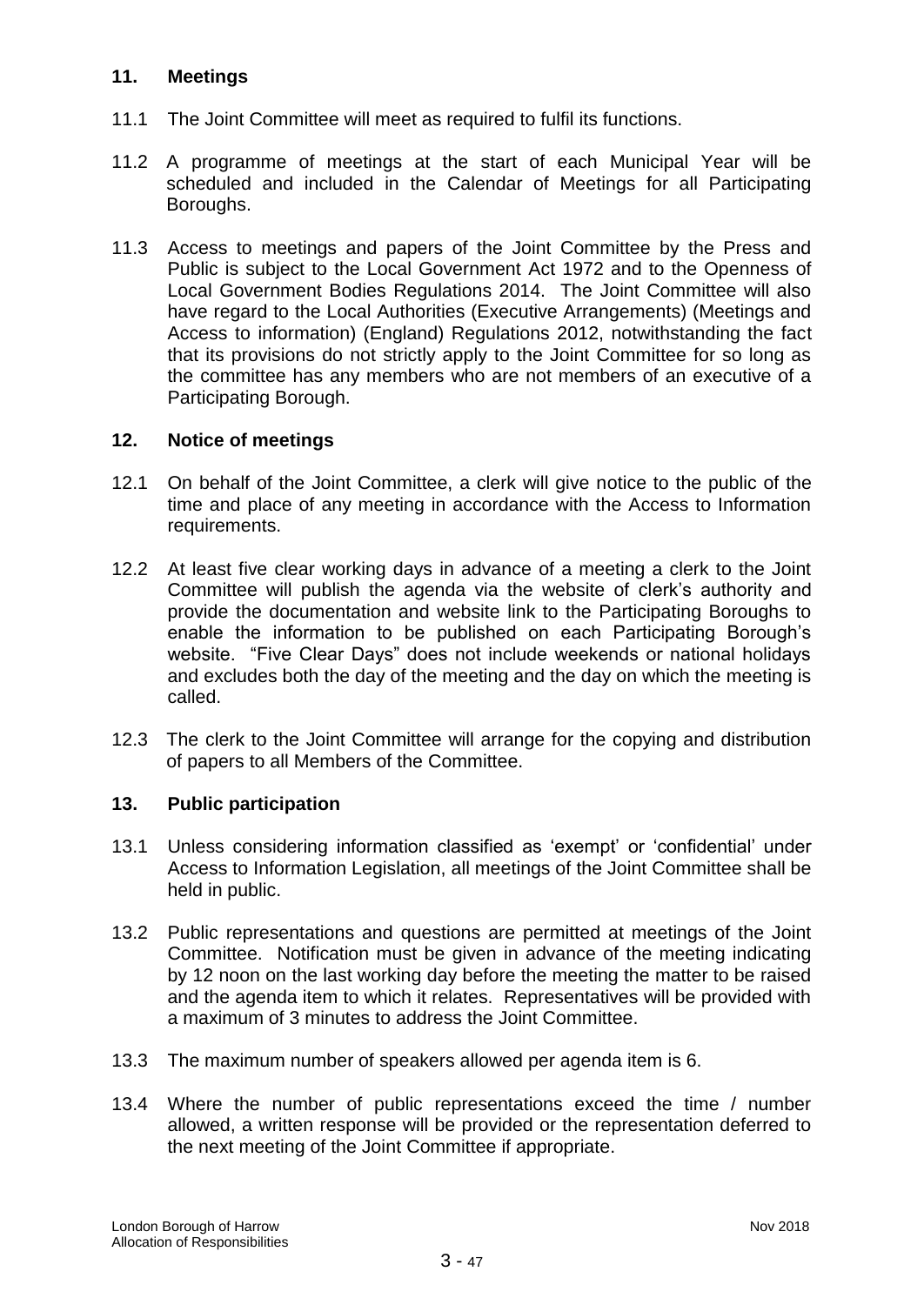- 13.5 The Joint Committee may also invite special representatives of stakeholders such as business associations, government agencies such as DWP or Jobcentre Plus, the further education sector, voluntary sector, and health sector to take an interest in the business of the committee including by attending meetings and commenting on proposals and documents.
- 13.6 The Chair shall have discretion to regulate the behaviour of all individuals present at the meeting in the interests of the efficient conduct of the meeting.

### **14. Member participation**

14.1 Any elected member of the council of any of the Participating Boroughs who is not a member of the Joint Committee may ask a question or address the Committee with the consent of the Chair.

### **15. Business to be transacted**

- 15.1 Standing items for each meeting of the Joint Committee will include the following:
	- Minutes of the Last Meeting
	- Apologies for absence
	- Declarations of Interest
	- Provision for public participation
	- Substantive items for consideration
- 15.2 The Chair may vary the order of business and take urgent items as specified in the Access to Information Requirements at his / her discretion. The Chair should inform the Members of the Joint Committee prior to allowing the consideration of urgent items.
- 15.3 An item of business may not be considered at a meeting unless:
	- (i) A copy of the agenda included the item (or a copy of the item) is open to inspection by the public for at least five clear days before the meeting; or
	- (ii) By reason of special circumstances which shall be specified in the minutes the Chair of the meeting is of the opinion that the item should be considered at the meeting as a matter of urgency.
- 15.4 "Special Circumstances" justifying an item being considered as a matter or urgency will relate to both why the decision could not be made at a meeting allowing the proper time for inspection by the public as well as why the item or report could not have been available for inspection for five clear days before the meeting.

### **16. Extraordinary meetings**

16.1 Arrangements may be made following consultation with Chair of the Joint Committee to call an extraordinary meeting of the Joint Committee. The Chair should inform the appointed Members prior to taking a decision to convene an extraordinary meeting.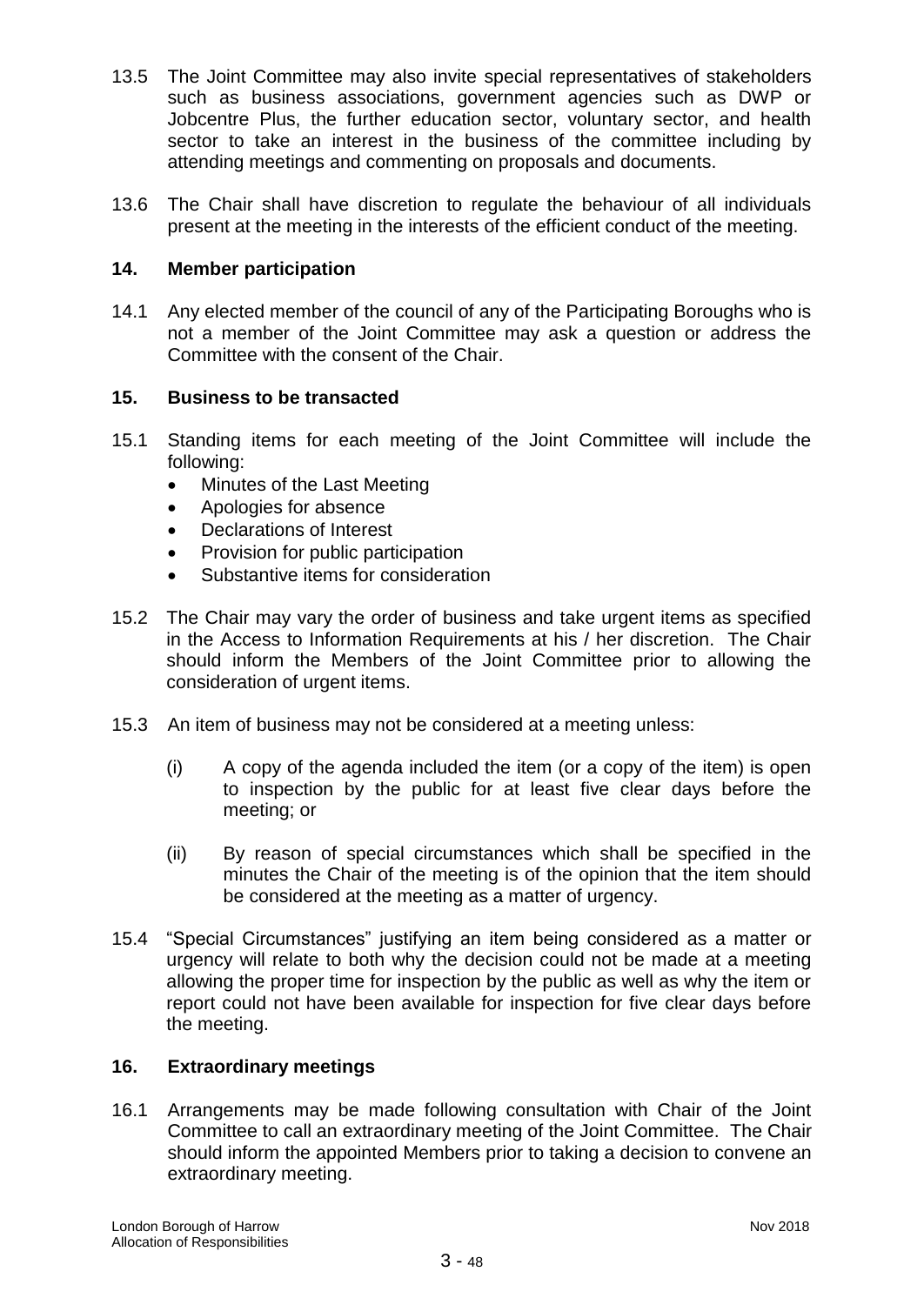16.2 The business of an extraordinary meeting shall be only that specified on the agenda.

# **17. Cancellation of meetings**

17.1 Meetings of the Joint Committee may, after consultation with the Chairman, be cancelled if there is insufficient business to transact or some other appropriate reason warranting cancellation. The date of meetings may be varied after consultation with the Chairman and appointed members of the Joint Committee in the event that it is necessary for the efficient transaction of business.

### **18. Rules of debate**

18.1 The rules of debate in operation in the Chair's authority shall apply.

### **19. Request for determination of business**

- 19.1 Any member of the Joint Committee may request at any time that:
	- The Joint Committee move to vote upon the current item of consideration.
	- The item be deferred to the next meeting.
	- The item be referred back to a meeting of the Chief Executives of the Participating Boroughs for further consideration.
	- The meeting be adjourned.
- 19.2 The Joint Committee will then vote on the request.

### **20. Urgency procedure**

20.1 Where the Chair (following consultation with the appointed Members of the Joint Committee) is of the view that an urgent decision is required in respect of any matter within the Joint Committee's functions and that decision would not reasonably require the calling of an Extraordinary Meeting of the Joint Committee to consider it and it cannot wait until the next Ordinary Meeting of the Joint Committee, then they may request in writing the Chief Executive of each Participating Borough (in line with pre-existing delegations in each Borough's Constitution) to take urgent action as is required within each of the constituent boroughs.

### **21. Voting**

- 21.1 The Joint Committee's decision making will operate on the basis of mutual cooperation and consent and will take into account the views of the special representatives. It is expected that decisions will be taken on a consensual basis wherever reasonably possible.
- 21.2 Where a vote is required it will be on the basis of one vote per member and unless a recorded vote is requested, the Chair will take the vote by show of hands.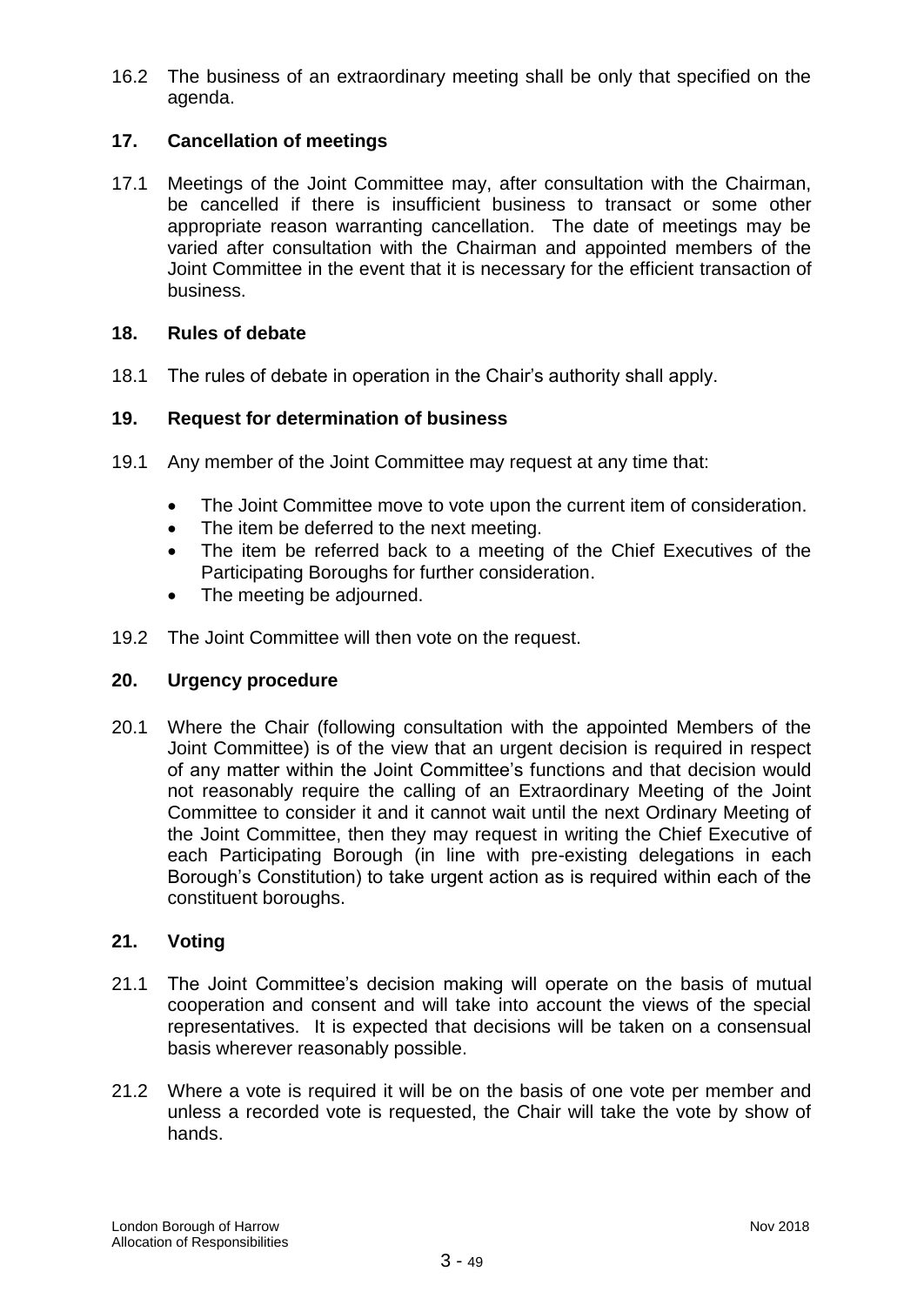- 21.3 Any matter (save for a decision under Rule 4.7 above) shall be decided by a simple majority of those members voting and present. Where there is an equality of votes, the Chair of the meeting shall have a second and casting vote.
- 21.4 Any two members can request that a recorded vote be taken.
- 21.5 Where, immediately after a vote is taken at a meeting, if any Member so requests, there shall be recorded in the minutes of the proceedings of that meeting whether the person cast his / her vote for or against the matter or whether he/ she abstained from voting.

### **22. Minutes**

- 22.1 At the next suitable meeting of the Joint Committee, the Chairman will move a motion that the minutes of the previous meeting be agreed as a correct record. The meeting may only consider the accuracy of the minutes and cannot change or vary decisions taken at a previous meeting as a matter arising out of the minutes.
- 22.2 Once agreed, the Chairman will sign them.
- 22.3 There will be no item for the approval of minutes of an ordinary Joint Committee meeting on the agenda of an extraordinary meeting.

# **23. Exclusion of Public and Press**

- 23.1 Members of the public and press may only be excluded from a meeting of the Joint Committee either in accordance with the Access to Information requirements or in the event of disturbance.
- 23.2 A motion may be moved at any time for the exclusion of the public from the whole or any part of the proceedings. The motion shall specify by reference to Section 100(A) Local Government Act 1972 the reason for the exclusion in relation to each item of business for which it is proposed that the public be excluded. The public must be excluded from meetings whenever it is likely, in view of the nature of business to be transacted, or the nature of the proceedings that confidential information would be disclosed.
- 23.3 If there is a general disturbance making orderly business impossible, the Chairman may adjourn the meeting for as long as he/she thinks is necessary.
- 23.4 Background papers will be published as part of the Joint Committee agenda and be made available to the public via the website of each authority.

### **24. Overview and Scrutiny**

24.1 Decisions of the Joint Committee which relate to the executive functions of a Participating Borough will be subject to scrutiny and 'call -in' arrangements (or such other arrangements equivalent to call-in that any Participating Borough operating a committee system may have) as would apply locally to a decision made by that Participating Borough acting alone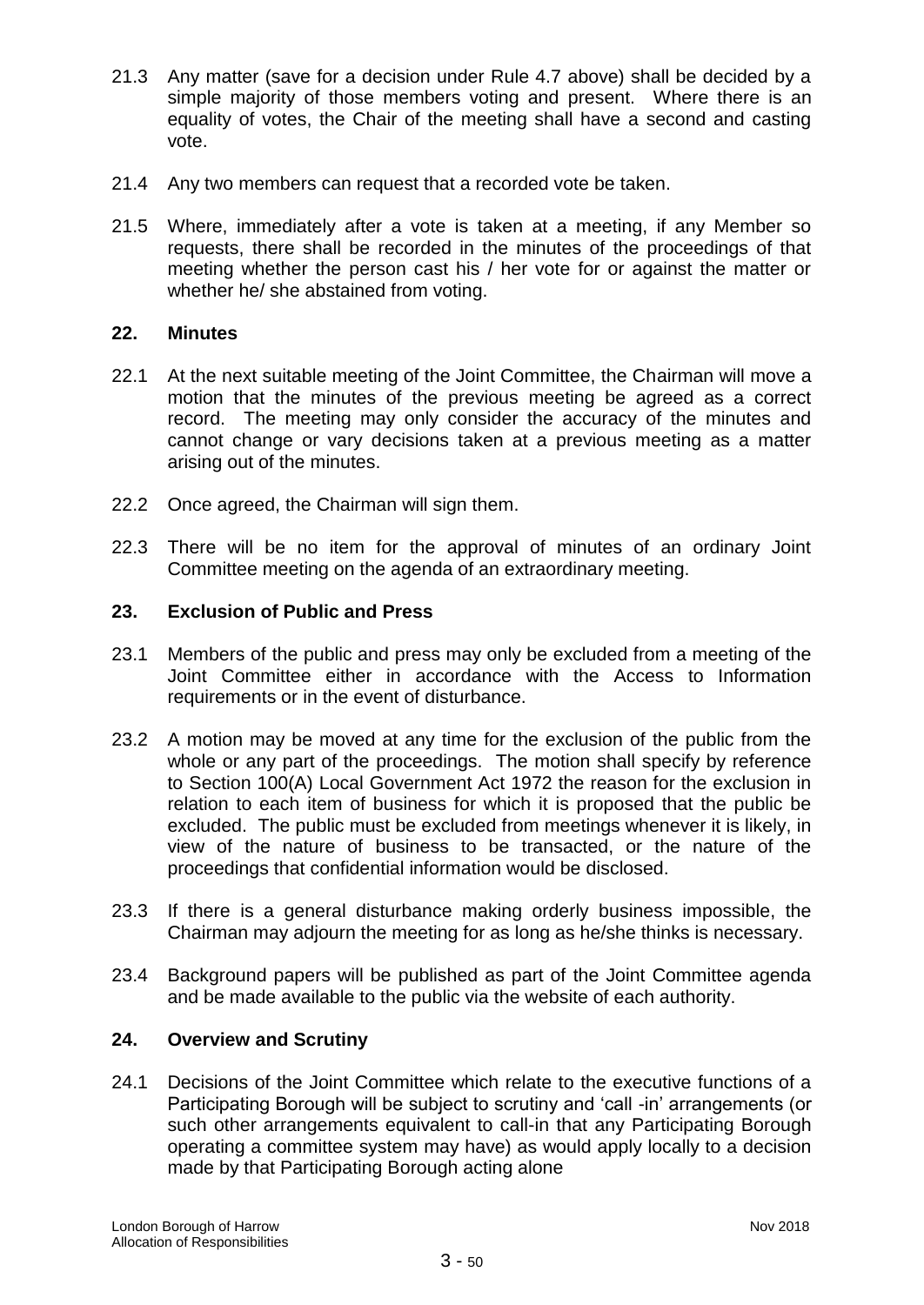- 24.2 No decision should be implemented until such time as the call-in period has expired across all of the Participating Boroughs.
- 24.3 Where a decision is called in, arrangements will be made at the earliest opportunity within the Participating Borough where the Call-In had taken place for it to be heard.
- 24.4 Any decision called in for scrutiny before it has been implemented shall not be implemented until such time as the call-in procedures of the Participating Borough concerned have been concluded.

### **25. Access to minutes and papers after the meeting**

- 25.1 On behalf of the Joint Committee, a clerk will make available copies of the following for six years after the meeting:
	- (i) the minutes of the meeting and records of decisions taken, together with reasons, for all meetings of the Joint Committee, excluding any part of the minutes of proceedings when the meeting was not open to the public or which disclose exempt or confidential information;
	- (iii) the agenda for the meeting; and
	- (iii) reports relating to items when the meeting was open to the public.

### **26. Amendment of these Rules**

26.1 These Rules shall be agreed by the Joint Committee at its first meeting. Any amendments shall be made by the Joint Committee following consultation with the monitoring officers of the Participating Boroughs. Note that Rule 3 (Functions) may only be amended following a formal delegation from each of the Participating Boroughs.

### **27. Background Papers**

- 27.1 Every report shall contain a list of those documents relating to the subject matter of the report which in the opinion of the author:
	- (i) disclose any facts or matters on which the report or an important part of it is based;
	- (ii) which have been relied on to a material extent in preparing the report but does not include published works or those which disclose exempt or confidential information and in respect of reports to the Joint Committee, the advice of a political assistant.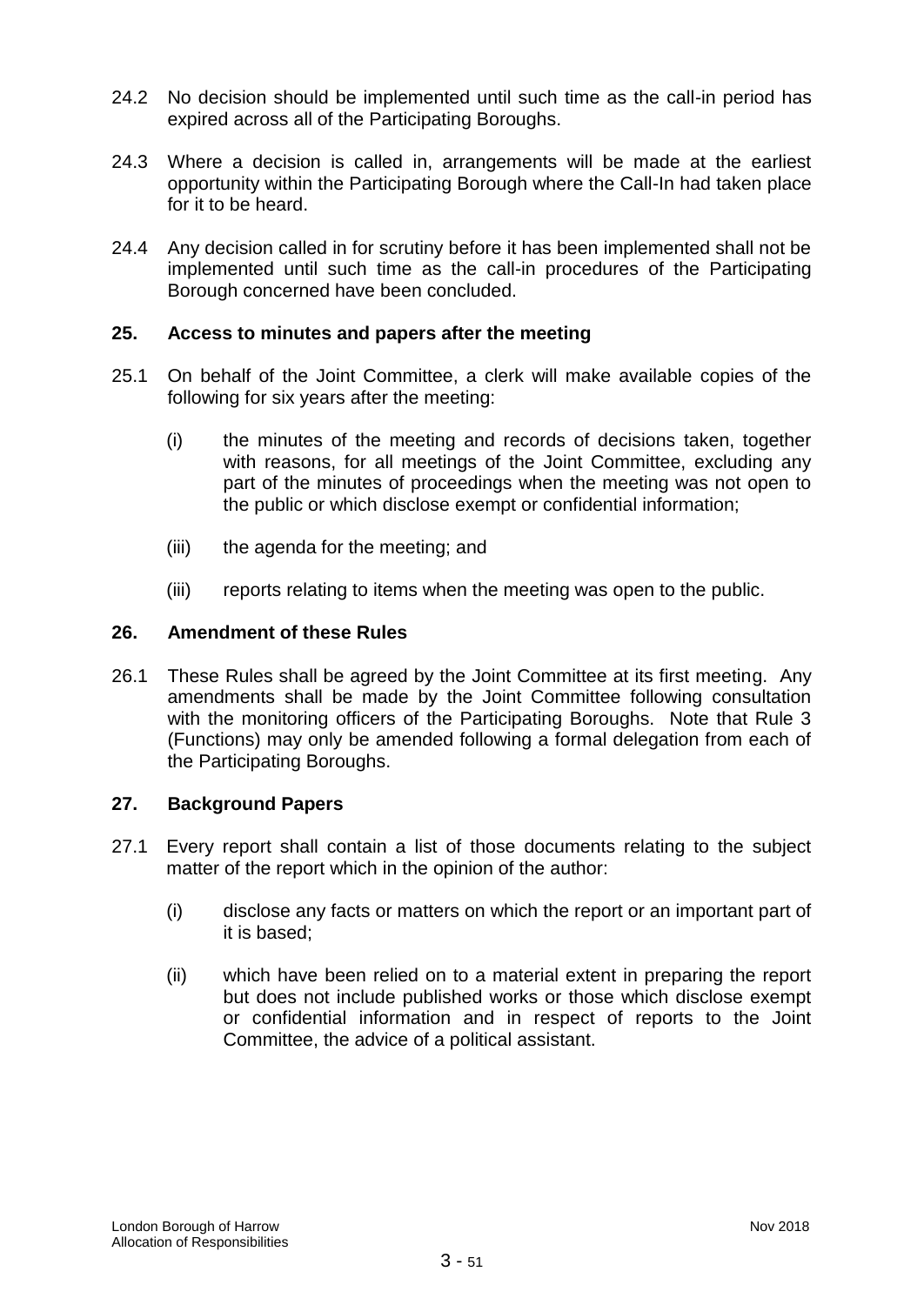- 27.2 Where a copy of a report for a meeting is made available for inspection by the public at the same time the clerk shall make available for inspection
	- (i) a copy of the list of background papers for the report
	- (ii) at least one copy of each of the documents included in that list.
- 27.3 The Clerk will make available for public inspection for four years after the date of the meeting one copy of each of the documents on the list of background papers.

# **NORTH WEST LONDON JOINT HEALTH OVERVIEW AND SCRUTINY COMMITTEE**

### **Membership**

One nominated voting member from each Council participating in the North West London Joint Health Overview and Scrutiny Committee plus one alternate member who can vote in the voting member's absence. In addition, one non-voting co-opted member of the London Borough of Richmond. The committee will require at least six voting members in attendance to be quorate.

# **Chair and Vice Chair**

The North West London Joint Health Overview and Scrutiny Committee will elect its own chair and vice chair. Elections will take place on an annual basis each May, or as soon as practical thereafter, such as to allow for any annual changes to the committee's membership.

### **Terms of Reference**

- 1. To scrutinise the 'Shaping a Healthier Future' reconfiguration of health services in North West London and the Sustainability and Transformation Plan for North West London; in particular the implementation plans and actions by the North West London Collaboration of Clinical Commissioning Groups ('NWL CCGs') and its Joint Committee, focusing on aspects affecting the whole of North West London.
- 2. To review and scrutinise decisions made or actions taken by NWL CCGs and/or other NHS service providers, in relation to the 'Shaping a Healthier Future' reconfiguration and the Sustainability and Transformation Plan for North West London, where appropriate.
- 3. To make recommendations to NWL CCGs, NHS England, or any other appropriate outside body in relation to the 'Shaping a Healthier Future' plans for North West London and the Sustainability and Transformation Plan for North West London; and to monitor the outcomes of these recommendations where appropriate.